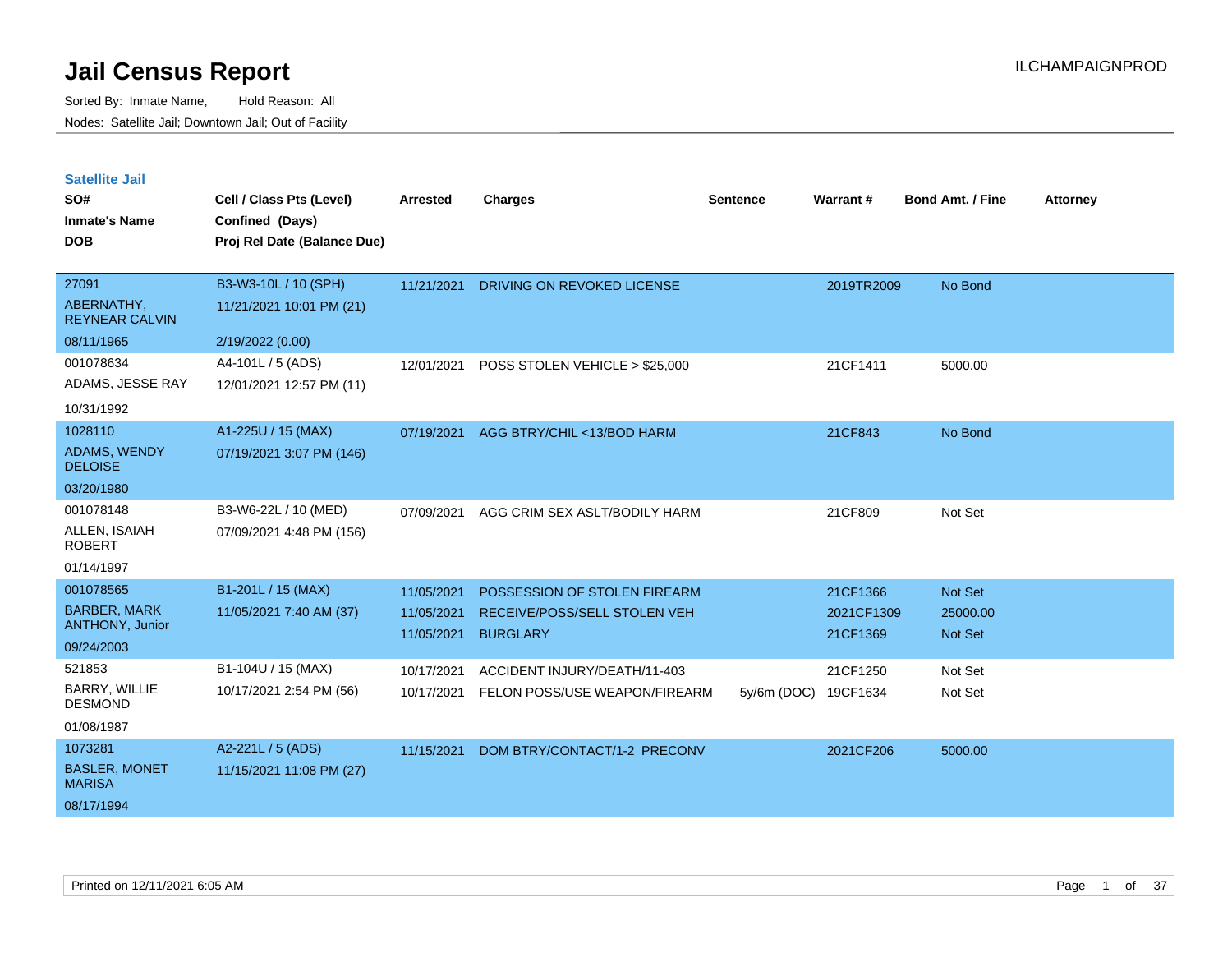| roaco. Odichile Jan, Downtown Jan, Out of Facility         |                                                                            |                 |                                          |                 |             |                         |                 |
|------------------------------------------------------------|----------------------------------------------------------------------------|-----------------|------------------------------------------|-----------------|-------------|-------------------------|-----------------|
| SO#<br><b>Inmate's Name</b><br><b>DOB</b>                  | Cell / Class Pts (Level)<br>Confined (Days)<br>Proj Rel Date (Balance Due) | <b>Arrested</b> | <b>Charges</b>                           | <b>Sentence</b> | Warrant#    | <b>Bond Amt. / Fine</b> | <b>Attorney</b> |
| 001078636<br>BAYS, JENNIFER ANNE 12/01/2021 8:28 PM (11)   | A2-121L                                                                    | 12/01/2021      | <b>RESIDENTIAL BURGLARY</b>              |                 | 2021CF12131 | 50000.00                |                 |
| 06/15/1983                                                 |                                                                            |                 |                                          |                 |             |                         |                 |
| 001078595<br><b>BEADLES, KIERA</b><br>RENEE                | A1-226L / 10 (MED)<br>11/20/2021 1:54 AM (22)                              | 11/20/2021      | AGGRAVATED DOMESTIC BATTERY              |                 | 21CF1426    | No Bond                 |                 |
| 01/23/1991                                                 |                                                                            |                 |                                          |                 |             |                         |                 |
| 55826<br>BEAUREGARD,<br><b>MAURICE RONALD,</b>             | B1-102L / 15 (MAX)<br>10/22/2021 7:57 AM (51)                              | 10/22/2021      | MFG/DEL 100<400 GR COCA/ANLG             |                 | 21CF1284    | Not Set                 |                 |
| 06/19/1982                                                 |                                                                            |                 |                                          |                 |             |                         |                 |
| 969121<br>BECKLEY, ANTHONY<br><b>PATRICK</b>               | BOOKH-1 / 15 (MAX)<br>11/25/2021 7:16 PM (17)                              | 11/25/2021      | <b>CRIM TRESPASS TO RESIDENCE</b>        |                 | 21CF1444    | Not Set                 |                 |
| 06/30/1989                                                 |                                                                            |                 |                                          |                 |             |                         |                 |
| 001078535<br>BERRY, DAVID ISAAC                            | B2-T2-07U / 15 (SPH)<br>10/26/2021 10:52 AM (47)                           | 10/26/2021      | <b>CRIM SEX ASSAULT/FORCE</b>            |                 | 21CF1305    | <b>Not Set</b>          |                 |
| 09/23/2000                                                 |                                                                            |                 |                                          |                 |             |                         |                 |
| 1057334<br>BEVERLY, DAVID<br><b>BENJAMIN</b><br>03/31/1987 | B4-221U / 15 (MAX)<br>10/27/2021 1:42 PM (46)                              | 10/27/2021      | MURDER/INTENT TO KILL/INJURE             |                 |             | No Bond                 |                 |
| 29626                                                      | B1-105U / 10 (MED)                                                         | 11/09/2021      | MFG/DEL 15<100 GR COCA/ANALOG            |                 | 21CF1387    | Not Set                 |                 |
| <b>BISHOP, DARRELL</b><br><b>EDWARD</b>                    | 11/09/2021 4:46 PM (33)                                                    |                 |                                          |                 |             |                         |                 |
| 07/18/1968                                                 |                                                                            |                 |                                          |                 |             |                         |                 |
| 51247<br>BROWN, DANTE<br><b>MAURICE</b>                    | B1-202U / 10 (MED)<br>04/15/2021 6:24 PM (241)                             |                 | 04/15/2021 FELON POSS/USE WEAPON/FIREARM |                 | 21CF411     | Not Set                 |                 |
| 04/19/1979                                                 |                                                                            |                 |                                          |                 |             |                         |                 |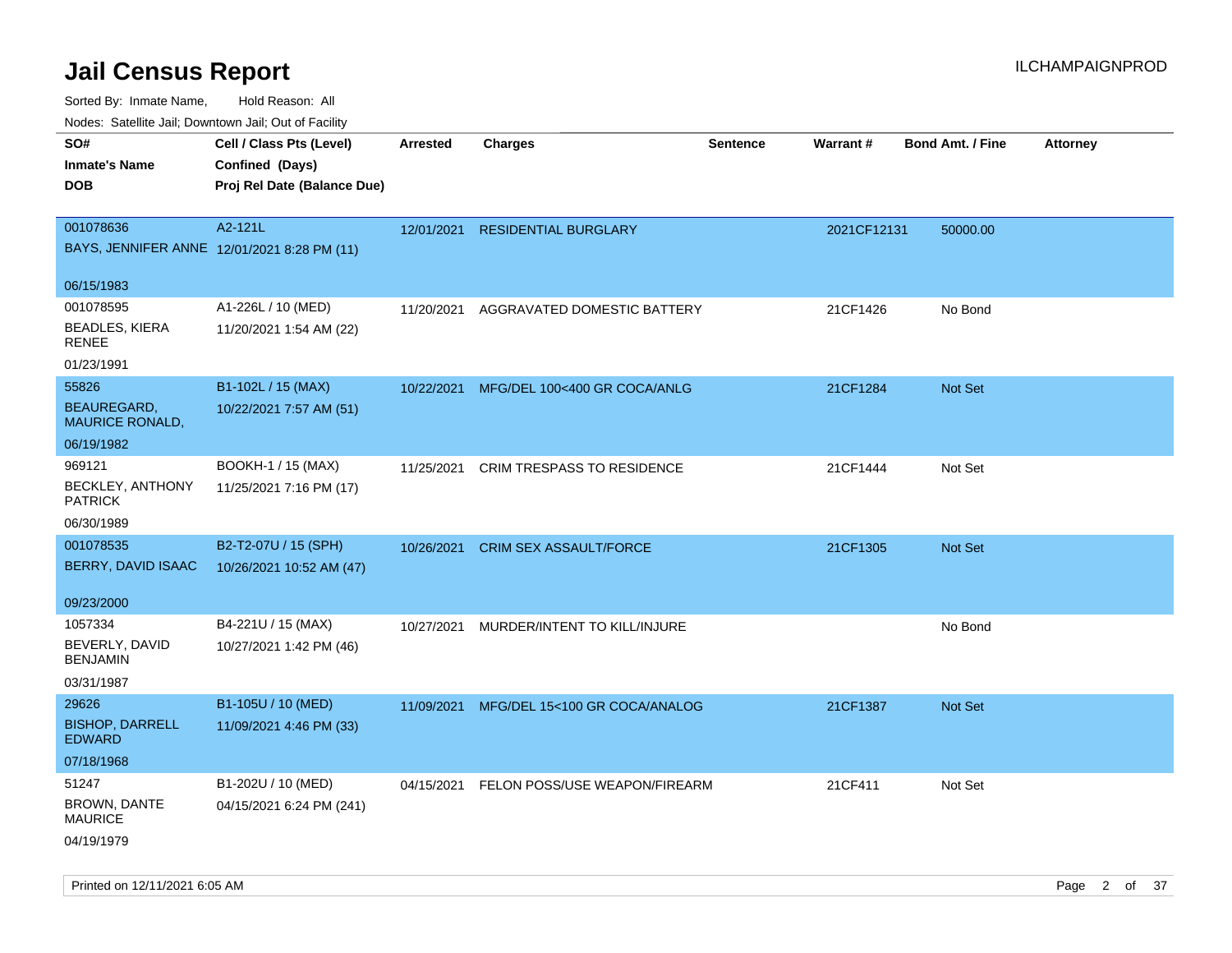| Nudes. Satellite Jali, Downtown Jali, Out of Facility |                             |                 |                                  |                 |                 |                         |                 |
|-------------------------------------------------------|-----------------------------|-----------------|----------------------------------|-----------------|-----------------|-------------------------|-----------------|
| SO#                                                   | Cell / Class Pts (Level)    | <b>Arrested</b> | <b>Charges</b>                   | <b>Sentence</b> | <b>Warrant#</b> | <b>Bond Amt. / Fine</b> | <b>Attorney</b> |
| Inmate's Name                                         | Confined (Days)             |                 |                                  |                 |                 |                         |                 |
| <b>DOB</b>                                            | Proj Rel Date (Balance Due) |                 |                                  |                 |                 |                         |                 |
|                                                       |                             |                 |                                  |                 |                 |                         |                 |
| 995432                                                | <b>BOOKH-7</b>              | 12/11/2021      | <b>CRIMINAL TRESPASS TO LAND</b> |                 |                 | 100.00                  |                 |
| <b>BROWN, JAVON</b><br><b>SHANTEZ</b>                 | 12/11/2021 2:34 AM (1)      |                 |                                  |                 |                 |                         |                 |
| 10/14/1991                                            |                             |                 |                                  |                 |                 |                         |                 |
| 1035923                                               | B3-W3-12L / 10 (MED)        | 08/23/2021      | POSS STOLEN VEHICLE > \$25,000   |                 | 21CF1029        | Not Set                 |                 |
| BROWN, KYRELL<br>NAJUAN                               | 08/23/2021 9:46 AM (111)    |                 |                                  |                 |                 |                         |                 |
| 06/14/1993                                            |                             |                 |                                  |                 |                 |                         |                 |
| 29957                                                 | B4-222L / 15 (MAX)          | 11/13/2021      | FELON POSS/USE WEAPON/FIREARM    |                 | 21CF1390        | <b>Not Set</b>          |                 |
| <b>BROWN, RODNEY</b><br>Louis                         | 11/13/2021 8:57 PM (29)     | 11/13/2021      | AGG CRIM SX AB/>5 YR OLDER VIC   |                 | 2019CF0718      | 250000.00               |                 |
| 01/07/1968                                            |                             |                 |                                  |                 |                 |                         |                 |
| 001077945                                             | A1-225L / 10 (MED)          | 11/13/2021      | AGG ASLT PEACE OFF/FIRE/ER WRK   |                 | 2021CF637       | 1000.00                 |                 |
| BROWN, SIDREA<br>RENEIA                               | 11/13/2021 10:49 AM (29)    | 11/13/2021      | <b>BURGLARY</b>                  |                 | 2021CF543       | 50000.00                |                 |
| 07/23/1992                                            |                             | 11/17/2021      | <b>BURGLARY</b>                  |                 | 21CF1264        | 1000.00                 |                 |
| 988541                                                | A3-111L / 5 (ADS)           | 12/06/2021      | POSSESSING A CONTROLLED SUBSTAND |                 | 2020CF1195      | No Bond                 |                 |
| <b>BURDETTE, SHANE</b><br><b>DILLON</b>               | 12/06/2021 2:57 PM (6)      |                 |                                  |                 |                 |                         |                 |
| 11/29/1991                                            | 1/3/2022 (0.00)             |                 |                                  |                 |                 |                         |                 |
| 56936                                                 | B4-227U / 15 (MAX)          | 11/01/2021      | PUBLIC INDECENCY/EXPOSURE/3+     |                 |                 | Not Set                 |                 |
| CALDWELL, STEVEN<br>ANDRE                             | 11/01/2021 1:09 PM (41)     |                 |                                  |                 |                 |                         |                 |
| 04/19/1982                                            |                             |                 |                                  |                 |                 |                         |                 |
| 39474                                                 | B1-101U / 10 (ADS)          | 07/06/2021      | MFG/DEL 15<100 GR HEROIN/ANLG    |                 | 21CF792         | <b>Not Set</b>          |                 |
| <b>CAMPBELL, AARON</b><br>JACOB                       | 07/06/2021 11:56 PM (159)   |                 |                                  |                 |                 |                         |                 |
| 07/18/1974                                            |                             |                 |                                  |                 |                 |                         |                 |
| 958898                                                | B4-123L / 15 (MAX)          | 11/18/2021      | AGGRAVATED DOMESTIC BATTERY      |                 | 21CF1409        | Not Set                 |                 |
| CHAMBERS, GARY<br>DANTE                               | 11/18/2021 5:10 AM (24)     |                 |                                  |                 |                 |                         |                 |
| 05/24/1973                                            |                             |                 |                                  |                 |                 |                         |                 |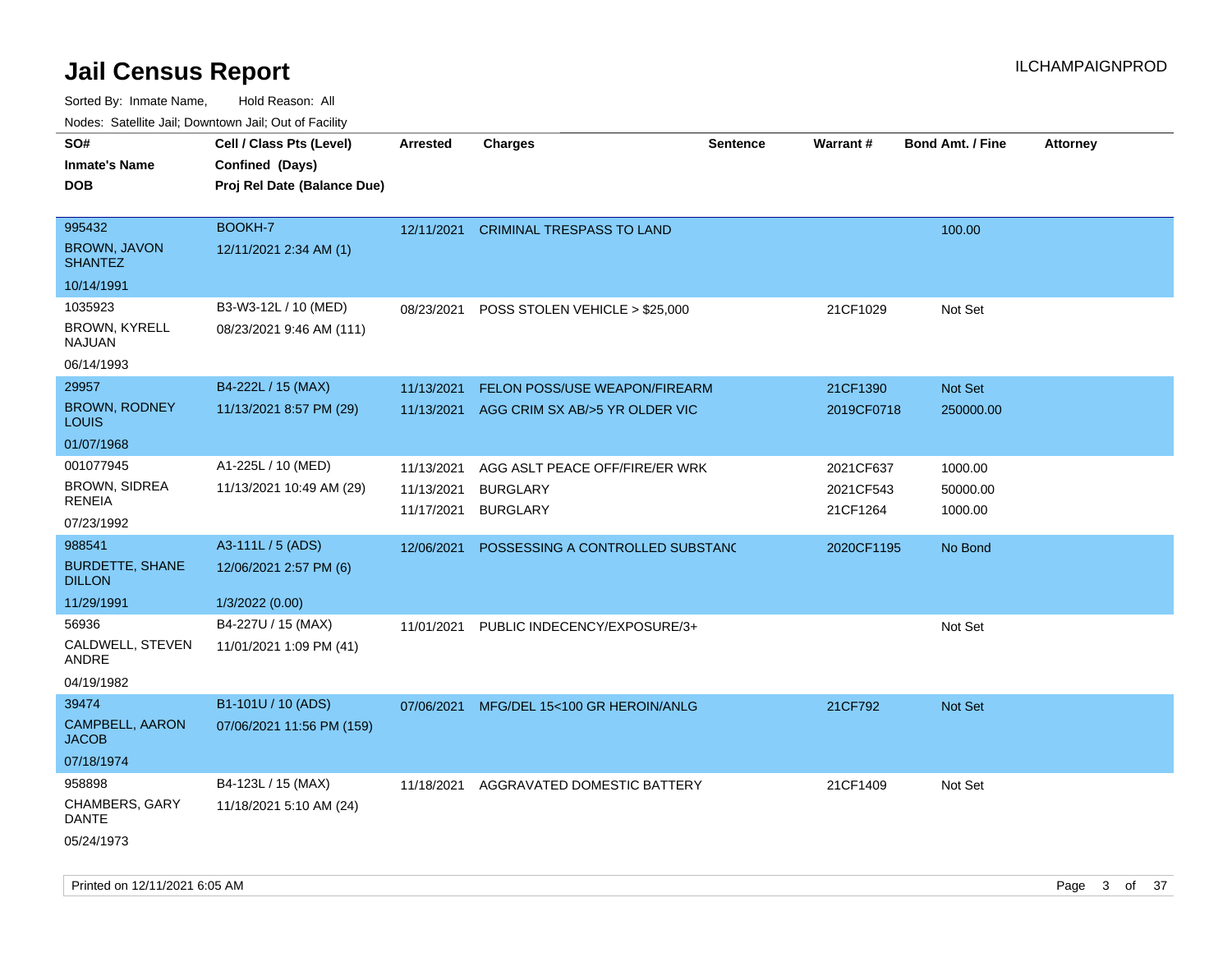| SO#                                    | Cell / Class Pts (Level)                    | <b>Arrested</b> | <b>Charges</b>                            | <b>Sentence</b> | Warrant#   | <b>Bond Amt. / Fine</b> | <b>Attorney</b> |
|----------------------------------------|---------------------------------------------|-----------------|-------------------------------------------|-----------------|------------|-------------------------|-----------------|
| <b>Inmate's Name</b>                   | Confined (Days)                             |                 |                                           |                 |            |                         |                 |
| <b>DOB</b>                             | Proj Rel Date (Balance Due)                 |                 |                                           |                 |            |                         |                 |
|                                        |                                             |                 |                                           |                 |            |                         |                 |
| 34805                                  | B1-106U / 15 (MAX)                          | 10/01/2021      | <b>DOMESTIC BATTERY</b>                   |                 | 21CF1183   | Not Set                 |                 |
|                                        | CONERLY, KIN JOSEPH 10/01/2021 1:53 AM (72) | 10/01/2021      | <b>ARMED HABITUAL CRIMINAL</b>            |                 | 21CF1184   | Not Set                 |                 |
|                                        |                                             | 10/06/2021      | POSS STOLEN VEHICLE > \$25,000            |                 | 19CF1786   | Not Set                 |                 |
| 11/16/1971                             |                                             |                 |                                           |                 |            |                         |                 |
| 1074319                                | B2-T1-04L / 15 (SPH)                        | 10/12/2021      | AGGRAVATED CRUELTY TO ANIMALS             |                 | 21CF1238   | Not Set                 |                 |
| <b>CRAIG, DAVUCCI</b><br><b>DAVION</b> | 10/12/2021 11:36 AM (61)                    | 10/14/2021      | MURDER                                    |                 | 21CF1239   | Not Set                 |                 |
| 08/02/2001                             |                                             |                 |                                           |                 |            |                         |                 |
| 1008150                                | BOOKH-6                                     | 12/10/2021      | <b>FELON POSS/USE WEAPON/FIREARM</b>      |                 | 21CFAWOW   | Not Set                 |                 |
| <b>CRAIG, MARCUS</b>                   | 12/10/2021 8:08 AM (2)                      | 12/10/2021      | <b>RECK DISCH FIREARM/ENDANGERS</b>       |                 | 21CFAWOW   | <b>Not Set</b>          |                 |
| <b>DEVEL</b>                           |                                             | 12/10/2021      | DELIVERY OF OR POSSESSION OF W/INT        |                 | 21CFAWOW   | Not Set                 |                 |
| 07/20/1989                             |                                             | 12/10/2021      | ARMED VIOLENCE/CATEGORY I                 |                 | 21CFAWOW   | Not Set                 |                 |
| 001077549                              | B2-T3-10L / 10 (SPH)                        | 12/22/2020      | PRED CRIM SEX ASLT/VICTIM <13             |                 | 2020CF1469 | Not Set                 |                 |
| CRISTOBAL-MATEO.<br><b>CRISTOBAL</b>   | 12/22/2020 1:17 PM (355)                    |                 |                                           |                 |            |                         |                 |
| 12/02/1988                             |                                             |                 |                                           |                 |            |                         |                 |
| 1023587                                | B1-203U / 15 (MAX)                          | 09/24/2021      | MFG/DEL CANNABIS/2.5-10 GRAMS             |                 | 21CF1155   | Not Set                 |                 |
| <b>DAVIS, MARTIN</b><br><b>DENNIS</b>  | 09/24/2021 9:38 PM (79)                     |                 | 09/24/2021 ARMED HABITUAL CRIMINAL        |                 | 2021-CF681 | 500000.00               |                 |
| 12/02/1994                             |                                             |                 |                                           |                 |            |                         |                 |
| 001078671                              | BOOKF-2                                     | 12/11/2021      | <b>DOMESTIC BATTERY</b>                   |                 | 2021CMAWOW | Not Set                 |                 |
| DAVIS, STEPHANIE<br><b>DAWN</b>        | 12/11/2021 12:29 AM (1)                     |                 |                                           |                 |            |                         |                 |
| 02/27/1970                             |                                             |                 |                                           |                 |            |                         |                 |
| 001077634                              | A2-223L / 5 (ADS)                           |                 | 09/23/2021 OBSTRUCT JUST/DESTROY EVIDENCE |                 | 21CF887    | 25000.00                |                 |
| DAVIS, TAMIKA                          | 09/23/2021 12:30 AM (80)                    |                 |                                           |                 |            |                         |                 |
| 03/11/1974                             |                                             |                 |                                           |                 |            |                         |                 |
| 001078538                              | B1-205L / 10 (MED)                          | 10/26/2021      | <b>CRIM SEX ASSAULT/FORCE</b>             |                 | 21CF1301   | Not Set                 |                 |
| DAWKINS, LEN                           | 10/26/2021 8:18 PM (47)                     |                 |                                           |                 |            |                         |                 |
| 03/23/1987                             |                                             |                 |                                           |                 |            |                         |                 |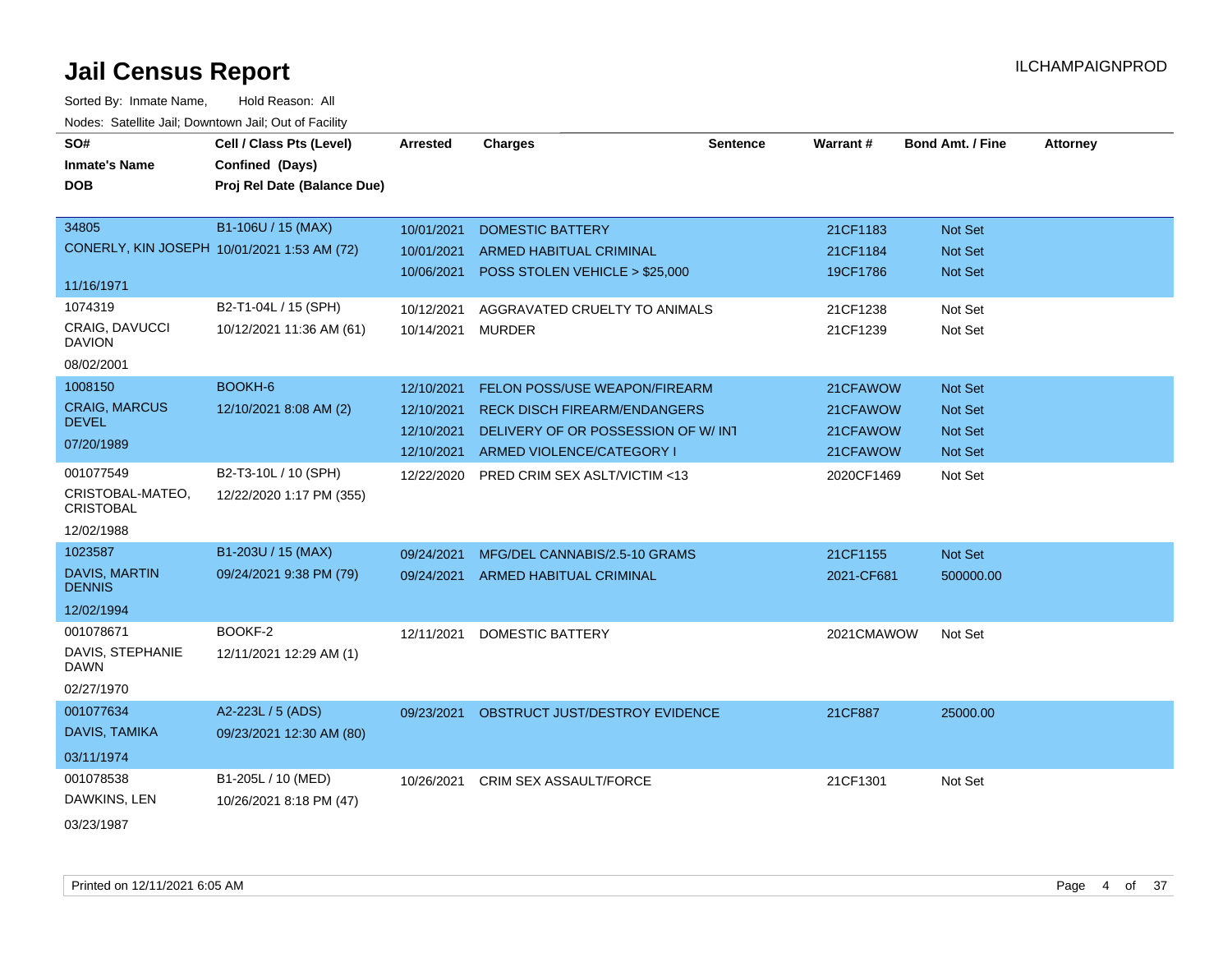Sorted By: Inmate Name, Hold Reason: All Nodes: Satellite Jail; Downtown Jail; Out of Facility

| SO#<br><b>Inmate's Name</b>                | Cell / Class Pts (Level)<br>Confined (Days) | <b>Arrested</b>   | <b>Charges</b>                 | <b>Sentence</b> | <b>Warrant#</b> | <b>Bond Amt. / Fine</b> | <b>Attorney</b> |
|--------------------------------------------|---------------------------------------------|-------------------|--------------------------------|-----------------|-----------------|-------------------------|-----------------|
| <b>DOB</b>                                 | Proj Rel Date (Balance Due)                 |                   |                                |                 |                 |                         |                 |
| 56972                                      | B3-W8-32L / 10 (MED)                        | 08/30/2021        | POSS STOLEN VEHICLE > \$25,000 |                 | 21CF1044        | <b>Not Set</b>          |                 |
| DAY, DANIEL JOSEPH                         | 08/30/2021 3:07 PM (104)                    | 09/04/2021        | <b>BURGLARY</b>                |                 | 21CF1054        | <b>Not Set</b>          |                 |
| 10/16/1982                                 |                                             |                   |                                |                 |                 |                         |                 |
| 989143                                     | B3-W2-06L / 10 (MED)                        | 09/27/2021        | STALKING/CAUSE PERSON DISTRESS | 2y (DOC)        | 21CF1149        | 50000.00                |                 |
| DIAL, CLAYTON COLE                         | 09/27/2021 4:12 PM (76)                     | 09/27/2021        | POSSESSION OF METH< 5 GRAMS    | 3y (DOC)        |                 | 9430.00                 |                 |
| 07/28/1991                                 |                                             |                   |                                |                 |                 |                         |                 |
| 515892                                     | B4-224U / 15 (MAX)                          | 11/18/2021        | AGG DOMESTIC BATTERY/STRANGLE  | 4y (DOC)        | 15CF1432        | No Bond                 |                 |
| <b>DISHMAN, BYRON</b><br><b>EUJEAN</b>     | 11/18/2021 2:33 PM (24)                     |                   |                                |                 |                 |                         |                 |
| 07/30/1983                                 |                                             |                   |                                |                 |                 |                         |                 |
| 25659                                      | B4-125L / 15 (MAX)                          | 06/15/2021        | <b>RESIDENTIAL BURGLARY</b>    |                 | 2020CF1218      | 50000.00                |                 |
| DORRIS, LORENZO                            | 06/15/2021 6:17 AM (180)                    | 06/15/2021        | <b>BURGLARY</b>                |                 | 21CF689         | Not Set                 |                 |
| 07/19/1966                                 |                                             |                   |                                |                 |                 |                         |                 |
| 45194                                      | B3-W1-01U / 10 (MED)                        | 10/20/2021        | DOMESTIC BATTERY/OTHER PRIOR   |                 | 21CF1265        | Not Set                 |                 |
| <b>FALLS, ANDREW</b>                       | 10/20/2021 12:59 AM (53)                    |                   |                                |                 |                 |                         |                 |
| 08/15/1976                                 |                                             |                   |                                |                 |                 |                         |                 |
| 527081                                     | B3-W6-24L / 10 (MED)                        | 09/06/2021        | ARSON/REAL/PERSONAL PROP>\$150 |                 | 2021 CF 797     | 25000.00                |                 |
| FERGUSON,<br><b>CHRISTOPHER</b>            | 09/06/2021 1:18 PM (97)                     |                   |                                |                 |                 |                         |                 |
| 12/21/1981                                 |                                             |                   |                                |                 |                 |                         |                 |
| 1039744                                    | A3-113L / 15 (ADS)                          | 12/06/2021 MURDER |                                |                 | 20CF959         | 1000000.00              |                 |
| <b>FONVILLE, TREVOY</b><br><b>JERMAINE</b> | 12/06/2021 10:52 AM (6)                     |                   |                                |                 |                 |                         |                 |
| 01/13/1996                                 |                                             |                   |                                |                 |                 |                         |                 |
| 518395                                     | B2-T3-12L / 15 (SPH)                        | 07/07/2020        | <b>CRIMINAL SEXUAL ASSAULT</b> |                 | 2020-CF735      | 250000.00               |                 |
|                                            | FRANDLE, MARK RYAN 07/07/2020 3:42 PM (523) |                   |                                |                 |                 |                         |                 |

09/10/1985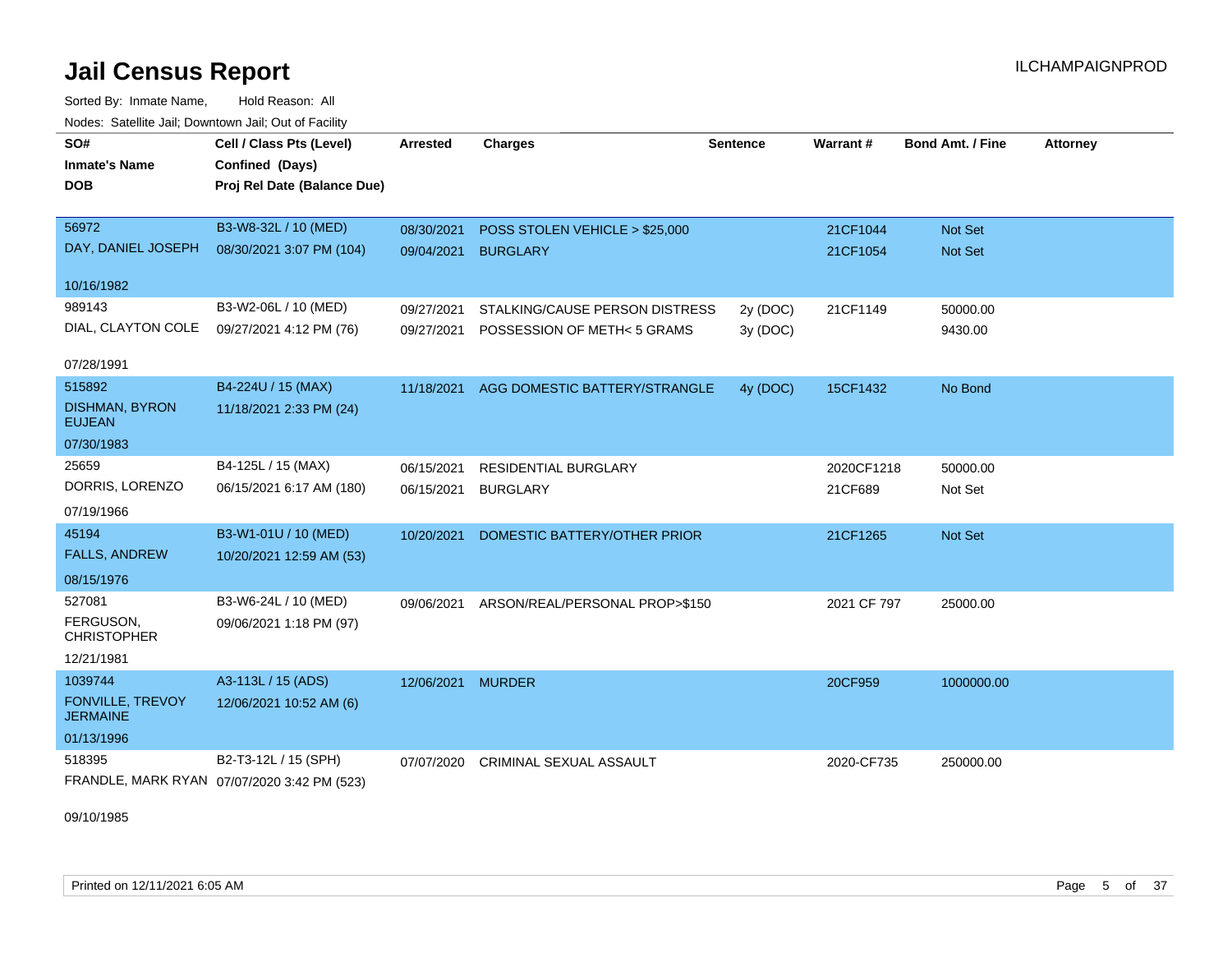Sorted By: Inmate Name, Hold Reason: All Nodes: Satellite Jail; Downtown Jail; Out of Facility

| SO#                                       | Cell / Class Pts (Level)    | <b>Arrested</b> | <b>Charges</b>                            | <b>Sentence</b> | Warrant#   | <b>Bond Amt. / Fine</b> | <b>Attorney</b> |
|-------------------------------------------|-----------------------------|-----------------|-------------------------------------------|-----------------|------------|-------------------------|-----------------|
| <b>Inmate's Name</b>                      | Confined (Days)             |                 |                                           |                 |            |                         |                 |
| <b>DOB</b>                                | Proj Rel Date (Balance Due) |                 |                                           |                 |            |                         |                 |
|                                           |                             |                 |                                           |                 |            |                         |                 |
| 975482                                    | A4-106L / 10 (ADS)          | 12/07/2021      | <b>DOMESTIC BATTERY</b>                   |                 | 2021CF1255 | 50000.00                |                 |
| <b>FRAZER, CHRISTIAN</b><br><b>LAMAHL</b> | 12/07/2021 11:14 PM (5)     |                 |                                           |                 |            |                         |                 |
| 12/28/1989                                |                             |                 |                                           |                 |            |                         |                 |
| 001078583                                 | B1-205U / 15 (MAX)          | 11/14/2021      | AGG UNLAWFUL USE WEAPON/PERSON            |                 | 21CF1392   | Not Set                 |                 |
| <b>FRAZIER, RICHARD</b><br><b>EMOND</b>   | 11/14/2021 3:12 AM (28)     |                 |                                           |                 |            |                         |                 |
| 04/19/2001                                |                             |                 |                                           |                 |            |                         |                 |
| 001077934                                 | A1-224L / 10 (MED)          | 08/22/2021      | <b>AGG DUI/ACCIDENT/DEATH</b>             |                 | 21CF1024   | Not Set                 |                 |
| FREED, LOGAN<br><b>SUZANNE</b>            | 08/22/2021 11:45 PM (112)   | 08/22/2021      | <b>DOMESTIC BATTERY</b>                   |                 | 21 CM 172  | 10000.00                |                 |
| 08/18/1996                                |                             |                 |                                           |                 |            |                         |                 |
| 001078290                                 | A1-125U / 10 (ADS)          | 08/19/2021      | MACHINE GUN/AUTO WEAPON/VEH               |                 | 21CF1012   | Not Set                 |                 |
| FREEMAN, ANGEL<br><b>JANILA KAY</b>       | 08/19/2021 1:26 AM (115)    |                 |                                           |                 |            |                         |                 |
| 12/25/1995                                |                             |                 |                                           |                 |            |                         |                 |
| 55731                                     | A3-213L / 15 (ADS)          |                 | 12/07/2021 THEFT CONTROL INTENT \$500<10K |                 | 2019CF1448 | No Bond                 |                 |
| FULLILOVE,<br><b>CHRISTOPHER</b>          | 12/07/2021 3:44 PM (5)      |                 |                                           |                 |            |                         |                 |
| 09/25/1980                                |                             |                 |                                           |                 |            |                         |                 |
| 001078450                                 | B3-W1-04L / 10 (MED)        | 10/26/2021      | AGGRAVATED BATTERY                        |                 |            | Not Set                 |                 |
| GAMBLE, HAKEEM<br><b>DARION</b>           | 10/26/2021 1:01 PM (47)     | 10/26/2021      | BURGLARY W/O CAUSING DAMAGE               |                 |            | No Bond                 |                 |
| 12/17/1999                                | 12/23/2021 (0.00)           |                 |                                           |                 |            |                         |                 |
| 001078633                                 | A4-205L / 15 (MAX)          | 12/01/2021      | <b>PRED CRIM SEX ASLT/VICTIM &lt;13</b>   |                 | 21CF1416   | 250000.00               |                 |
| GONZALEZ-GUILLEN,<br><b>EDWARD</b>        | 12/01/2021 12:08 PM (11)    |                 |                                           |                 |            |                         |                 |
| 08/25/2002                                |                             |                 |                                           |                 |            |                         |                 |
| 001078607                                 | B4-122U / 15 (MAX)          | 11/22/2021      | FELON POSS/USE FIREARM/PAROLE             |                 | 21CF1437   | Not Set                 |                 |
| GRAY, WILLIAM<br>DA'VON                   | 11/22/2021 2:57 PM (20)     | 11/22/2021      | ATTEMPT (FIRST DEGREE MURDER)             |                 | 21CF1435   | Not Set                 |                 |
| 04/18/1984                                |                             |                 |                                           |                 |            |                         |                 |

Printed on 12/11/2021 6:05 AM **Page 6** of 37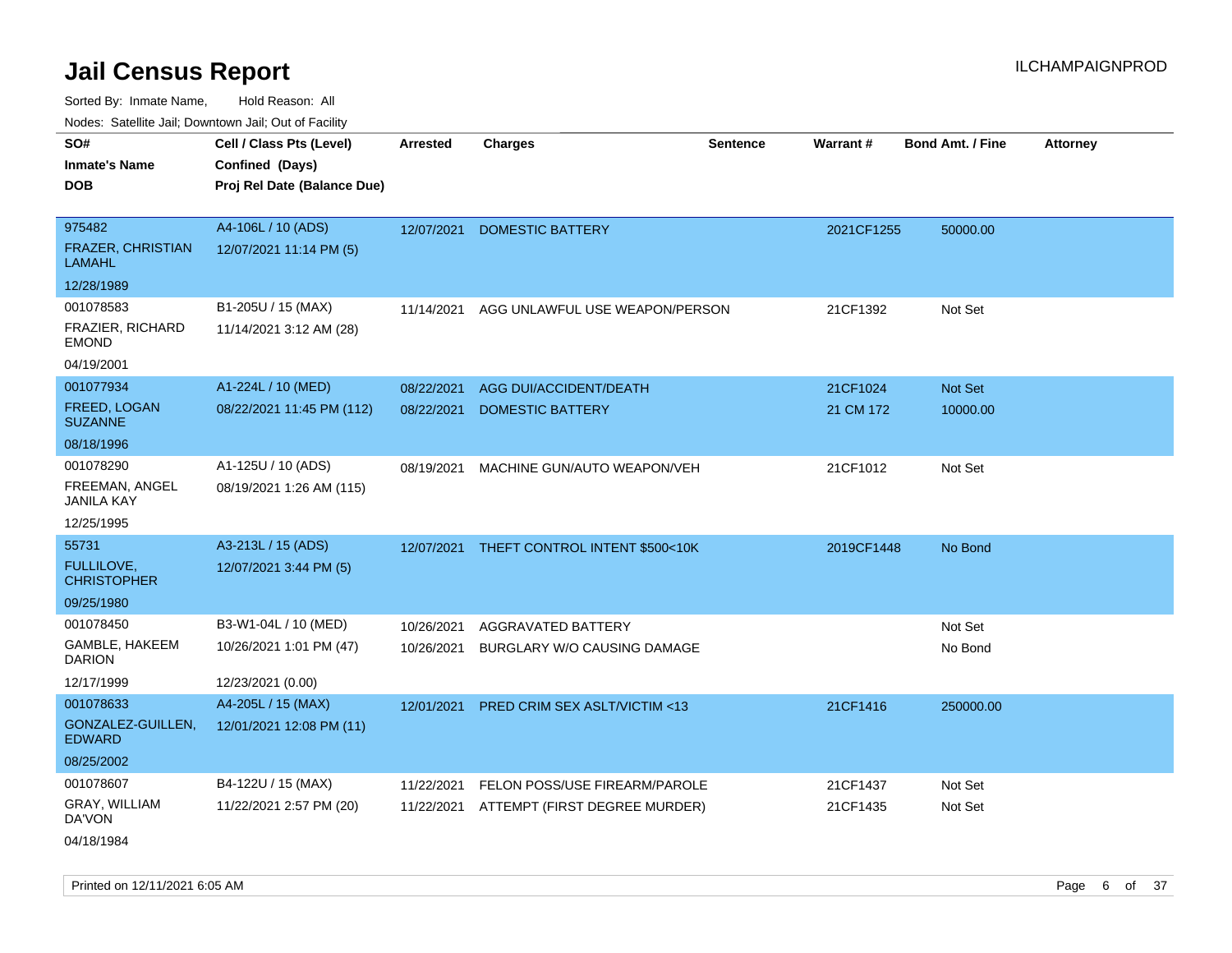| SO#                                    | Cell / Class Pts (Level)                   | Arrested   | <b>Charges</b>                          | Sentence | Warrant#   | <b>Bond Amt. / Fine</b> | <b>Attorney</b> |
|----------------------------------------|--------------------------------------------|------------|-----------------------------------------|----------|------------|-------------------------|-----------------|
| <b>Inmate's Name</b>                   | Confined (Days)                            |            |                                         |          |            |                         |                 |
| <b>DOB</b>                             | Proj Rel Date (Balance Due)                |            |                                         |          |            |                         |                 |
|                                        |                                            |            |                                         |          |            |                         |                 |
| 56342                                  | B1-104L / 10 (MED)                         | 10/21/2021 | <b>ARMED HABITUAL CRIMINAL</b>          |          | 21CF1279   | Not Set                 |                 |
| <b>GRIFFIN, NATHAN</b>                 | 10/21/2021 4:20 PM (52)                    | 10/21/2021 | THEFT CONTROL INTENT <\$500             |          | 17CF1451   | 10000.00                |                 |
| <b>EUGENE</b>                          |                                            | 10/21/2021 | DRIVING ON REVOKED LICENSE              |          | 20TR1979   | 3000.00                 |                 |
| 02/24/1969                             |                                            |            |                                         |          |            |                         |                 |
| 32913                                  | A3-116L / 15 (ADS)                         | 12/03/2021 | PRED CRIM SEX ASLT/VICTIM <13           |          | 21CF1481   | Not Set                 |                 |
| GROB, WARREN A,<br>Junior              | 12/03/2021 4:24 PM (9)                     |            |                                         |          |            |                         |                 |
| 12/07/1950                             |                                            |            |                                         |          |            |                         |                 |
| 977825                                 | A3-211U / 5 (ADS)                          | 11/25/2021 | RET THEFT/DISP MERCH/>\$300             | 4y (DOC) | 21CF203    | <b>Not Set</b>          |                 |
| <b>GWIN, RAYMOND</b>                   | 11/25/2021 2:23 PM (17)                    |            |                                         |          |            |                         |                 |
| <b>CHARLES</b>                         |                                            |            |                                         |          |            |                         |                 |
| 09/30/1989                             |                                            |            |                                         |          |            |                         |                 |
| 1071098                                | B1-201U / 15 (MAX)                         | 11/06/2021 | AGG CRIM SEX ASSAULT/FIREARM            |          | 21CF1368   | Not Set                 |                 |
| <b>HARRIS, SHEMAR</b><br><b>HARLEM</b> | 11/06/2021 8:22 AM (36)                    |            |                                         |          |            |                         |                 |
| 07/22/2000                             |                                            |            |                                         |          |            |                         |                 |
| 1038973                                | B3-W2-05U / 10 (MED)                       | 11/05/2021 | AGG DOMESTIC BATTERY/STRANGLE           |          | 21CF1365   | <b>Not Set</b>          |                 |
|                                        | HAYS, DAMIEN CLYDE 11/05/2021 8:59 PM (37) |            |                                         |          |            |                         |                 |
|                                        |                                            |            |                                         |          |            |                         |                 |
| 03/19/1994                             |                                            |            |                                         |          |            |                         |                 |
| 965829                                 | BOOKH-4 / 10 (ADS)                         | 09/09/2021 | HRSMT/NO CONVERSATION/KILL              |          | 2021CF1072 | 25000.00                |                 |
| HEINZ, ANDREW<br><b>MICHAEL</b>        | 09/09/2021 5:21 PM (94)                    | 09/13/2021 | PROBATION VIOLATION                     |          | 21CF7      | Not Set                 |                 |
| 07/01/1987                             |                                            |            |                                         |          |            |                         |                 |
| 001078488                              | B2-T3-11U / 15 (SPH)                       | 10/14/2021 | <b>PRED CRIM SEX ASLT/VICTIM &lt;13</b> |          | 21CF1232   | 500000.00               |                 |
| HERNANDEZ-LOPEZ,<br><b>ERNESTO</b>     | 10/14/2021 3:15 PM (59)                    | 10/14/2021 | <b>FUGITIVE FROM JUSTICE</b>            |          | 21CF1246   | <b>Not Set</b>          |                 |
| 11/28/1975                             |                                            |            |                                         |          |            |                         |                 |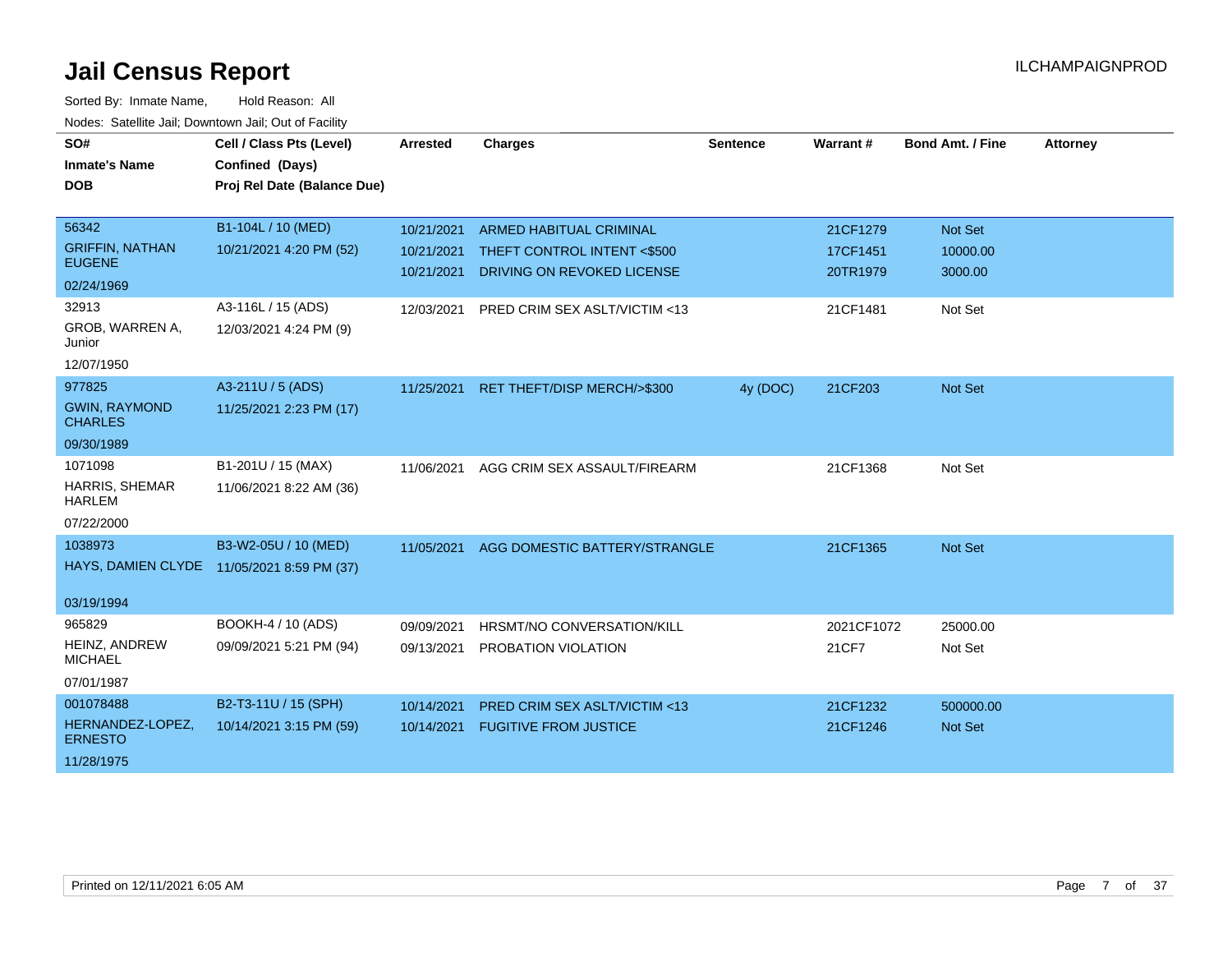| SO#                             | Cell / Class Pts (Level)    | <b>Arrested</b> | <b>Charges</b>                            | <b>Sentence</b> | Warrant#   | <b>Bond Amt. / Fine</b> | <b>Attorney</b> |
|---------------------------------|-----------------------------|-----------------|-------------------------------------------|-----------------|------------|-------------------------|-----------------|
| <b>Inmate's Name</b>            | Confined (Days)             |                 |                                           |                 |            |                         |                 |
| <b>DOB</b>                      | Proj Rel Date (Balance Due) |                 |                                           |                 |            |                         |                 |
|                                 |                             |                 |                                           |                 |            |                         |                 |
| 975293                          | B2-T4-14L / 10 (SPH)        | 07/21/2021      | <b>STALKING</b>                           |                 | 2021CF863  | Not Set                 |                 |
| HILL, JACOB MILES               | 07/21/2021 8:43 PM (144)    | 07/21/2021      | VIO ORDER/PRIOR VIO OF ORDER              |                 | 21CF914    | No Bond                 |                 |
|                                 |                             | 07/25/2021      | PAROLE REVOCATION                         |                 | CH2104646  | Not Set                 |                 |
| 02/06/1988                      |                             | 08/18/2021      | <b>HARASS WITNESS/FAMILY MBR/REP</b>      |                 | 21CF992    | Not Set                 |                 |
|                                 |                             | 09/09/2021      | AGG STALKING/BODILY HARM                  |                 | 21CF1073   | <b>Not Set</b>          |                 |
| 48471                           | B1-207L / 15 (MAX)          | 08/08/2021      | AGG BATTERY/DISCHARGE FIREARM             |                 | 21CF946    | Not Set                 |                 |
| HILL, RAMESH<br><b>JERMAINE</b> | 08/08/2021 4:45 AM (126)    |                 |                                           |                 |            |                         |                 |
| 12/11/1978                      |                             |                 |                                           |                 |            |                         |                 |
| 49618                           | B1-107U / 10 (MED)          | 10/26/2021      | CRIM DAMAGE TO PROPERTY <\$500            |                 | 2021CF1300 | 100.00                  |                 |
| HITES, STEVEN<br><b>WAYNE</b>   | 10/26/2021 7:42 AM (47)     |                 | 11/24/2021 FLEEING/ATTEMPT ELUDE OFFICER  |                 | 2021TR9315 | 1000.00                 |                 |
| 12/31/1979                      |                             |                 |                                           |                 |            |                         |                 |
| 1043704                         | B4-223L / 15 (MAX)          | 07/13/2021      | PROBATION VIOLATION                       |                 | 18CF1697   | 25000.00                |                 |
| HOUSTON, STEVEN                 | 07/13/2021 5:56 AM (152)    | 07/13/2021      | PROBATION VIOLATION                       |                 | 19CF1295   | 25000.00                |                 |
| CORDELL                         |                             | 07/13/2021      | ARMED ROBBERY/ARMED W/FIREARM             |                 | 21CF815    | Not Set                 |                 |
| 01/24/1989                      |                             |                 |                                           |                 |            |                         |                 |
| 999198                          | A4-206L / 15 (MAX)          | 11/30/2021      | <b>FELON POSS/USE FIREARM PRIOR</b>       |                 | 21CF1377   | 500000.00               |                 |
| <b>HOWARD, BRION LIN</b>        | 11/30/2021 10:41 AM (12)    |                 |                                           |                 |            |                         |                 |
| 06/10/1992                      |                             |                 |                                           |                 |            |                         |                 |
| 1061996                         | A1-124L / 5 (MIN)           | 10/30/2021      | DRVG UNDER INFLUENCE OF DRUG              | 180d (CJ)       |            | No Bond                 |                 |
| HUBBARD, REBEKIAH               | 10/30/2021 1:37 PM (43)     | 10/30/2021      | RETAIL THEFT/DISP MERCH/<\$300            |                 | 2018CF1302 | 20000.00                |                 |
| <b>DIONA</b>                    |                             | 10/31/2021      | USE FORGED CR/DEBIT CARD/<\$300           | 2y (DOC)        |            | No Bond                 |                 |
| 04/08/1998                      |                             |                 |                                           |                 |            |                         |                 |
| 953555                          | B4-122L / 15 (MAX)          | 03/10/2021      | <b>CRIM TRESPASS TO RESIDENCE</b>         |                 | 21CF272    | Not Set                 |                 |
| HUNT, TAVARIS EARL              | 03/10/2021 4:58 AM (277)    |                 | 04/14/2021 AGG FLEEING POLICE/21 MPH OVER | 3y (DOC)        | 2020CF94   | 10000.00                |                 |
| 12/29/1987                      |                             |                 |                                           |                 |            |                         |                 |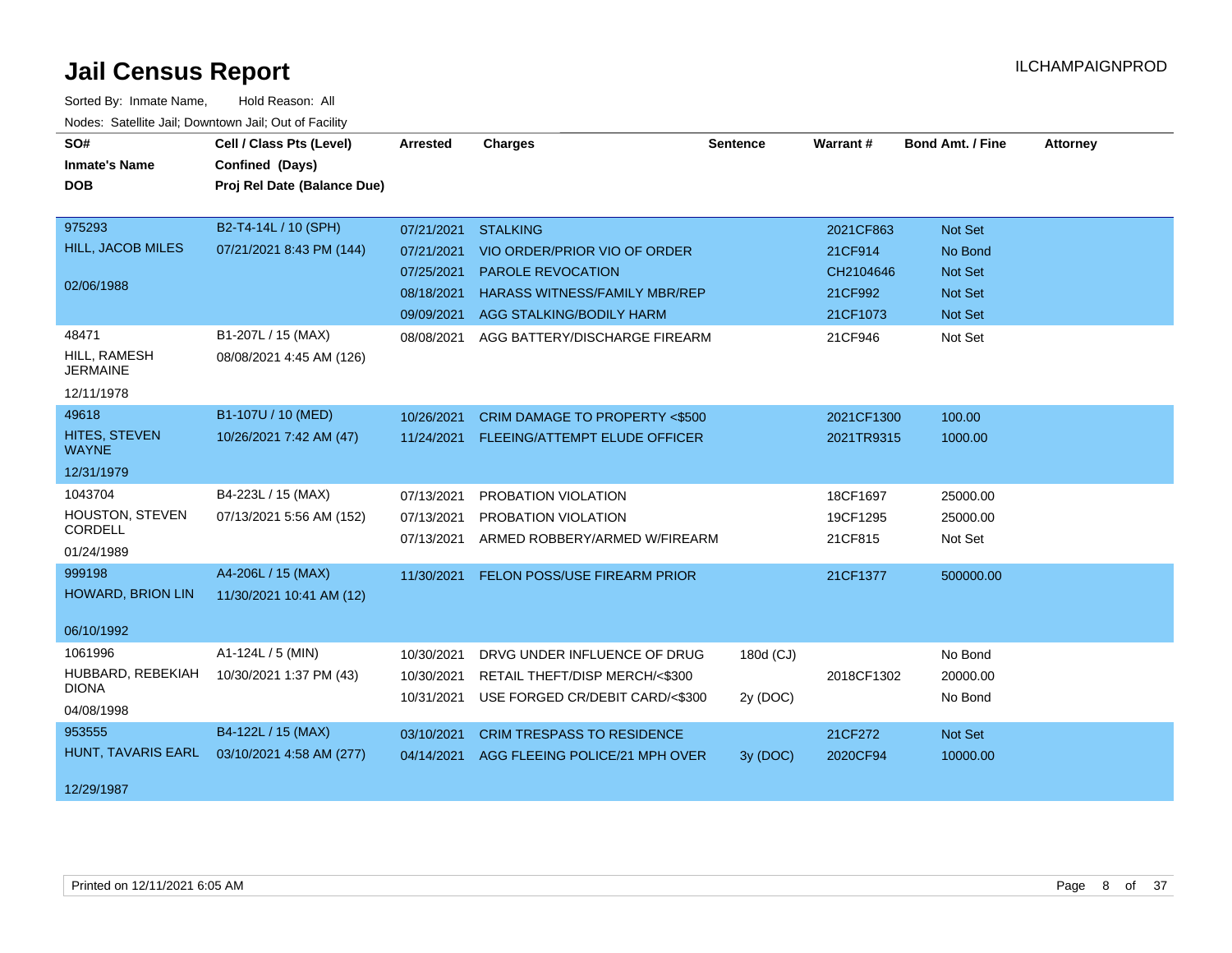Sorted By: Inmate Name, Hold Reason: All

|  |  |  | Nodes: Satellite Jail; Downtown Jail; Out of Facility |  |
|--|--|--|-------------------------------------------------------|--|
|--|--|--|-------------------------------------------------------|--|

| SO#<br><b>Inmate's Name</b>             | Cell / Class Pts (Level)<br>Confined (Days) | <b>Arrested</b> | <b>Charges</b>                | <b>Sentence</b> | Warrant#    | <b>Bond Amt. / Fine</b> | <b>Attorney</b> |
|-----------------------------------------|---------------------------------------------|-----------------|-------------------------------|-----------------|-------------|-------------------------|-----------------|
| <b>DOB</b>                              | Proj Rel Date (Balance Due)                 |                 |                               |                 |             |                         |                 |
|                                         |                                             |                 |                               |                 |             |                         |                 |
| 001078639                               | A4-103L / 10 (ADS)                          | 12/02/2021      | <b>FUGITIVE FROM JUSTICE</b>  |                 | 21CF1465    | Not Set                 |                 |
| <b>JACKSON, GREGORY</b><br><b>LYNN</b>  | 12/02/2021 3:43 AM (10)                     |                 |                               |                 |             |                         |                 |
| 11/22/1994                              |                                             |                 |                               |                 |             |                         |                 |
| 38993                                   | B4-126L / 15 (MAX)                          | 02/13/2021      | ATTEMPT (FIRST DEGREE MURDER) |                 | 21CF181     | Not Set                 |                 |
| JACKSON, LAMONT<br><b>JEREMIE</b>       | 02/13/2021 7:45 AM (302)                    |                 |                               |                 |             |                         |                 |
| 07/31/1973                              |                                             |                 |                               |                 |             |                         |                 |
| 001077487                               | B3-W8-30L / 10 (MED)                        | 12/03/2020      | FELON POSS/USE WEAPON/FIREARM |                 | 20CF1377    | Not Set                 |                 |
| <b>JACKSON, TERREL</b><br><b>DANDRE</b> | 12/03/2020 10:18 AM (374)                   | 11/09/2021      | AGG DISCHARGE FIREARM/OCC VEH |                 | 21CR0331401 | No Bond                 |                 |
| 08/11/1990                              |                                             |                 |                               |                 |             |                         |                 |
| 001077864                               | B1-103L / 15 (MAX)                          | 04/18/2021      | FELON POSS/USE WEAPON/FIREARM |                 | 21CF428     | Not Set                 |                 |
| D                                       | JAMERSON, ANTHONY 04/18/2021 7:21 PM (238)  |                 |                               |                 |             |                         |                 |
| 01/26/1990                              |                                             |                 |                               |                 |             |                         |                 |
| 001077437                               | B3-W4-16L / 10 (MED)                        | 08/23/2021      | DOM BTRY/CONTACT/1-2 PRECONV  |                 | 21CF1025    | Not Set                 |                 |
| JOHNSON, ANTONIO<br><b>LASHAUN</b>      | 08/23/2021 7:48 PM (111)                    |                 |                               |                 |             |                         |                 |
| 01/06/1980                              |                                             |                 |                               |                 |             |                         |                 |
| 1071536                                 | B1-206U / 15 (MED)                          | 06/17/2021      | ATTEMPT (FIRST DEGREE MURDER) |                 | 21CF702     | Not Set                 |                 |
| JOHNSON, ZACHERY<br>EDWARD              | 06/17/2021 2:00 AM (178)                    |                 |                               |                 |             |                         |                 |
| 10/30/1987                              |                                             |                 |                               |                 |             |                         |                 |
| 001078645                               | A4-104U / 10 (ADS)                          | 12/02/2021      | AGG DISCHARGE FIREARM         |                 | 21CF1478    | No Bond                 |                 |
| JONES, KELVIN<br><b>KHYRIC</b>          | 12/02/2021 6:56 PM (10)                     |                 |                               |                 |             |                         |                 |
| 02/27/2001                              |                                             |                 |                               |                 |             |                         |                 |
| 956822                                  | A4-203L / 15 (MAX)                          | 11/25/2021      | AGGRAVATED DOMESTIC BATTERY   |                 | 21CF1442    | Not Set                 |                 |
| JONES, MARIO<br>NATHANIEL               | 11/25/2021 10:37 AM (17)                    | 11/25/2021      | PAROLE REVOCATION             |                 | CH2106361   | No Bond                 |                 |
| 10/27/1987                              |                                             | 11/25/2021      | UNLAWFUL RESTRAINT            |                 | 21CF1443    | Not Set                 |                 |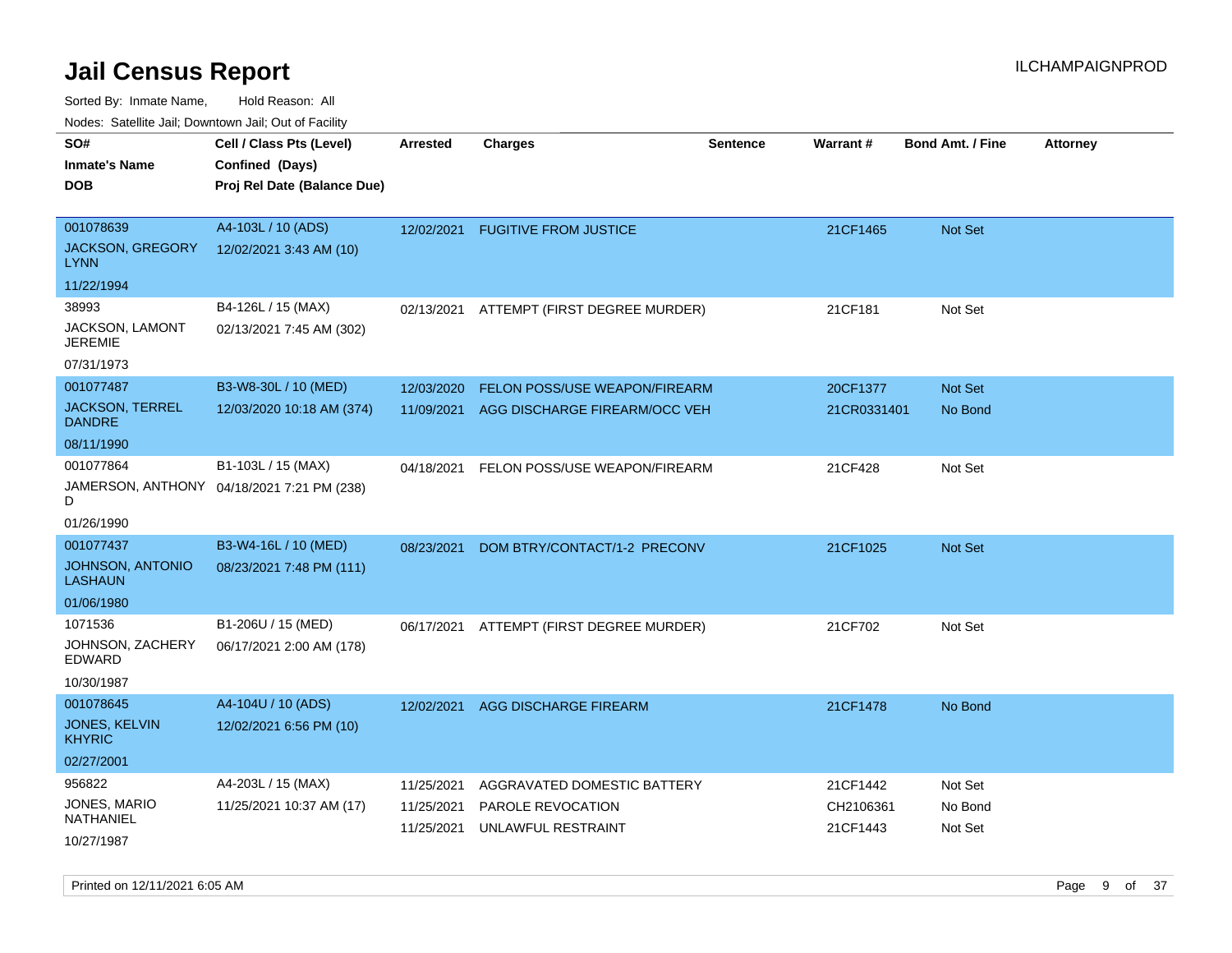Sorted By: Inmate Name, Hold Reason: All Nodes: Satellite Jail; Downtown Jail; Out of Facility

| SO#                                         | Cell / Class Pts (Level)    | Arrested   | <b>Charges</b>                       | Sentence  | <b>Warrant#</b> | <b>Bond Amt. / Fine</b> | <b>Attorney</b> |
|---------------------------------------------|-----------------------------|------------|--------------------------------------|-----------|-----------------|-------------------------|-----------------|
| <b>Inmate's Name</b>                        | Confined (Days)             |            |                                      |           |                 |                         |                 |
| <b>DOB</b>                                  | Proj Rel Date (Balance Due) |            |                                      |           |                 |                         |                 |
|                                             |                             |            |                                      |           |                 |                         |                 |
| 1008468                                     | A3-114L                     | 12/01/2021 | <b>FELON POSS/USE WEAPON/FIREARM</b> |           | 21CF1472        | <b>Not Set</b>          |                 |
| <b>JONES, MARTEZ</b><br><b>LAMONTE</b>      | 12/01/2021 1:28 PM (11)     | 12/02/2021 | <b>PROBATION VIOLATION</b>           |           | 20CF1151        | Not Set                 |                 |
| 06/22/1993                                  |                             |            |                                      |           |                 |                         |                 |
| 506244                                      | B1-204L / 15 (MAX)          | 07/15/2021 | ARMED ROBBERY/ARMED W/FIREARM        |           | 2021CF791       | 250000.00               |                 |
| JOSLIN, JASON LEE                           | 07/15/2021 4:38 AM (150)    |            |                                      |           |                 |                         |                 |
| 12/22/1985                                  |                             |            |                                      |           |                 |                         |                 |
| 66662                                       | A3-112L / 10 (ADS)          | 12/05/2021 | POSS AMT CON SUB EXCEPT(A)/(D)       |           | 18CF597         | 200000.00               |                 |
| KINTNER, WESLEY J                           | 12/05/2021 1:57 PM (7)      |            |                                      |           |                 |                         |                 |
| 04/15/1986                                  |                             |            |                                      |           |                 |                         |                 |
| 1070011                                     | B4-124U / 15 (MAX)          | 08/03/2021 | AGG DISCH FIREARM/1ST AID PERS       |           | 21CF929         | Not Set                 |                 |
| LAWS, WILLIAM<br>ZARAK, Third               | 08/03/2021 3:53 PM (131)    |            |                                      |           |                 |                         |                 |
| 07/06/1999                                  |                             |            |                                      |           |                 |                         |                 |
| 548089                                      | B1-204U / 15 (MAX)          | 12/04/2020 | ATTEMPT (FIRST DEGREE MURDER)        |           | 20CF1378        | <b>Not Set</b>          |                 |
| LEWIS, LAWRENCE                             | 12/04/2020 4:42 AM (373)    | 12/04/2020 | METH DELIVERY/100<400 GRAMS          |           | 20CF1481        | Not Set                 |                 |
| PAUL, Third                                 |                             | 12/04/2020 | AGG DOMESTIC BATTERY/STRANGLE        |           | 18CF1507        | 10000.00                |                 |
| 02/08/1993                                  |                             |            |                                      |           |                 |                         |                 |
| 001077524                                   | B2-T4-15U / 10 (SPH)        | 12/14/2020 | AGG BATTERY/JUDGE/EMT                |           | 2020-CF-1212    | 10000.00                |                 |
| LEWIS, TREVOR<br>DANIEL                     | 12/14/2020 5:16 PM (363)    | 12/14/2020 | <b>RESIDENTIAL ARSON</b>             |           | 2020-CF-1388    | 150000.00               |                 |
| 06/03/2002                                  |                             | 12/14/2020 | AGG BATTERY/PUBLIC PLACE             |           | 2020-CF-1231    | 50000.00                |                 |
|                                             |                             | 12/14/2020 | AGG BATTERY/PEACE OFFICER            |           | 2020-CF-1211    | 10000.00                |                 |
| 001077621                                   | A3-113U / 10 (ADS)          | 12/05/2021 | AGG ASLT PEACE OFF/FIRE/ER WRK       |           | 2021CF64        | 100000.00               |                 |
| LINDSEY, DONALD RAY 12/05/2021 10:23 AM (7) |                             |            |                                      |           |                 |                         |                 |
| 08/19/1996                                  |                             |            |                                      |           |                 |                         |                 |
| 542800                                      | A4-104L / 15 (ADS)          | 12/03/2021 | RECKLESS CONDUCT/BODILY HARM         |           | 18CM187         | 1000.00                 |                 |
| LOVE, REGINALD<br><b>MONTEAS</b>            | 12/03/2021 10:00 AM (9)     | 12/03/2021 | MFG/DEL CANNABIS/>5,000 GRAMS        | 54m (DOC) | 20-CF-917       | No Bond                 |                 |
| 11/11/1985                                  |                             |            |                                      |           |                 |                         |                 |

Printed on  $12/11/2021$  6:05 AM Page 10 of 37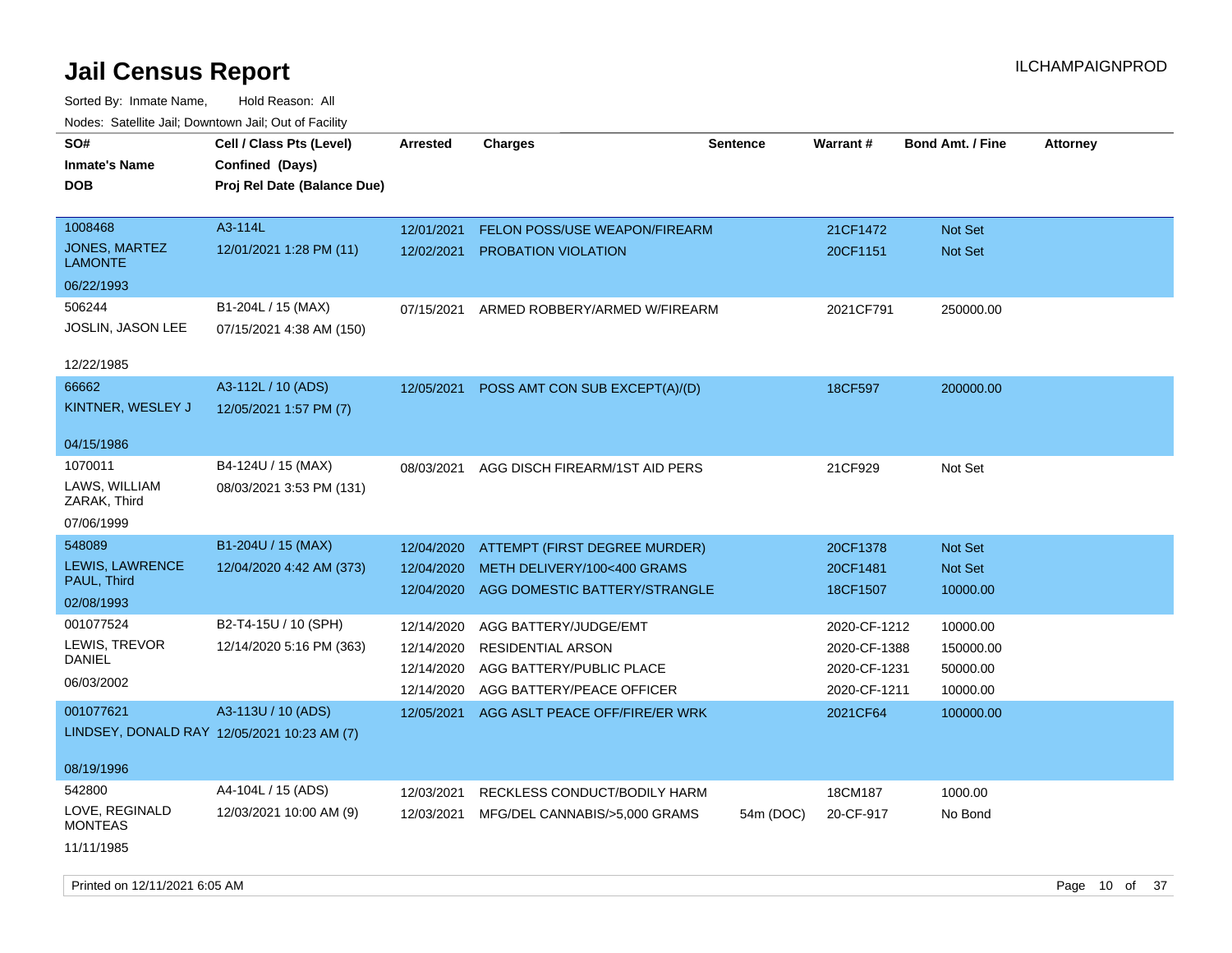Sorted By: Inmate Name, Hold Reason: All Nodes: Satellite Jail; Downtown Jail; Out of Facility

| SO#                                     | Cell / Class Pts (Level)                    | <b>Arrested</b> | <b>Charges</b>                           | <b>Sentence</b> | Warrant#              | <b>Bond Amt. / Fine</b> | <b>Attorney</b> |  |
|-----------------------------------------|---------------------------------------------|-----------------|------------------------------------------|-----------------|-----------------------|-------------------------|-----------------|--|
| <b>Inmate's Name</b>                    | Confined (Days)                             |                 |                                          |                 |                       |                         |                 |  |
| <b>DOB</b>                              | Proj Rel Date (Balance Due)                 |                 |                                          |                 |                       |                         |                 |  |
|                                         |                                             |                 |                                          |                 |                       |                         |                 |  |
| 1065002                                 | B3-W4-13U / 10 (MED)                        | 11/16/2021      | DOMESTIC BTRY/CONTACT/VIO O/P            |                 | 2019CF001781          | 25000.00                |                 |  |
| LOVELESS, DUSTIN<br>DEE.                | 11/16/2021 11:41 AM (26)                    | 11/16/2021      | DOM BTRY/CONTACT/1-2 PRECONV             |                 | 2021CF000494          | 25000.00                |                 |  |
| 06/17/1982                              |                                             |                 |                                          |                 |                       |                         |                 |  |
| 1072891                                 | A4-202L / 5 (ADS)                           | 11/29/2021      | AGG CRIM SEX ABUSE/BODILY HARM           |                 | 3y/0m/0d (DO: 19CF664 | No Bond                 |                 |  |
| MALAK, ATILCAN                          | 11/29/2021 8:57 AM (13)                     |                 |                                          |                 |                       |                         |                 |  |
| 02/17/1997                              |                                             |                 |                                          |                 |                       |                         |                 |  |
| 1000869                                 | B1-106L / 15 (MAX)                          |                 | 09/11/2021 FELON POSS/USE WEAPON/FIREARM |                 | 21CF1102              | Not Set                 |                 |  |
| <b>MARTIN, MANNIX</b><br><b>TILMOND</b> | 09/12/2021 12:40 AM (91)                    |                 |                                          |                 |                       |                         |                 |  |
| 07/19/1991                              |                                             |                 |                                          |                 |                       |                         |                 |  |
| 48792                                   | B4-225U / 10 (MED)                          | 11/19/2021      | AGG BATTERY/DISCHARGE FIREARM            |                 | 21CF1425              | Not Set                 |                 |  |
| MCCLAIN, HURCHEL<br><b>JOSEPH</b>       | 11/20/2021 4:11 AM (22)                     |                 |                                          |                 |                       |                         |                 |  |
| 05/01/1979                              |                                             |                 |                                          |                 |                       |                         |                 |  |
| 001077404                               | A3-214L / 10 (ADS)                          | 12/07/2021      | AGGRAVATED ASSAULT                       |                 |                       | Not Set                 |                 |  |
| MCCULLOUGH,<br><b>DEMETRIUS</b>         | 12/07/2021 3:45 PM (5)                      |                 |                                          |                 |                       |                         |                 |  |
| 07/03/1994                              |                                             |                 |                                          |                 |                       |                         |                 |  |
| 001077938                               | BOOKH-2 / 15 (ADS)                          | 05/10/2021      | AGG KIDNAPING DISCH FIR/HARM             |                 | 21CF532               | Not Set                 |                 |  |
| MCGAHA,                                 | 05/10/2021 7:02 PM (216)                    | 05/11/2021      | <b>MURDER</b>                            |                 | 2021-CF-215           | No Bond                 |                 |  |
| <b>CHRISTOPHER D</b>                    |                                             | 05/27/2021      | ESCAPE FROM DEPT OF CORRECTION           |                 | 21CF600               | Not Set                 |                 |  |
| 07/27/1991                              |                                             |                 |                                          |                 |                       |                         |                 |  |
| 1043071                                 | A2-220L / 10 (MED)                          | 11/08/2021      | CRIM DMG/GOVT PROP/<\$500                |                 | 21CF1378              | Not Set                 |                 |  |
| MERRELL-<br>SUTHERLAND, ALICIA          | 11/08/2021 2:22 AM (34)                     | 11/08/2021      | <b>CRIM TRESPASS TO STATE LAND</b>       |                 | 2021CM208             | 25000.00                |                 |  |
| 11/26/1972                              |                                             |                 |                                          |                 |                       |                         |                 |  |
| 41584                                   | A4-103U / 15 (ADS)                          | 12/01/2021      | ARMED HABITUAL CRIMINAL                  |                 | 21CF1467              | Not Set                 |                 |  |
|                                         | MILLER, JOSE LOVELL 12/02/2021 1:04 AM (10) |                 |                                          |                 |                       |                         |                 |  |

10/07/1975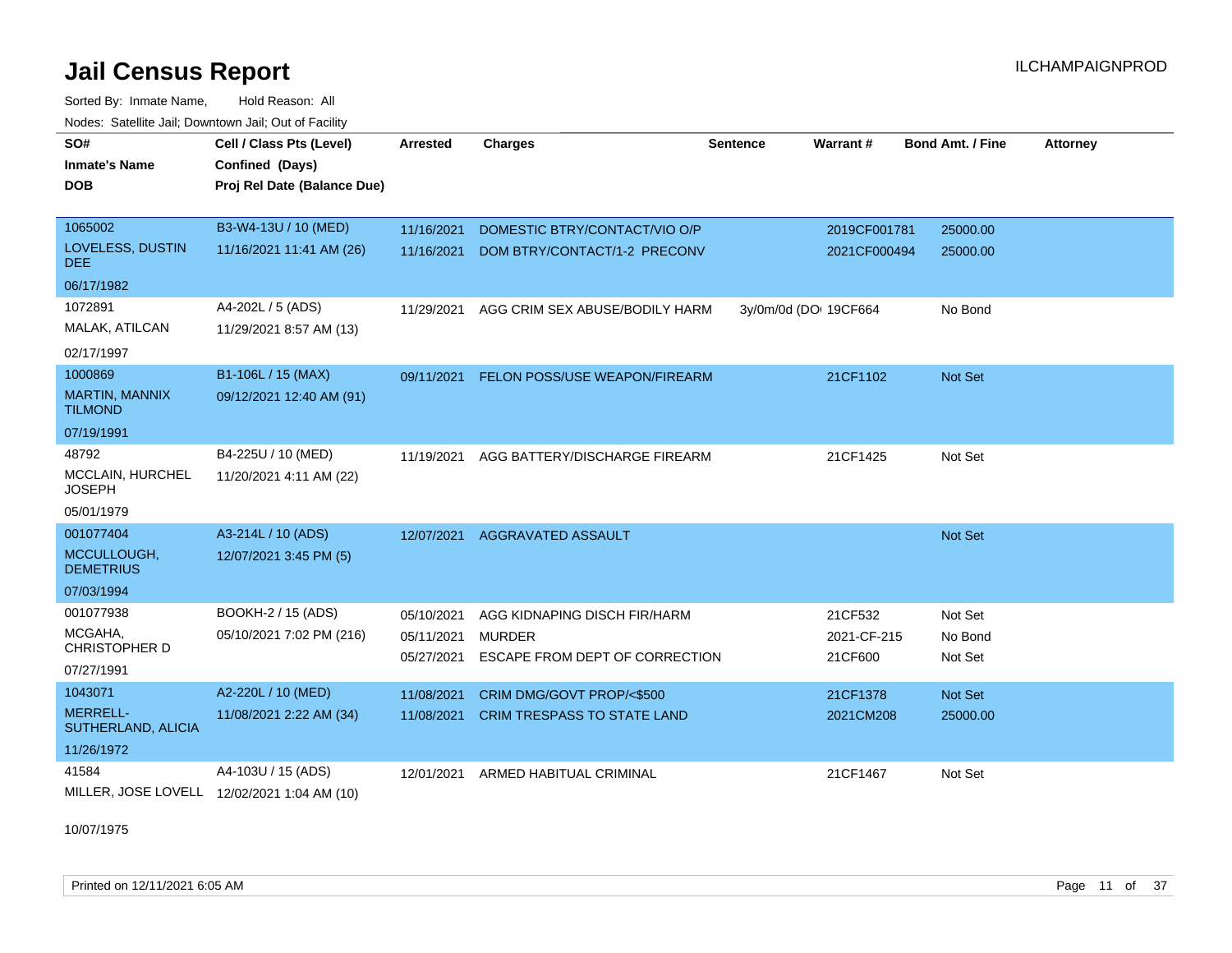| vodos. Odtomto dan, Downtown dan, Out or Fabilit     |                                              |                 |                                  |                 |              |                         |                 |
|------------------------------------------------------|----------------------------------------------|-----------------|----------------------------------|-----------------|--------------|-------------------------|-----------------|
| SO#                                                  | Cell / Class Pts (Level)                     | <b>Arrested</b> | <b>Charges</b>                   | <b>Sentence</b> | Warrant#     | <b>Bond Amt. / Fine</b> | <b>Attorney</b> |
| <b>Inmate's Name</b>                                 | Confined (Days)                              |                 |                                  |                 |              |                         |                 |
| <b>DOB</b>                                           | Proj Rel Date (Balance Due)                  |                 |                                  |                 |              |                         |                 |
|                                                      |                                              |                 |                                  |                 |              |                         |                 |
| 001077902                                            | A2-123L / 5 (ADS)                            | 11/21/2021      | CRIM DAMAGE TO PROPERTY <\$500   |                 | 21CF1427     | <b>Not Set</b>          |                 |
| MOFFETT, CAROLYN<br><b>REENE</b>                     | 11/21/2021 10:31 AM (21)                     | 11/23/2021      | <b>BATTERY/CAUSE BODILY HARM</b> |                 | 21CM187      | Not Set                 |                 |
| 10/23/1988                                           |                                              |                 |                                  |                 |              |                         |                 |
| 39106                                                | B4-121L / 10 (MED)                           | 10/12/2021      | DOMESTIC BATTERY/OTHER PRIOR     |                 | 21CF1217     | Not Set                 |                 |
| MOORE, ANDREW LEE, 10/12/2021 1:02 AM (61)<br>Junior |                                              |                 |                                  |                 |              |                         |                 |
| 04/12/1973                                           |                                              |                 |                                  |                 |              |                         |                 |
| 48033                                                | <b>BOOKH-8 / 5 (ADS)</b>                     | 12/04/2021      | DOMESTIC BATTERY/OTHER PRIOR     |                 | 21CF1482     | Not Set                 |                 |
| MOORE,                                               | 12/04/2021 4:38 PM (8)                       | 12/06/2021      | AGG DUI/LIC SUSP OR REVOKED      |                 | 19CF354      | 50000.00                |                 |
| <b>CHRISTOPHER ALLEN</b>                             |                                              | 12/06/2021      | DRIVING ON REVOKED LICENSE       |                 | 21CF854      | 50000.00                |                 |
| 07/02/1976                                           |                                              |                 |                                  |                 |              |                         |                 |
| 1076384                                              | A1-227L / 5 (MIN)                            | 10/28/2021      | RETAIL THEFT/DISP MERCH/<\$300   |                 | 21CM149      | 12500.00                |                 |
|                                                      | MURPHY, AZIA CIMONE 10/29/2021 12:49 AM (44) |                 |                                  |                 |              |                         |                 |
| 09/23/1995                                           |                                              |                 |                                  |                 |              |                         |                 |
| 001077355                                            | BOOKF-1 / 15 (ADS)                           | 12/08/2021      | <b>AGGRAVATED BATTERY</b>        |                 | 21CF324      | Not Set                 |                 |
| NEAL, DAWAUN                                         | 12/08/2021 5:56 PM (4)                       | 12/08/2021      | <b>DOMESTIC BATTERY</b>          |                 | 20CM673      | 5000.00                 |                 |
| 10/05/2001                                           |                                              | 12/08/2021      | <b>DISORDERLY CONDUCT</b>        |                 | 20-100200201 | 5000.00                 |                 |
|                                                      |                                              | 12/08/2021      | BATTERY/CAUSE BODILY HARM        |                 | 20-02462     | 5000.00                 |                 |
| 1064664                                              | A4-205U / 10 (MED)                           | 12/01/2021      | <b>DOMESTIC BATTERY</b>          |                 | 20CF1443     | No Bond                 |                 |
| NEVAREZ, OSCAR<br>DEWEY                              | 12/01/2021 4:46 PM (11)                      |                 |                                  |                 |              |                         |                 |
| 09/26/1996                                           | 12/29/2021 (0.00)                            |                 |                                  |                 |              |                         |                 |
| 1009176                                              | A4-105U / 10 (ADS)                           | 12/04/2021      | AGGRAVATED ASSAULT               |                 | 2020CM78     | No Bond                 |                 |
| <b>OVERMAN, ZACHARY</b><br><b>WILLIAM</b>            | 12/04/2021 1:46 PM (8)                       |                 |                                  |                 |              |                         |                 |
| 11/01/1992                                           |                                              |                 |                                  |                 |              |                         |                 |
| 1064809                                              | B4-127L / 10 (MED)                           | 11/03/2021      | CRIMINAL TRESPASS TO LAND        |                 | 21CF1318     | 50000.00                |                 |
| PARKER, ALVIN<br>JARELL                              | 11/03/2021 2:39 PM (39)                      | 11/08/2021      | FELON POSS/USE FIREARM PRIOR     |                 | 21CF635      | 25000.00                |                 |
| 08/24/1982                                           |                                              |                 |                                  |                 |              |                         |                 |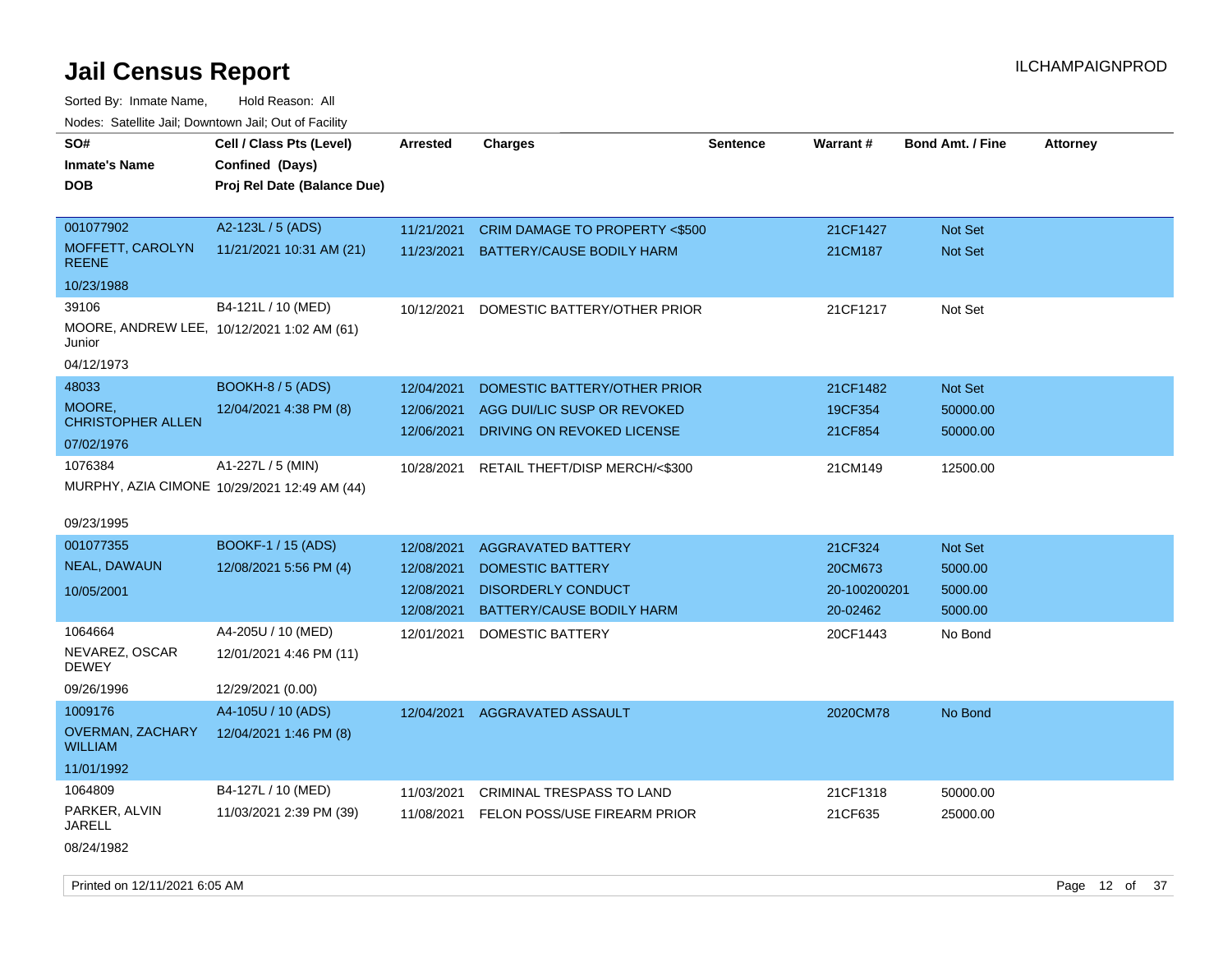| <b>NOULD:</b> Catoline bail, Downtown bail, Out of I dollty |                                             |                 |                                          |          |                 |                         |                 |
|-------------------------------------------------------------|---------------------------------------------|-----------------|------------------------------------------|----------|-----------------|-------------------------|-----------------|
| SO#<br><b>Inmate's Name</b>                                 | Cell / Class Pts (Level)<br>Confined (Days) | <b>Arrested</b> | <b>Charges</b>                           | Sentence | <b>Warrant#</b> | <b>Bond Amt. / Fine</b> | <b>Attorney</b> |
| <b>DOB</b>                                                  | Proj Rel Date (Balance Due)                 |                 |                                          |          |                 |                         |                 |
|                                                             |                                             |                 |                                          |          |                 |                         |                 |
| 519955                                                      | BOOKH-3 / 10 (ADS)                          | 12/09/2021      | <b>CRIM DAMAGE TO PROPERTY &lt;\$500</b> |          | 2018CF1639      | 25000.00                |                 |
| PAYNE, JOSHUA DAVID 12/09/2021 1:54 PM (3)                  |                                             | 12/09/2021      | DOM BTRY/CONTACT/1-2 PRECONV             |          | 2019CF1357      | 25000.00                |                 |
| 09/30/1986                                                  |                                             |                 |                                          |          |                 |                         |                 |
| 1063325                                                     | A3-117L / 10 (ADS)                          | 12/09/2021      | <b>DOMESTIC BATTERY</b>                  |          | 21CF1502        | Not Set                 |                 |
| PICKENS, JOSEPH<br><b>PARNELL</b>                           | 12/09/2021 4:43 AM (3)                      |                 |                                          |          |                 |                         |                 |
| 04/27/1978                                                  |                                             |                 |                                          |          |                 |                         |                 |
| 999352                                                      | B4-225L / 10 (MED)                          | 09/09/2021      | <b>VIOLATE OP/OTHER PRIOR</b>            |          | 21CF1092        | Not Set                 |                 |
| PIRLOT, JUSTIN LEE                                          | 09/09/2021 11:28 AM (94)                    | 10/23/2021      | <b>FALSE REPORT OF OFFENSE</b>           |          | 2019CF836       | 5000.00                 |                 |
|                                                             |                                             |                 |                                          |          |                 |                         |                 |
| 11/08/1982                                                  |                                             |                 |                                          |          |                 |                         |                 |
| 50638                                                       | A3-117U / 10 (ADS)                          | 12/09/2021      | <b>HRSMT/THREATEN PERSON/KILL</b>        |          | 21CF1511        | Not Set                 |                 |
| RANEY, DONALD LEE                                           | 12/09/2021 7:54 PM (3)                      |                 |                                          |          |                 |                         |                 |
| 06/17/1980                                                  |                                             |                 |                                          |          |                 |                         |                 |
| 001078669                                                   | BOOKH-3                                     | 12/10/2021      | AGG DISCHARGE FIREARM/BLDG/SCH           |          | 21CF1507        | Not Set                 |                 |
| RANGEL, ADRIAN                                              | 12/10/2021 12:53 AM (2)                     |                 |                                          |          |                 |                         |                 |
| 11/25/2000                                                  |                                             |                 |                                          |          |                 |                         |                 |
| 1069524                                                     | B4-224L / 15 (MAX)                          | 08/08/2021      | MFG/DEL CANNABIS/30-500 GRAMS            |          | 21CF953         | Not Set                 |                 |
| RAY DAVIS, KAMARI<br><b>DAYVON</b>                          | 08/09/2021 2:44 AM (125)                    |                 |                                          |          |                 |                         |                 |
| 03/30/2000                                                  |                                             |                 |                                          |          |                 |                         |                 |
| 45473                                                       | B1-202L / 15 (MAX)                          | 11/23/2021      | CHIL SEX OFFEN/RESIDE DAY CARE           |          | 21CF1275        | 10000.00                |                 |
| REXROAD, CALVIN<br><b>ALLEN</b>                             | 11/23/2021 6:27 PM (19)                     |                 | 11/23/2021 VIOLATE SEX OFFENDER REGIS    |          | 21CF546         | 50000.00                |                 |
| 10/04/1970                                                  |                                             |                 |                                          |          |                 |                         |                 |
| 001078602                                                   | B4-226L / 10 (MED)                          | 11/21/2021      | AGGRAVATED DOMESTIC BATTERY              |          | 21CF1428        | Not Set                 |                 |
| RICHARDSON,<br><b>JOHNNY LINDAL</b>                         | 11/21/2021 10:00 AM (21)                    |                 |                                          |          |                 |                         |                 |
| 06/27/2000                                                  |                                             |                 |                                          |          |                 |                         |                 |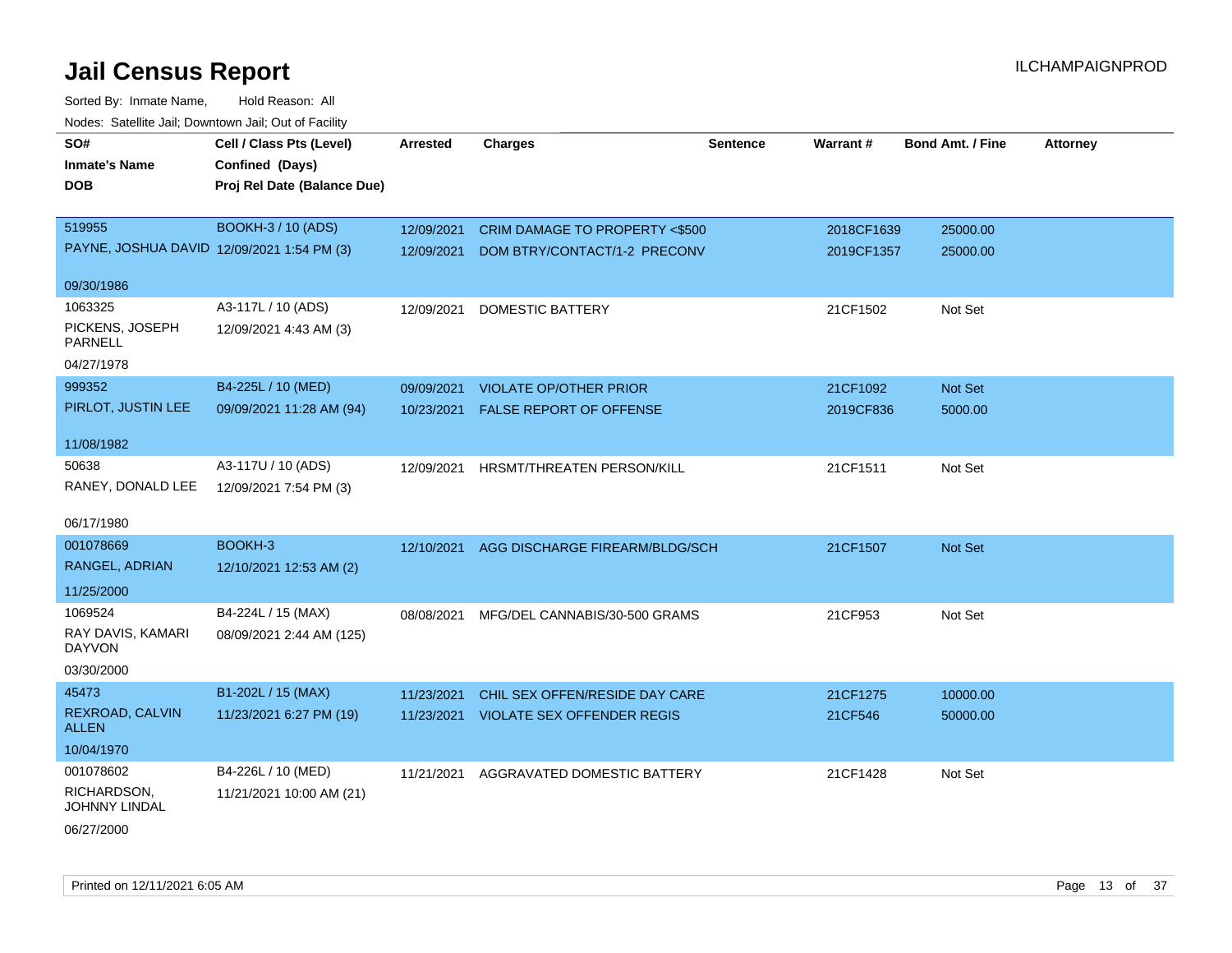| SO#                                 | Cell / Class Pts (Level)                     | Arrested   | <b>Charges</b>                     | <b>Sentence</b> | Warrant#  | <b>Bond Amt. / Fine</b> | <b>Attorney</b> |
|-------------------------------------|----------------------------------------------|------------|------------------------------------|-----------------|-----------|-------------------------|-----------------|
| <b>Inmate's Name</b>                | Confined (Days)                              |            |                                    |                 |           |                         |                 |
| <b>DOB</b>                          | Proj Rel Date (Balance Due)                  |            |                                    |                 |           |                         |                 |
|                                     |                                              |            |                                    |                 |           |                         |                 |
| 979485                              | B2-T4-16L / 15 (ADS)                         | 03/12/2021 | PRED CRIM SEX ASLT/VICTIM <13      |                 | 21CF282   | Not Set                 |                 |
| RODRIGUEZ, JOSHUA<br><b>ANTHONY</b> | 03/12/2021 1:57 PM (275)                     |            |                                    |                 |           |                         |                 |
| 04/06/1990                          |                                              |            |                                    |                 |           |                         |                 |
| 61330                               | A3-114U                                      | 12/01/2021 | ARMED HABITUAL CRIMINAL            |                 | 21CF1473  | Not Set                 |                 |
| RUFFIN, JONATHON<br><b>CECIL</b>    | 12/01/2021 5:34 AM (11)                      | 12/01/2021 | PAROLE REVOCATION                  |                 | CH2107545 | No Bond                 |                 |
| 05/10/1984                          |                                              |            |                                    |                 |           |                         |                 |
| 1071161                             | B4-124L / 15 (MAX)                           | 08/18/2021 | DELIVERY OF OR POSSESSION OF W/INT |                 | 21CF1008  | No Bond                 |                 |
| SANDERS, MARKELL<br><b>LAMAR</b>    | 08/18/2021 6:18 PM (116)                     |            |                                    |                 |           |                         |                 |
| 02/02/2000                          |                                              |            |                                    |                 |           |                         |                 |
| 1047469                             | B3-W5-18L / 10 (MED)                         | 07/03/2021 | CRIMINAL SEX ASSAULT/CONSENT       |                 | 21CF773   | Not Set                 |                 |
| <b>ALLEN</b>                        | SCHINDLER, RICHARD 07/03/2021 10:25 PM (162) |            |                                    |                 |           |                         |                 |
| 10/16/1979                          |                                              |            |                                    |                 |           |                         |                 |
| 001077488                           | A3-216L / 5 (MIN)                            | 11/30/2021 | <b>RETAIL THEFT</b>                | 4y (DOC)        | 20CF1376  | No Bond                 |                 |
|                                     | SESSUM, NICHOLAS C 11/30/2021 6:56 AM (12)   |            |                                    |                 |           |                         |                 |
| 06/22/1989                          |                                              |            |                                    |                 |           |                         |                 |
| 001078441                           | BOOKF-3 / 15 (ADS)                           |            |                                    |                 |           | Not Set                 |                 |
| SINGLETON, CORRIE<br><b>DERRELL</b> | 10/01/2021 12:36 PM (72)                     | 10/01/2021 | ARMED HABITUAL CRIMINAL            |                 | 21CF1182  |                         |                 |
| 05/07/1983                          |                                              |            |                                    |                 |           |                         |                 |
| 38305                               | B2-T2-06L / 10 (SPH)                         | 03/18/2020 | <b>CRIMINAL SEXUAL ABUSE</b>       |                 | 20CF-343  | 500000.00               |                 |
| STOVER, JOSH<br><b>ANDREW</b>       | 03/18/2020 10:24 AM (634)                    |            |                                    |                 |           |                         |                 |
| 08/18/1973                          |                                              |            |                                    |                 |           |                         |                 |
| 001078436                           | B2-T1-02L / 10 (SPH)                         | 09/30/2021 | CRIMINAL SEX ASSAULT/CONSENT       |                 | 20CF255   | 150000.00               |                 |
| STRONG, CORTEZ                      | 09/30/2021 2:47 PM (73)                      |            |                                    |                 |           |                         |                 |
| 04/13/1996                          |                                              |            |                                    |                 |           |                         |                 |
|                                     |                                              |            |                                    |                 |           |                         |                 |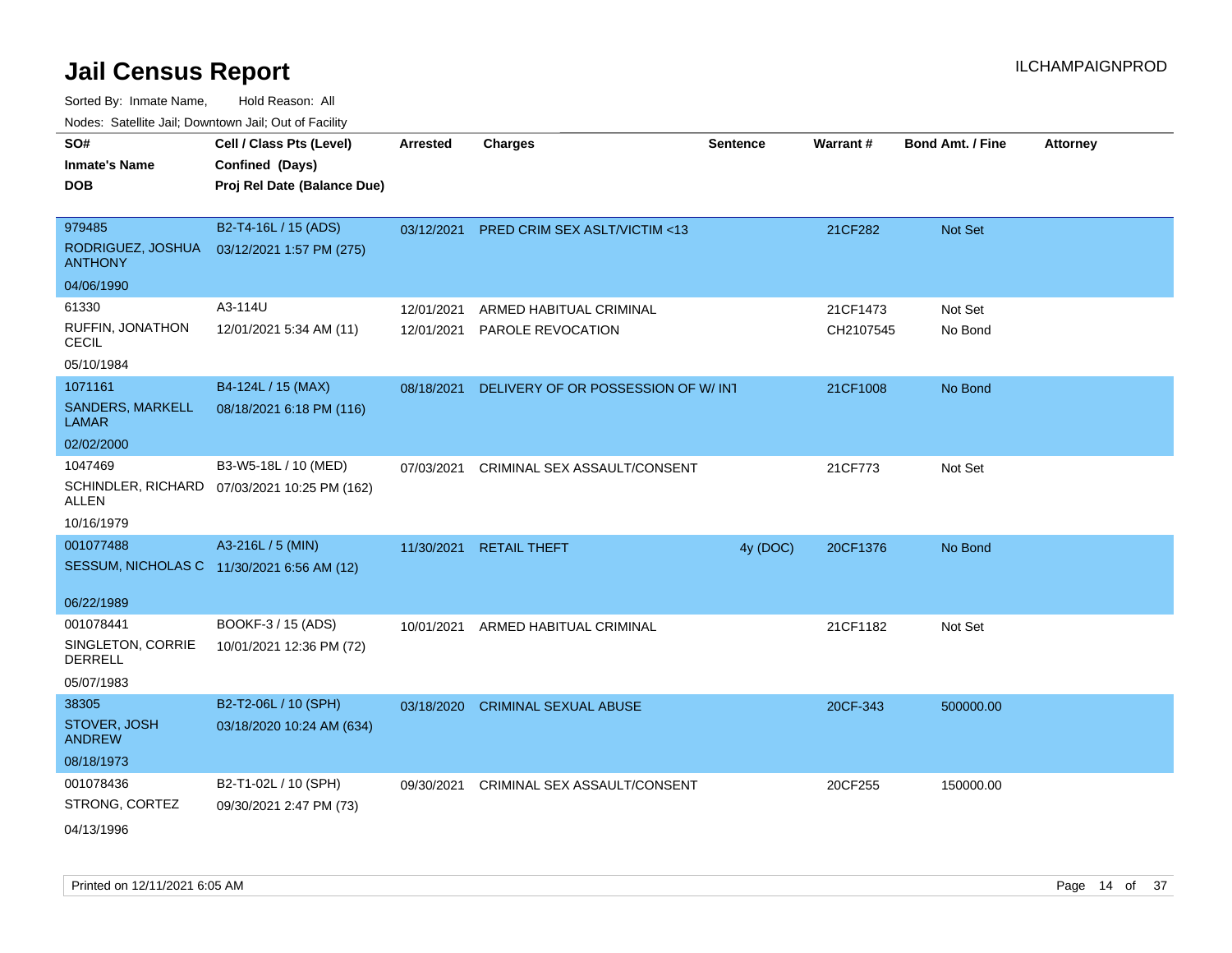| SO#<br><b>Inmate's Name</b>                | Cell / Class Pts (Level)<br>Confined (Days) | Arrested   | <b>Charges</b>                  | <b>Sentence</b> | Warrant#             | <b>Bond Amt. / Fine</b> | <b>Attorney</b> |
|--------------------------------------------|---------------------------------------------|------------|---------------------------------|-----------------|----------------------|-------------------------|-----------------|
| <b>DOB</b>                                 | Proj Rel Date (Balance Due)                 |            |                                 |                 |                      |                         |                 |
| 1030307                                    | A4-204L / 10 (MED)                          | 11/28/2021 | DOMESTIC BATTERY/OTHER PRIOR    |                 | 21CF1450             | No Bond                 |                 |
| <b>SUTTON, FRANKIE</b><br><b>DMARVIO</b>   | 11/28/2021 11:16 PM (14)                    |            |                                 |                 |                      |                         |                 |
| 07/03/1983                                 |                                             |            |                                 |                 |                      |                         |                 |
| 1066794                                    | B3-W2-07U / 5 (MIN)                         | 09/07/2021 | <b>VIOLATE OP/OTHER PRIOR</b>   |                 | 21CF1061             | Not Set                 |                 |
| TAYLOR, STANLEY<br>JAMES                   | 09/07/2021 7:01 AM (96)                     |            |                                 |                 |                      |                         |                 |
| 01/05/1994                                 |                                             |            |                                 |                 |                      |                         |                 |
| 001078471                                  | B4-127U / 10 (MED)                          | 10/11/2021 | AGG UUW/VEHICLE/<21             |                 | 21CF1210             | 100.00                  |                 |
| <b>THATCH, OMARION</b><br><b>DIAMONTE</b>  | 10/11/2021 1:26 AM (62)                     |            |                                 |                 |                      |                         |                 |
| 09/05/2003                                 |                                             |            |                                 |                 |                      |                         |                 |
| 21252                                      | B4-121U / 15 (MAX)                          | 10/18/2021 | MFG/DEL 1<15 GR COCAINE/ANLG    |                 | 2021CF172            | 25000.00                |                 |
| THOMAS, ELIJAH                             | 10/18/2021 12:35 AM (55)                    |            |                                 |                 |                      |                         |                 |
| 07/31/1962                                 |                                             |            |                                 |                 |                      |                         |                 |
| 32058                                      | B4-123U / 15 (MAX)                          | 06/14/2021 | <b>AGG DISCH FIREARM</b>        |                 | 21CF690              | <b>Not Set</b>          |                 |
| THOMPSON, STEVEN<br><b>ONEAL</b>           | 06/14/2021 6:44 AM (181)                    |            |                                 |                 |                      |                         |                 |
| 03/14/1969                                 |                                             |            |                                 |                 |                      |                         |                 |
| 32910                                      | B3-W4-14L / 10 (MED)                        | 10/04/2021 | DOM BTRY/HARM/1-2 PRECONV       |                 | 21CF1189             | Not Set                 |                 |
| <b>TULL, CHRISTOPHER</b><br><b>MICHAEL</b> | 10/04/2021 10:53 PM (69)                    |            |                                 |                 |                      |                         |                 |
| 04/02/1971                                 |                                             |            |                                 |                 |                      |                         |                 |
| 56994                                      | BOOKH-5                                     | 12/09/2021 | VIOLATE ORDER PROTECTION        |                 | 2021CMAWOW           | <b>Not Set</b>          |                 |
| <b>TURNER, ROBERT</b><br>EARL, Senior      | 12/09/2021 9:23 PM (3)                      | 12/09/2021 | <b>VIOLATE ORDER PROTECTION</b> |                 | 2021-CM-AWOW Not Set |                         |                 |
| 09/07/1982                                 |                                             |            |                                 |                 |                      |                         |                 |
| 1075927                                    | BOOKH-3                                     | 12/10/2021 | AGG BATTERY/PUBLIC PLACE        |                 | 2020CF001373         | 50000.00                |                 |
| WADE, ROY LEE                              | 12/10/2021 1:00 PM (2)                      | 12/10/2021 | DOMESTIC BATTERY/HARM/VIO O/P   |                 | 2020CF000663         | 10000.00                |                 |
| 03/16/1989                                 |                                             | 12/10/2021 | BATTERY/CAUSE BODILY HARM       |                 | 2020CM000239         | 10000.00                |                 |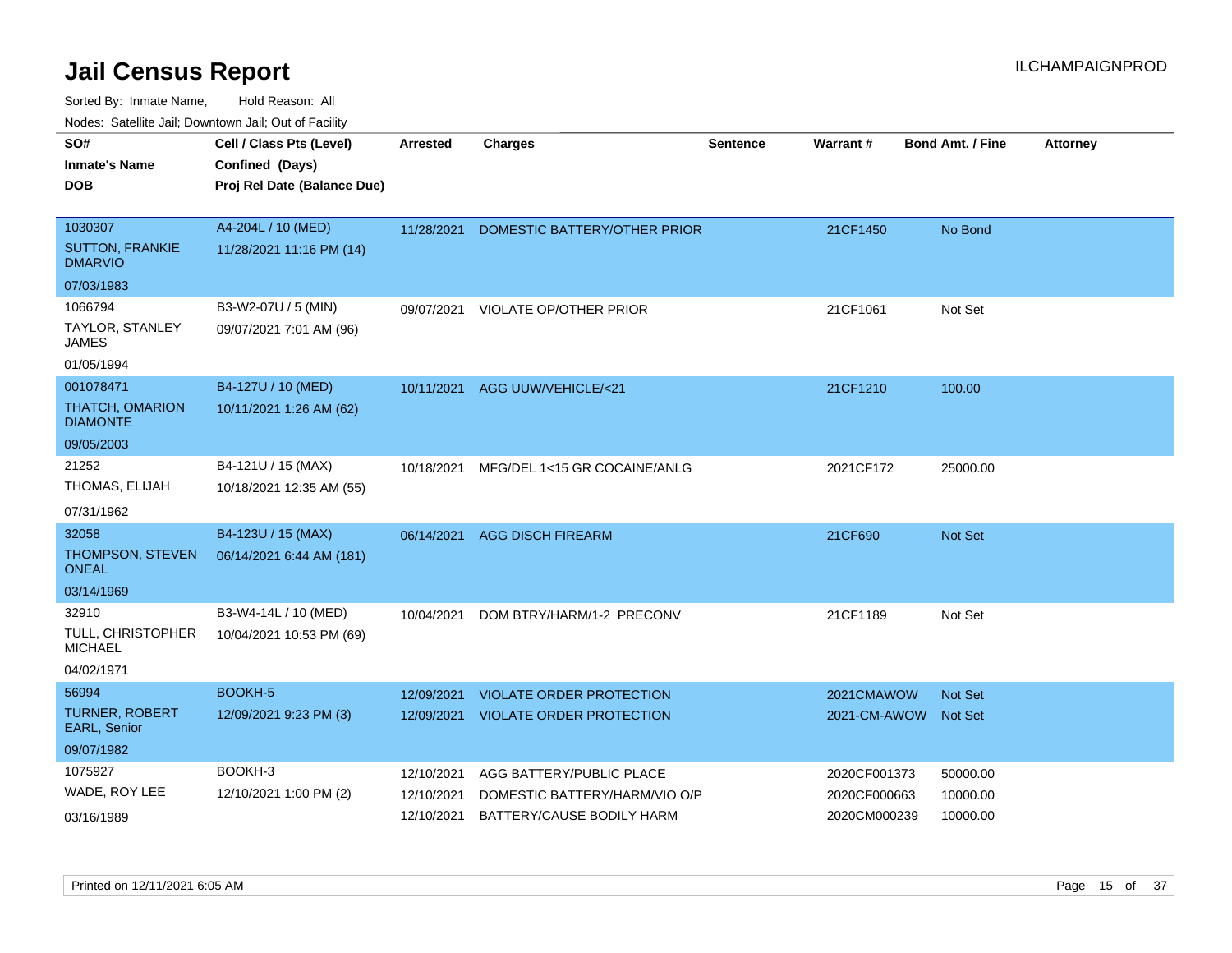| Nuuts. Saltiille Jali, Duwilluwii Jali, Oul of Facility<br>SO# | Cell / Class Pts (Level)    | Arrested          | <b>Charges</b>                            | <b>Sentence</b> | <b>Warrant#</b> | <b>Bond Amt. / Fine</b> | <b>Attorney</b> |
|----------------------------------------------------------------|-----------------------------|-------------------|-------------------------------------------|-----------------|-----------------|-------------------------|-----------------|
| <b>Inmate's Name</b>                                           | Confined (Days)             |                   |                                           |                 |                 |                         |                 |
| <b>DOB</b>                                                     | Proj Rel Date (Balance Due) |                   |                                           |                 |                 |                         |                 |
|                                                                |                             |                   |                                           |                 |                 |                         |                 |
| 1030461                                                        | <b>BOOKH-3 / 5 (ADS)</b>    |                   | 12/09/2021 STALKING/CAUSE PERSON DISTRESS |                 | 21CF1509        | Not Set                 |                 |
| <b>WASHINGTON,</b><br><b>ISHMON DERRLYE</b>                    | 12/09/2021 11:31 PM (3)     |                   |                                           |                 |                 |                         |                 |
| 12/14/1993                                                     |                             |                   |                                           |                 |                 |                         |                 |
| 1070737                                                        | A1-126L / 15 (MAX)          | 10/14/2021        | AGG KIDNAPG/<13/INTEL DISABL              |                 | 2020CF418       | 250000.00               |                 |
| <b>WASHINGTON,</b><br><b>JASTINA VIRGINIA</b>                  | 10/14/2021 12:02 PM (59)    |                   |                                           |                 |                 |                         |                 |
| 04/11/2000                                                     |                             |                   |                                           |                 |                 |                         |                 |
| 977140                                                         | B1-203L / 10 (MED)          | 10/24/2021        | <b>ARMED HABITUAL CRIMINAL</b>            |                 | 21CF1289        | <b>Not Set</b>          |                 |
| <b>WEBSTER, DERRIAL</b><br><b>DEVON</b>                        | 10/24/2021 2:46 AM (49)     |                   |                                           |                 |                 |                         |                 |
| 01/14/1990                                                     |                             |                   |                                           |                 |                 |                         |                 |
| 1070971                                                        | A3-217U / 5 (ADS)           | 12/07/2021        | <b>IDENTITY THEFT/&lt;\$300</b>           |                 | 20CF922         | Not Set                 |                 |
| <b>WEIR, CLINTON</b><br><b>HOWARD</b>                          | 12/08/2021 3:45 AM (4)      | 12/07/2021        | <b>RECKLESS DRIVING</b>                   |                 | 19TR2348        | Not Set                 |                 |
| 03/15/1983                                                     |                             |                   |                                           |                 |                 |                         |                 |
| 001078328                                                      | B1-207U / 15 (MAX)          | 08/30/2021        | FELON POSS/USE WEAPON/FIREARM             |                 | 21CF1045        | Not Set                 |                 |
| <b>WHITE, JUSTIN</b><br><b>STEVEN</b>                          | 08/30/2021 10:48 AM (104)   |                   |                                           |                 |                 |                         |                 |
| 10/25/1995                                                     |                             |                   |                                           |                 |                 |                         |                 |
| 638552                                                         | B2-DR / 5 (SPH)             | 10/07/2021        | CHILD PORNOGRAPHY/PHOTOGRAPH              |                 | 2021CF1207      | No Bond                 |                 |
| WILLIAMS, MICHAEL<br><b>JAMES</b>                              | 10/07/2021 12:20 PM (66)    |                   |                                           |                 |                 |                         |                 |
| 03/29/1964                                                     |                             |                   |                                           |                 |                 |                         |                 |
| 1066370                                                        | B1-101L / 15 (MAX)          | 07/28/2021        | ARMED VIOLENCE/CATEGORY III               |                 | 2021 CF 882     | Not Set                 |                 |
| <b>WILLIAMS, REONTE</b><br><b>REMIR</b>                        | 07/28/2021 5:40 AM (137)    |                   |                                           |                 |                 |                         |                 |
| 05/14/1999                                                     |                             |                   |                                           |                 |                 |                         |                 |
| <b>Total Satellite Jail: 124</b>                               |                             | <b>Males: 110</b> | Females: 14<br>Unknown: 0                 |                 |                 |                         |                 |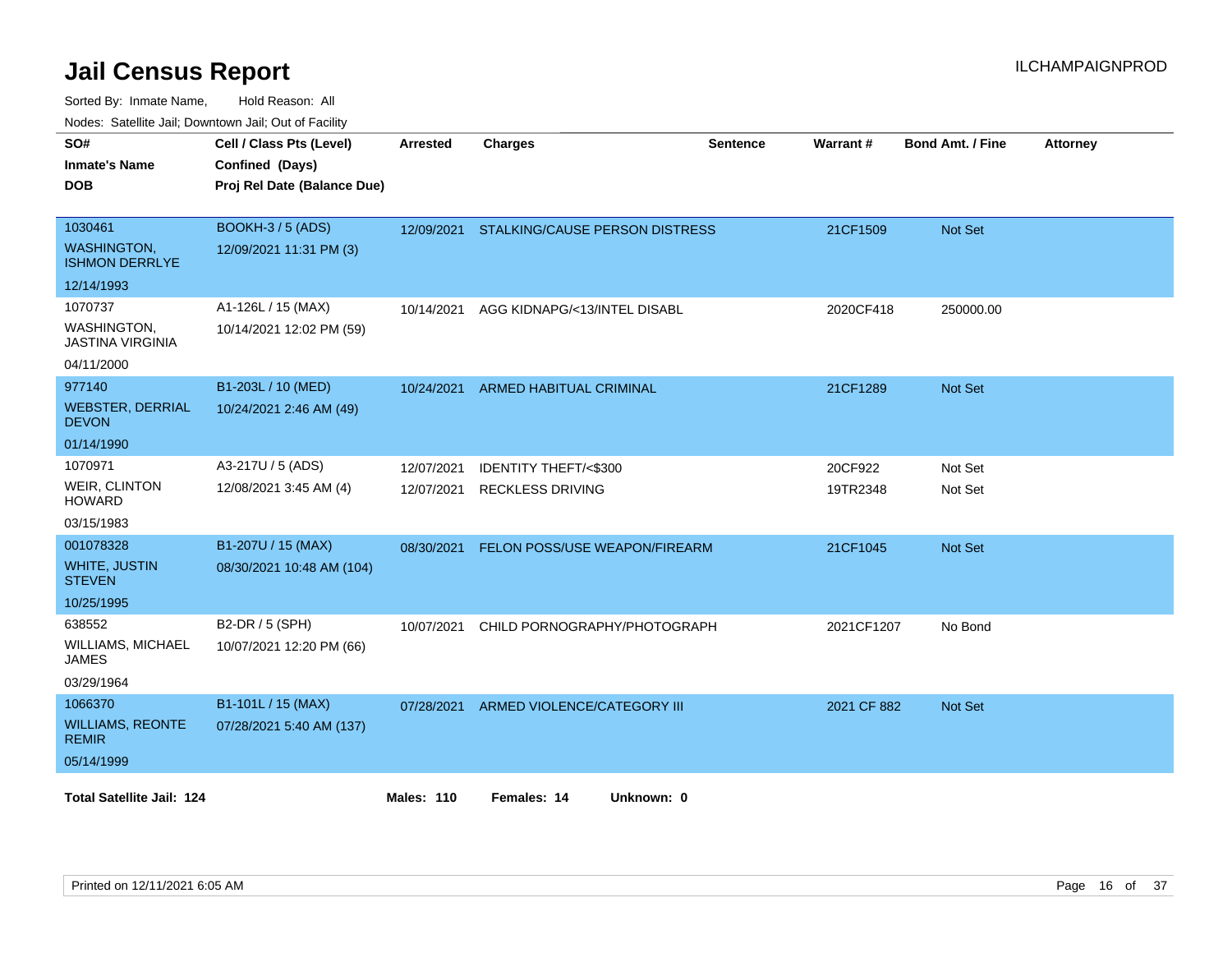| <b>Downtown Jail</b><br>SO#<br><b>Inmate's Name</b><br><b>DOB</b> | Cell / Class Pts (Level)<br>Confined (Days)<br>Proj Rel Date (Balance Due) | <b>Arrested</b>          | <b>Charges</b>                                                          | <b>Sentence</b>       | Warrant#               | <b>Bond Amt. / Fine</b>     | <b>Attorney</b> |
|-------------------------------------------------------------------|----------------------------------------------------------------------------|--------------------------|-------------------------------------------------------------------------|-----------------------|------------------------|-----------------------------|-----------------|
| 1073165                                                           | G4L / 5 (MIN)                                                              | 04/30/2021               | <b>BURGLARY</b>                                                         |                       | 21CF516                | <b>Not Set</b>              |                 |
| <b>ACKERMAN, CODY</b><br><b>JAMES</b>                             | 04/30/2021 4:48 PM (226)                                                   | 04/30/2021               | UNLWFL POSS/DRIVER/VEH/STOLEN                                           |                       | 21CF486                | Not Set                     |                 |
| 02/01/1989                                                        |                                                                            | 04/30/2021<br>05/03/2021 | <b>FORGERY/ISSUE/DELIVER DOCUMENT</b><br>FORGERY/ISSUE/DELIVER DOCUMENT |                       | 19CF143<br>2018CF689   | 75000.00<br>2500.00 / 75.00 |                 |
| 1059371<br>BECKETT, ANQWAUN<br><b>JAWAUN</b><br>11/14/1996        | F5U / 15 (MAX)<br>11/15/2021 11:01 AM (27)                                 | 11/15/2021<br>11/15/2021 | <b>RESIDENTIAL BURGLARY</b><br>AGG BATTERY/PEACE OFFICER                | 10y (DOC)<br>5y (DOC) | 2021CF154<br>2021CF154 | No Bond<br>No Bond          |                 |
| 517915                                                            | G8U / 5 (MIN)                                                              | 08/03/2021               | FORGERY/ISSUE/DELIVER DOCUMENT                                          |                       |                        | No Bond                     |                 |
| <b>BOXLEY, CHARLES</b><br><b>OMAR</b>                             | 08/03/2021 2:18 PM (131)                                                   | 08/03/2021               | <b>BURGLARY</b><br><b>BURGLARY</b>                                      |                       | 21CF289<br>21CF679     | 20000.00                    |                 |
| 01/10/1985                                                        |                                                                            | 08/03/2021               |                                                                         |                       |                        | 20000.00                    |                 |
| 1067476<br>BROWN, JAMES<br><b>BRONELL</b><br>01/08/1996           | F5L / 10 (MED)<br>11/13/2021 2:35 AM (29)                                  | 11/13/2021<br>11/13/2021 | AGG DOMESTIC BATTERY/STRANGLE<br><b>RESIDENTIAL BURGLARY</b>            |                       | 20CF575<br>21CF385     | 5000.00<br>25000.00         |                 |
| 1075941<br><b>BROWN, LIONEL</b><br><b>TERRELL</b><br>10/19/1981   | G2L / 5 (MIN)<br>10/08/2021 5:16 PM (65)                                   | 10/08/2021               | <b>HARASS WITNESS/FAMILY MBR/REP</b>                                    |                       | 2021CF1188             | 500000.00                   |                 |
| 1071534<br>BRYANT, KETONE<br><b>LEVELL</b><br>04/07/2000          | C4L / 15 (ADS)<br>09/18/2020 1:19 PM (450)                                 | 09/18/2020               | AGG BATTERY/DISCHARGE FIREARM                                           |                       | 20CF1049               | Not Set                     |                 |
| 61904<br><b>BURNETT, TIMOTHY</b><br><b>LYNN</b><br>09/09/1983     | D <sub>4</sub> / 15 (ADS)<br>10/23/2021 5:43 PM (50)                       | 10/23/2021               | <b>ROBBERY</b>                                                          |                       | 21CF1287               | <b>Not Set</b>              |                 |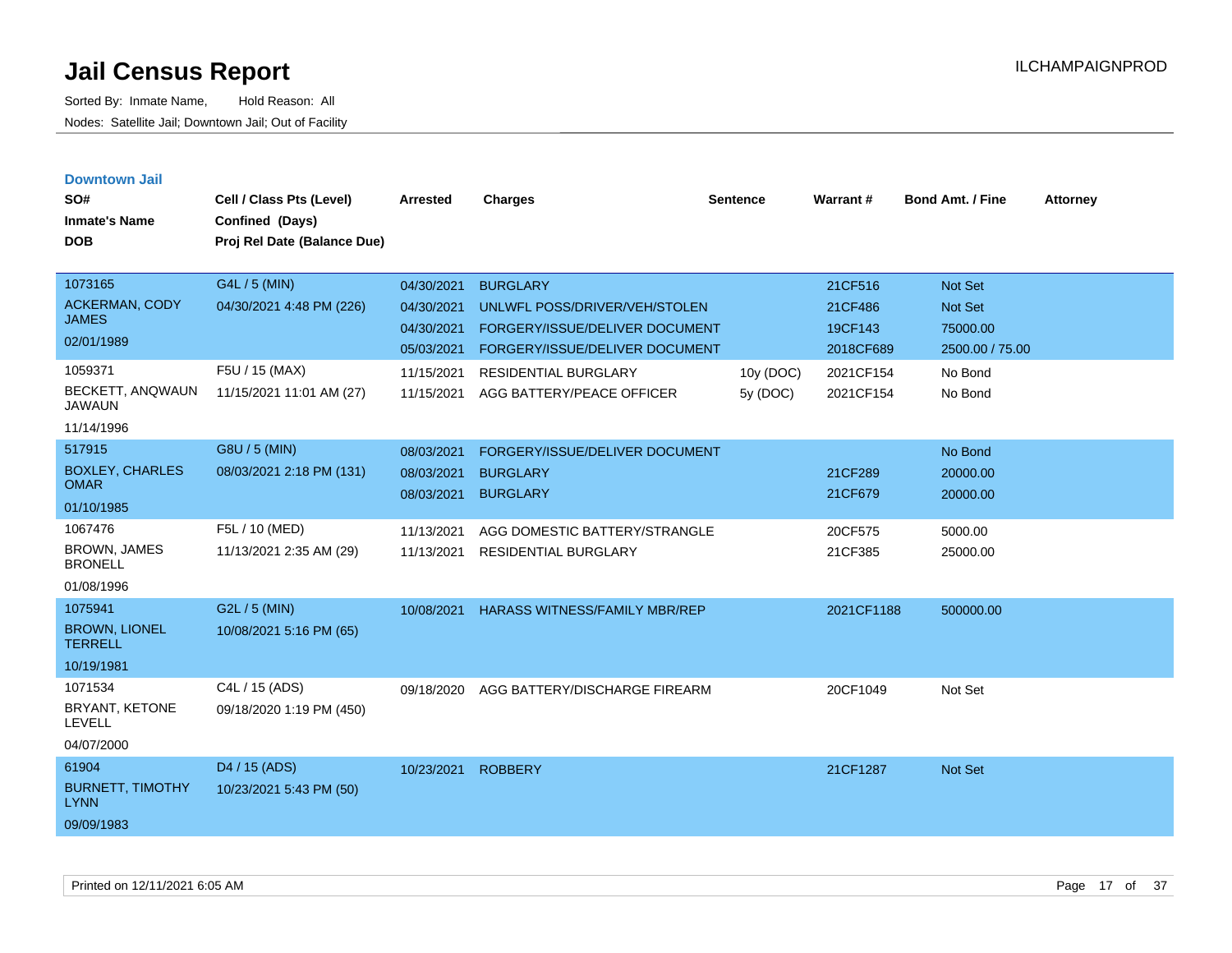Sorted By: Inmate Name, Hold Reason: All

Nodes: Satellite Jail; Downtown Jail; Out of Facility

| vouco. Catolino cali, Downtown cali, Out of Fability                  |                                                                            |                                        |                                                                                                |                 |                                  |                                 |                 |
|-----------------------------------------------------------------------|----------------------------------------------------------------------------|----------------------------------------|------------------------------------------------------------------------------------------------|-----------------|----------------------------------|---------------------------------|-----------------|
| SO#<br><b>Inmate's Name</b><br><b>DOB</b>                             | Cell / Class Pts (Level)<br>Confined (Days)<br>Proj Rel Date (Balance Due) | <b>Arrested</b>                        | <b>Charges</b>                                                                                 | <b>Sentence</b> | <b>Warrant#</b>                  | <b>Bond Amt. / Fine</b>         | <b>Attorney</b> |
| 1075361<br><b>COWART, TORREY</b><br><b>BENJAMEN, Junior</b>           | J6L / 5 (ADS)<br>04/16/2021 9:17 PM (240)                                  | 04/16/2021                             | <b>BURGLARY</b>                                                                                |                 | 21CF414                          | Not Set                         |                 |
| 11/22/1987<br>34111<br>CROSSLAND, KEVIN<br><b>SHAWN</b><br>10/02/1967 | G6L / 5 (MIN)<br>10/29/2021 10:15 PM (44)                                  | 10/29/2021                             | OBSTRUCT JUST/DESTROY EVIDENCE                                                                 |                 | 2018CF1243                       | 50000.00                        |                 |
| 1067370<br><b>DAVIS, AUSTIN</b><br><b>CHRISTOPHER</b><br>08/11/1997   | E3L / 15 (MAX)<br>11/06/2021 12:23 AM (36)                                 | 11/05/2021                             | FIREARM/FOID INVALID/NOT ELIG                                                                  |                 | 21CF1370                         | <b>Not Set</b>                  |                 |
| 56063<br>DAVIS, DAMIEN<br><b>DOMINIQUE</b><br>02/28/1977              | H4L / 10 (ADS)<br>09/18/2021 4:25 AM (85)                                  | 09/18/2021<br>09/19/2021<br>11/24/2021 | AGGRAVATED BATTERY<br>AGGRAVATED BATTERY<br><b>FUGITIVE FROM JUSTICE</b>                       |                 | 21CF1127<br>21CF1132<br>21CF1454 | Not Set<br>Not Set<br>Not Set   |                 |
| 1066719<br>DAVIS, TAVEON<br><b>CORNELIUS</b><br>12/21/1997            | C5L / 10 (MED)<br>06/09/2021 10:50 PM (186)                                | 06/09/2021<br>06/09/2021<br>06/09/2021 | AGG DOMESTIC BATTERY/STRANGLE<br>RET THEFT/DISP MERCH/>\$300<br>RETAIL THEFT/DISP MERCH/<\$300 |                 | 21CF310<br>19CF959<br>19CM897    | 100000.00<br>5000.00<br>3000.00 |                 |
| 001078223<br>DIEGO-MATEO,<br><b>JOAQUIN</b><br>01/23/2002             | G9L / 5 (MIN)<br>11/09/2021 10:52 PM (33)                                  | 11/09/2021                             | AGG DUI/NO VALID DL                                                                            |                 | 21CF1382                         | Not Set                         |                 |
| 571307<br>DOMINGO-<br>CASTANEDA,<br>09/29/1989                        | J3L / 15 (ADS)<br>09/14/2020 11:19 PM (454)                                | 09/14/2020<br>09/14/2020               | CRIM SEXUAL ABUSE/CONSENT<br><b>PRED CRIM SEX ASLT/VICTIM &lt;13</b>                           |                 | 2020CF1026<br>2020CF1025         | Not Set<br><b>Not Set</b>       |                 |
| 527379<br>DRAKE, MARCELL<br><b>DEON</b>                               | C9U / 15 (ADS)<br>10/25/2021 5:05 PM (48)                                  | 10/25/2021<br>10/27/2021               | ARMED HABITUAL CRIMINAL<br>AGG DOMESTIC BATTERY/STRANGLE                                       |                 | 21CF1297<br>21CF1245             | Not Set<br>Not Set              |                 |

04/20/1987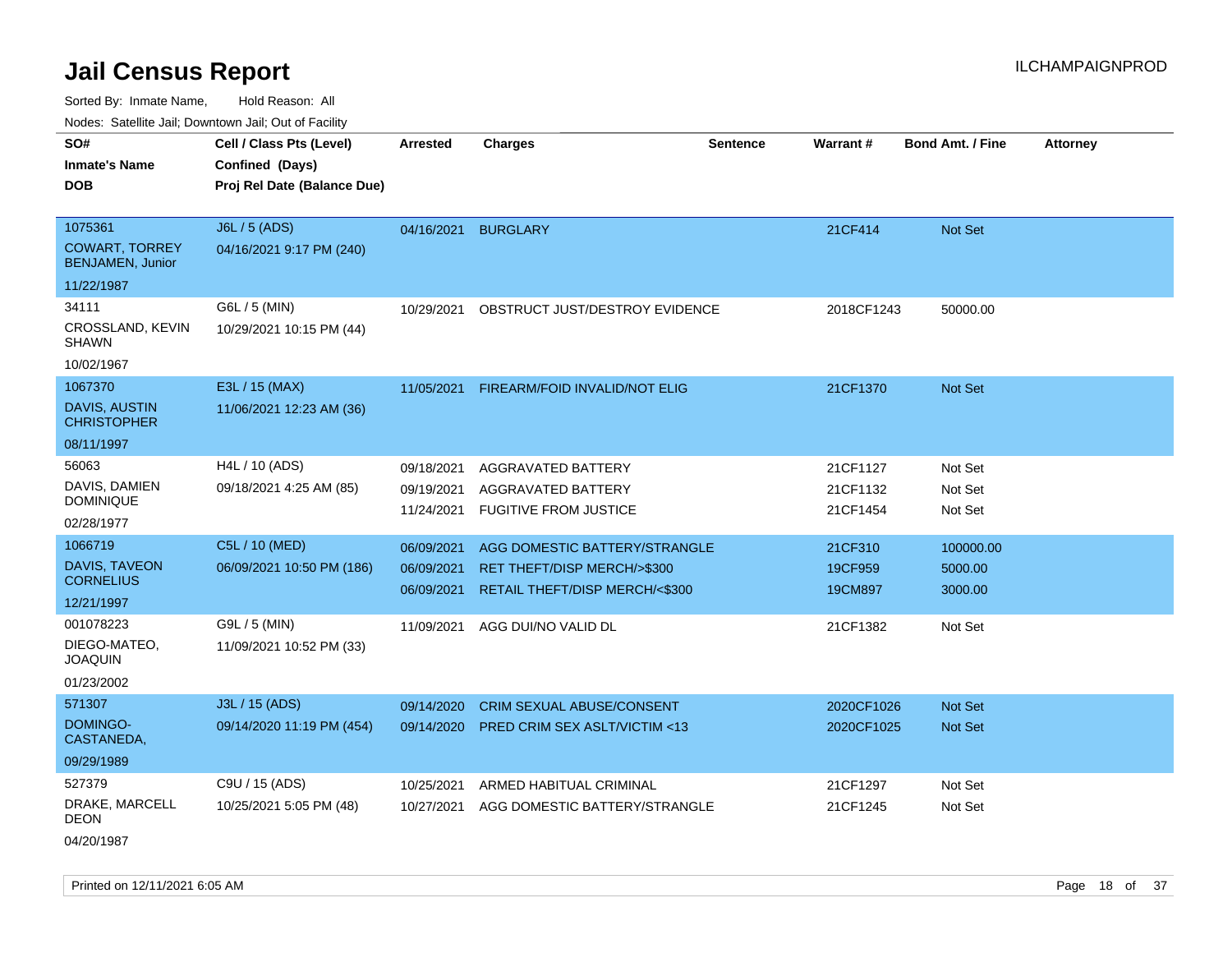Sorted By: Inmate Name, Hold Reason: All

Nodes: Satellite Jail; Downtown Jail; Out of Facility

| SO#<br><b>Inmate's Name</b><br><b>DOB</b>                      | Cell / Class Pts (Level)<br>Confined (Days)<br>Proj Rel Date (Balance Due) | Arrested                 | <b>Charges</b>                                                       | <b>Sentence</b> | Warrant#            | <b>Bond Amt. / Fine</b> | <b>Attorney</b> |
|----------------------------------------------------------------|----------------------------------------------------------------------------|--------------------------|----------------------------------------------------------------------|-----------------|---------------------|-------------------------|-----------------|
| 959292<br><b>DUNCAN, COREYON</b><br><b>ANTHONY</b>             | K1 / 15 (ADS)<br>04/01/2021 8:46 PM (255)                                  |                          | 04/01/2021 ATTEMPT (FIRST DEGREE MURDER)                             |                 | 2020CF565           | 2000000.00              |                 |
| 01/17/1989                                                     |                                                                            |                          |                                                                      |                 |                     |                         |                 |
| 1053207<br>FAUST, JAQUAVEON<br>LAVELL<br>07/25/1996            | K2 / 15 (SPH)<br>06/06/2019 2:24 PM (920)                                  | 06/06/2019               | MURDER/INTENT TO KILL/INJURE                                         |                 | 2019-CF849          | 2000000.00              |                 |
| 962759                                                         | E6L / 5 (ADS)                                                              | 07/16/2021               | <b>METH DELIVERY&lt;5 GRAMS</b>                                      |                 | 21CF833             | <b>Not Set</b>          |                 |
| FINLEY, KEVIN DANTE                                            | 07/16/2021 9:44 PM (149)                                                   | 07/29/2021               | AGG CRIM SEX ASSAULT/FELONY                                          |                 | 21CF891             | No Bond                 |                 |
| 12/28/1988                                                     |                                                                            |                          |                                                                      |                 |                     |                         |                 |
| 524764<br><b>FISCUS, ROBERT</b><br><b>LOWELL</b><br>02/17/1986 | G3L / 5 (MIN)<br>09/18/2021 10:50 AM (85)                                  | 09/18/2021               | METH DELIVERY/15<100 GRAMS                                           |                 | 21CF627             | 50000.00                |                 |
| 1068917                                                        | H1L / 5 (MIN)                                                              | 08/11/2021               | VIO ORDER/PRIOR VIO OF ORDER                                         |                 | 21CF965             | <b>Not Set</b>          |                 |
| <b>GARCIA, JUAN</b><br><b>CARLOS</b>                           | 08/11/2021 9:24 PM (123)                                                   |                          |                                                                      |                 |                     |                         |                 |
| 10/21/1997                                                     |                                                                            |                          |                                                                      |                 |                     |                         |                 |
| 1069726<br>GREER, CONNOR JAY                                   | G3U / 5 (MIN)<br>11/17/2021 5:26 PM (25)                                   | 11/17/2021<br>11/17/2021 | POSS AMT CON SUB EXCEPT(A)/(D)<br><b>BURGLARY W/O CAUSING DAMAGE</b> |                 | 21CF472<br>19CF1421 | 10000.00<br>10000.00    |                 |
| 02/22/1994                                                     |                                                                            |                          |                                                                      |                 |                     |                         |                 |
| 1073611                                                        | G5L / 5 (MIN)                                                              | 02/09/2021               | MFG 15>100 GR ECSTASY/ANALOG                                         |                 | 21CF121             | 500000.00               |                 |
| <b>HAYES, CAMERON</b><br><b>TAYLOR MALEEK</b>                  | 02/09/2021 3:10 PM (306)                                                   | 02/09/2021               | DELIVERY OF OR POSSESSION OF W/ INT                                  |                 | 21CF160             | <b>Not Set</b>          |                 |
| 08/10/1998                                                     |                                                                            |                          |                                                                      |                 |                     |                         |                 |
| 544770                                                         | F6L / 10 (MED)                                                             | 08/14/2021               | AGG DOMESTIC BATTERY/STRANGLE                                        |                 | 2021CF514           | 25000.00                |                 |
| HAYES, DEVON<br><b>JERMAINE</b>                                | 08/14/2021 2:56 AM (120)                                                   | 08/14/2021               | AGGRAVATED DOMESTIC BATTERY                                          |                 | 21CF977             | No Bond                 |                 |

11/07/1987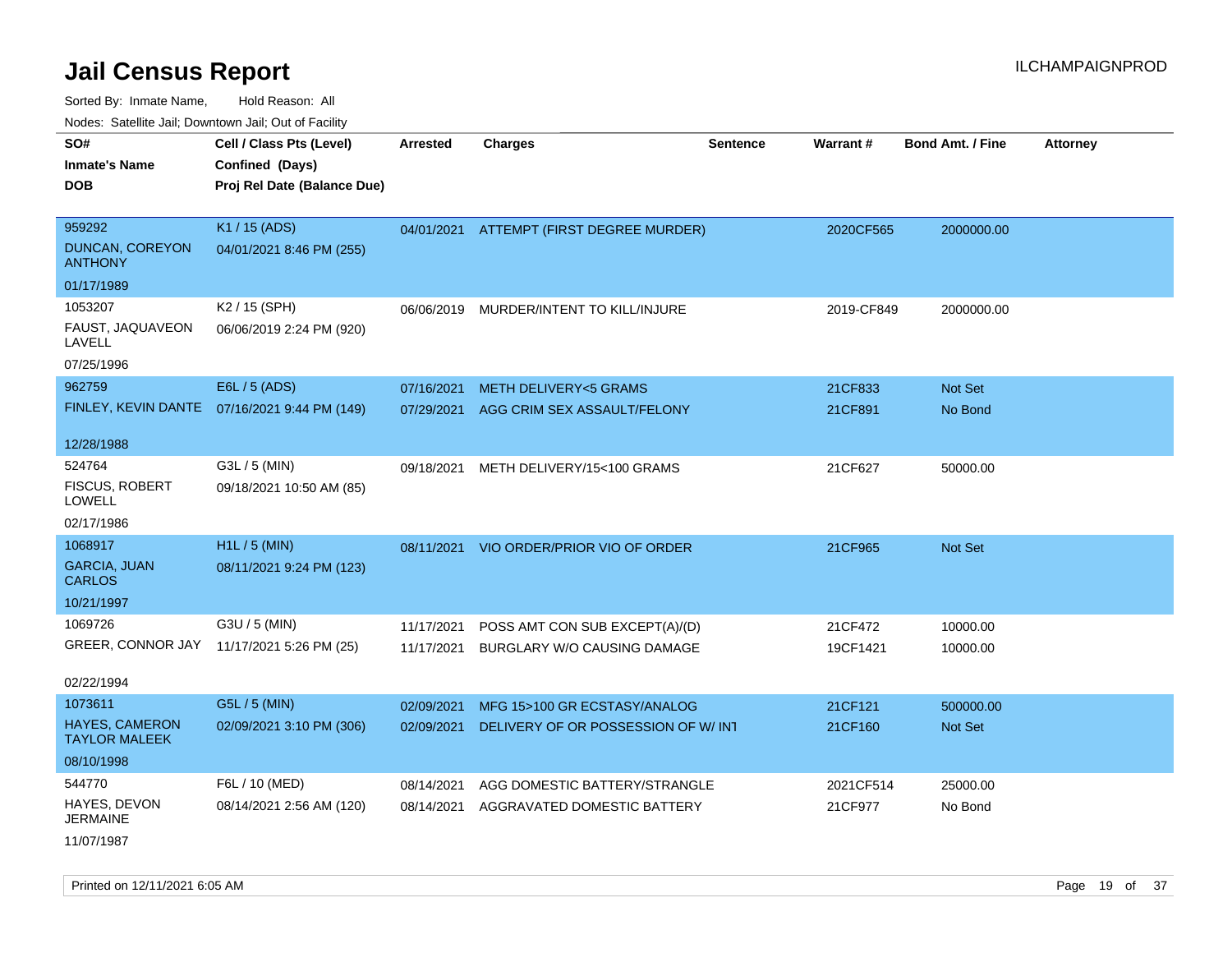| ivuutta. Saltiilitti valli, Duwilluwii Jalli, Out ol Facility |                                            |                    |                                      |                 |             |                         |                 |
|---------------------------------------------------------------|--------------------------------------------|--------------------|--------------------------------------|-----------------|-------------|-------------------------|-----------------|
| SO#                                                           | Cell / Class Pts (Level)                   | <b>Arrested</b>    | <b>Charges</b>                       | <b>Sentence</b> | Warrant#    | <b>Bond Amt. / Fine</b> | <b>Attorney</b> |
| <b>Inmate's Name</b>                                          | Confined (Days)                            |                    |                                      |                 |             |                         |                 |
| <b>DOB</b>                                                    | Proj Rel Date (Balance Due)                |                    |                                      |                 |             |                         |                 |
|                                                               |                                            |                    |                                      |                 |             |                         |                 |
| 1015002                                                       | J1L / 10 (ADS)                             | 07/22/2021         | <b>AGGRAVATED BATTERY</b>            | 2y (DOC)        | 2021CF861   | Not Set                 |                 |
| HERRERA, ANDREW<br><b>WESLEY</b>                              | 07/22/2021 9:17 PM (143)                   |                    |                                      |                 |             |                         |                 |
| 12/17/1993                                                    |                                            |                    |                                      |                 |             |                         |                 |
| 1024228                                                       | K3 / 15 (SPH)                              | 04/24/2018         | *MURDER/INTENT TO KILL/INJURE        |                 | 2018-CF1170 | 5000000.00              |                 |
| HILL, JAMONTE<br><b>RASHAD</b>                                | 04/24/2018 4:07 PM (1,328)                 |                    |                                      |                 |             |                         |                 |
| 05/23/1994                                                    |                                            |                    |                                      |                 |             |                         |                 |
| 1063119                                                       | J7L / 10 (MED)                             | 11/05/2021         | <b>BURGLARY</b>                      |                 | 2018CF877   | 10000.00                |                 |
| HUNT, KHALLEEL<br><b>MALIK</b>                                | 11/05/2021 7:47 AM (37)                    |                    |                                      |                 |             |                         |                 |
| 03/28/1999                                                    |                                            |                    |                                      |                 |             |                         |                 |
| 29206                                                         | J5L / 15 (SPH)                             | 11/09/2021         | AGGRAVATED BATTERY                   |                 |             | No Bond                 |                 |
| JOHNSON, REUBEN<br><b>MONTE</b>                               | 11/09/2021 11:30 AM (33)                   |                    |                                      |                 |             |                         |                 |
| 04/07/1956                                                    | 12/22/2021 (0.00)                          |                    |                                      |                 |             |                         |                 |
| 1073894                                                       | E4U / 10 (ADS)                             | 09/09/2021         | <b>VIOLATE SEX OFFENDER REGIS/2+</b> |                 | 2021CF920   | 10000.00                |                 |
| <b>JOKICH, ANTON VEGO</b>                                     | 09/09/2021 2:14 PM (94)                    |                    |                                      |                 |             |                         |                 |
| 05/30/1969                                                    |                                            |                    |                                      |                 |             |                         |                 |
| 23138                                                         | D1 / 15 (MAX)                              | 06/17/2021         | STALKING/TRANSMITS THREAT            |                 | 18CF1332    | Not Set                 |                 |
| JONES, GLENN<br><b>CLAYTON</b>                                | 06/17/2021 12:51 PM (178)                  | 06/17/2021         | AGG CRIM SEXUAL ABUSE/FELONY         |                 | 18-CF-1333  | Not Set                 |                 |
| 08/17/1958                                                    |                                            |                    |                                      |                 |             |                         |                 |
| 1017120                                                       | C7L / 5 (MIN)                              | 10/29/2021         | BATTERY/CAUSE BODILY HARM            |                 | 21CM498     | <b>Not Set</b>          |                 |
|                                                               | JONES, JOSHUA LYNN 10/29/2021 3:15 AM (44) | 10/29/2021         | AGG ASLT/USE DDLY WEAPON             |                 | 21CM452     | 2500.00                 |                 |
|                                                               |                                            |                    |                                      |                 |             |                         |                 |
| 05/16/1993                                                    |                                            |                    |                                      |                 |             |                         |                 |
| 24308                                                         | D2 / 15 (MAX)                              | 06/03/2021 ROBBERY |                                      |                 | 21CF625     | No Bond                 |                 |
| KWIATKOWSKI,<br>ROBERT JOHN                                   | 06/03/2021 10:40 PM (192)                  |                    |                                      |                 |             |                         |                 |
| 08/08/1963                                                    |                                            |                    |                                      |                 |             |                         |                 |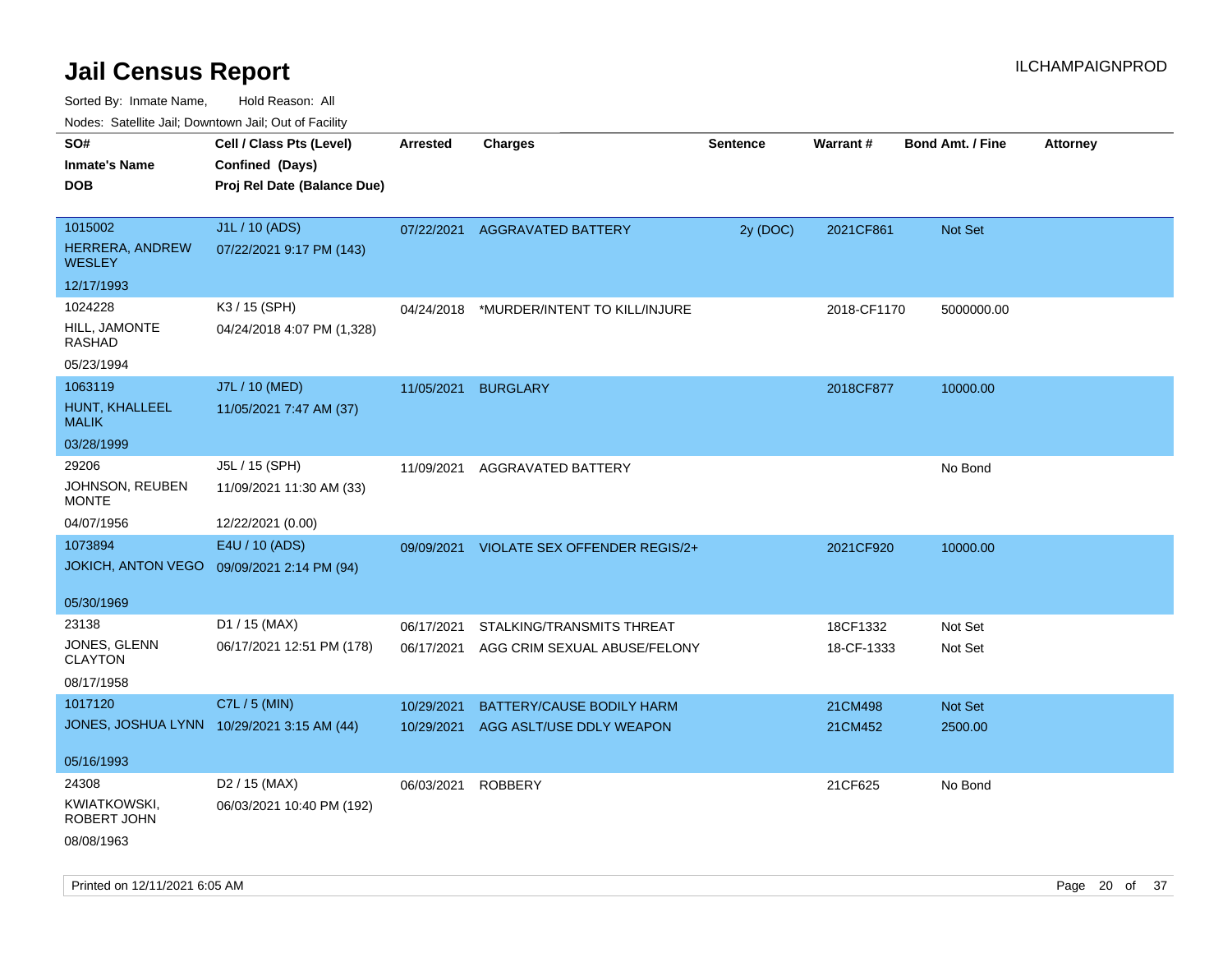| roaco. Odichile Jan, Downtown Jan, Out of Facility         |                                                                            |                          |                                                                |                 |                     |                         |                 |
|------------------------------------------------------------|----------------------------------------------------------------------------|--------------------------|----------------------------------------------------------------|-----------------|---------------------|-------------------------|-----------------|
| SO#<br><b>Inmate's Name</b><br><b>DOB</b>                  | Cell / Class Pts (Level)<br>Confined (Days)<br>Proj Rel Date (Balance Due) | <b>Arrested</b>          | <b>Charges</b>                                                 | <b>Sentence</b> | Warrant#            | <b>Bond Amt. / Fine</b> | <b>Attorney</b> |
| 29681<br>LENOIR, JOHN<br><b>CHRISTOPHER</b>                | J2L / 15 (ADS)<br>07/14/2020 12:51 PM (516)                                |                          | 07/14/2020 PREDATORY CRIMINAL SEX ASSLT/CHILE                  |                 | 20CF-781            | 250000.00               |                 |
| 04/20/1966                                                 |                                                                            |                          |                                                                |                 |                     |                         |                 |
| 001078320<br>MARSH, PAUL<br>OLUFUNMILAYO                   | C6L / 10 (MED)<br>11/23/2021 2:32 PM (19)                                  | 11/23/2021               | RESIST/OBSTRUCTING A PEACE OFFICEF                             |                 | 21CM539             | Not Set                 |                 |
| 07/13/1994                                                 |                                                                            |                          |                                                                |                 |                     |                         |                 |
| 45113<br><b>MARTIN, JEREMIAH</b><br><b>FRANCIS</b>         | E4L / 15 (MAX)<br>11/20/2021 1:18 AM (22)                                  | 11/20/2021               | <b>ARMED HABITUAL CRIMINAL</b>                                 |                 | 21CF1424            | No Bond                 |                 |
| 01/18/1977                                                 |                                                                            |                          |                                                                |                 |                     |                         |                 |
| 1066623<br>MATA-OROZCO,<br><b>OLEGARIO</b>                 | G6U / 5 (MIN)<br>11/17/2021 5:08 PM (25)                                   | 11/17/2021               | MFG/DEL 15<100 GR COCA/ANALOG                                  |                 | 17CF1093            | 75000.00                |                 |
| 03/06/1995                                                 |                                                                            |                          |                                                                |                 |                     |                         |                 |
| 001078249<br>MCCLENDON, CALVIN<br>м                        | B3 / 10 (MED)<br>08/07/2021 8:56 AM (127)                                  | 08/07/2021               | FELON POSS/USE WEAPON/FIREARM                                  |                 | 21CF947             | Not Set                 |                 |
| 04/29/1990                                                 |                                                                            |                          |                                                                |                 |                     |                         |                 |
| 40235<br>MERRIWEATHER,<br><b>MARCUS TODD</b><br>11/28/1967 | G9U / 5 (MIN)<br>10/04/2021 4:41 PM (69)                                   | 10/04/2021               | AGG DUI/4                                                      |                 | 2021CF1145          | 35000.00                |                 |
| 1040273<br>METCALFE, LANELL<br><b>JARON</b><br>09/22/1988  | E5U / 15 (ADS)<br>09/30/2021 11:32 PM (73)                                 | 09/30/2021               | PRED CRIM SEX ASLT/VICTIM <13                                  |                 | 21CF329             | 500000.00               |                 |
| 1075635<br>MILES, DEVLON VON,<br>Junior<br>11/04/2000      | B2 / 10 (ADS)<br>05/11/2021 10:39 PM (215)                                 | 05/11/2021<br>05/11/2021 | MFG/DEL CANNABIS/30-500 GRAMS<br>AGG DISCHARGE FIREARM/OCC VEH |                 | 20CF1402<br>21CF538 | 100000.00<br>Not Set    |                 |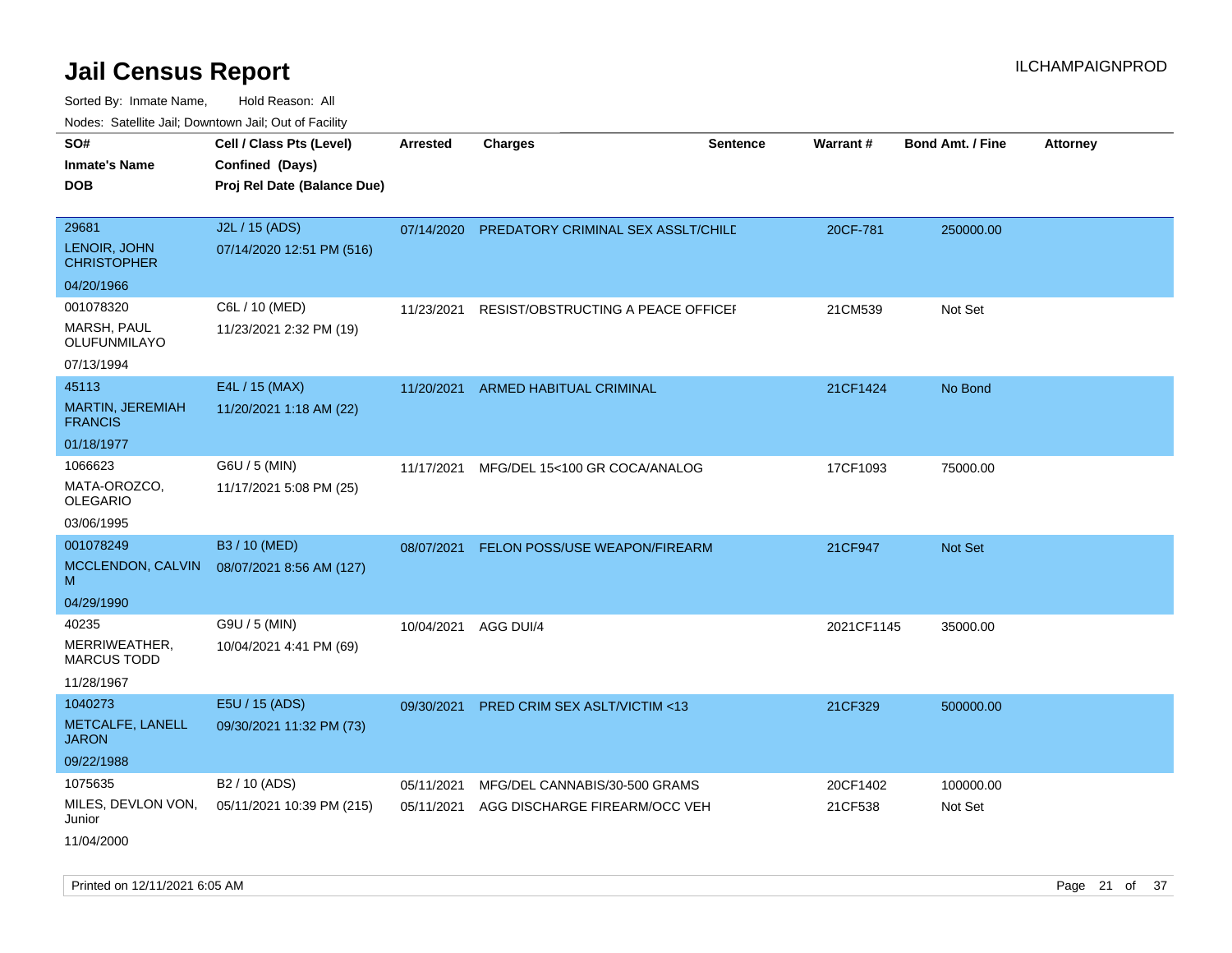| Noucs. Catchitic sail, Downtown sail, Out of Facility                   |                                                                            |                                        |                                                                                                 |                 |                                  |                                  |                 |
|-------------------------------------------------------------------------|----------------------------------------------------------------------------|----------------------------------------|-------------------------------------------------------------------------------------------------|-----------------|----------------------------------|----------------------------------|-----------------|
| SO#<br><b>Inmate's Name</b><br>DOB                                      | Cell / Class Pts (Level)<br>Confined (Days)<br>Proj Rel Date (Balance Due) | <b>Arrested</b>                        | <b>Charges</b>                                                                                  | <b>Sentence</b> | Warrant#                         | <b>Bond Amt. / Fine</b>          | <b>Attorney</b> |
| 1069209<br>MOORE, DEVONTE<br><b>JAMAL</b>                               | H2L / 10 (ADS)<br>04/07/2021 6:25 PM (249)                                 | 04/07/2021                             | AGG BATTERY/GREAT BODILY HARM                                                                   |                 | 21CF376                          | <b>Not Set</b>                   |                 |
| 09/24/1995                                                              |                                                                            |                                        |                                                                                                 |                 |                                  |                                  |                 |
| 966887<br>NELSON, DARRYL<br>WAYNE<br>01/16/1984                         | F7L / 15 (MAX)<br>11/05/2021 11:00 AM (37)                                 | 11/05/2021                             | DELIVERY OF OR POSSESSION OF W/IN110y/0m/0d (DC 19CF1425                                        |                 |                                  | No Bond                          |                 |
| 001078517                                                               | C3L / 15 (MAX)                                                             |                                        | 10/19/2021 ATTEMPT (FIRST DEGREE MURDER)                                                        |                 | 21CF1267                         | <b>Not Set</b>                   |                 |
| <b>NELSON, RORY</b><br><b>DEMOND</b>                                    | 10/19/2021 3:55 AM (54)                                                    |                                        |                                                                                                 |                 |                                  |                                  |                 |
| 08/14/1984                                                              |                                                                            |                                        |                                                                                                 |                 |                                  |                                  |                 |
| 001078357<br>PETTIGREW, CAREY<br><b>CORNITRIAS DEOBLO</b><br>08/31/1986 | H6L / 15 (ADS)<br>09/17/2021 9:56 AM (86)                                  | 09/17/2021<br>09/17/2021<br>09/17/2021 | ARMED ROBBERY/ARMED W/FIREARM<br>ARMED ROBBERY/ARMED W/FIREARM<br>ARMED ROBBERY/ARMED W/FIREARM |                 | 21CF1230<br>21CF1128<br>21CF1129 | Not Set<br>Not Set<br>Not Set    |                 |
| 1022441                                                                 | H3L / 10 (ADS)                                                             | 10/27/2021                             | AGG BATTERY/PEACE OFFICER                                                                       |                 | 2021 CF 12                       | No Bond                          |                 |
| PICKENS, DONTRELL<br><b>DEMAR</b>                                       | 10/27/2021 1:39 PM (46)                                                    | 10/27/2021                             | AGG BATTERY/PEACE OFFICER                                                                       |                 | 2020 CF 1488                     | No Bond                          |                 |
| 12/10/1993                                                              |                                                                            |                                        |                                                                                                 |                 |                                  |                                  |                 |
| 1072114<br>ROBINSON, DONNELL<br><b>LEVON</b><br>10/23/2000              | A1U / 15 (SPH)<br>01/17/2021 2:40 PM (329)                                 | 01/17/2021<br>01/17/2021<br>02/17/2021 | ATTEMPT (FIRST DEGREE MURDER)<br>ARMED ROBBERY/NO FIREARM<br>AGGRAVATED BATTERY                 | 4y (DOC)        | 2021CF65<br>2020CF824            | Not Set<br>75000.00<br>250000.00 |                 |
| 980761                                                                  | B1 / 10 (MED)                                                              | 06/07/2021                             | DOMESTIC BATTERY/OTHER PRIOR                                                                    | 5y (DOC)        |                                  | <b>Not Set</b>                   |                 |
| ROBINSON, LEON<br><b>SOLOMON</b>                                        | 06/07/2021 1:53 AM (188)                                                   |                                        |                                                                                                 |                 |                                  |                                  |                 |
| 10/22/1983                                                              |                                                                            |                                        |                                                                                                 |                 |                                  |                                  |                 |
| 1006507                                                                 | C2L / 10 (MED)                                                             | 10/21/2021                             | AGG ASLT/USE DDLY WEAPON                                                                        |                 | 21CM123                          | 1000.00                          |                 |
| RODGERS, DYLAN<br><b>ROBERT</b>                                         | 10/21/2021 12:34 AM (52)                                                   | 10/21/2021<br>10/21/2021               | DOMESTIC BATTERY/OTHER PRIOR<br><b>PROBATION VIOLATION</b>                                      |                 | 21CF1269<br>2019CF1220           | Not Set<br>10000.00              |                 |
| 12/12/1991                                                              |                                                                            |                                        |                                                                                                 |                 |                                  |                                  |                 |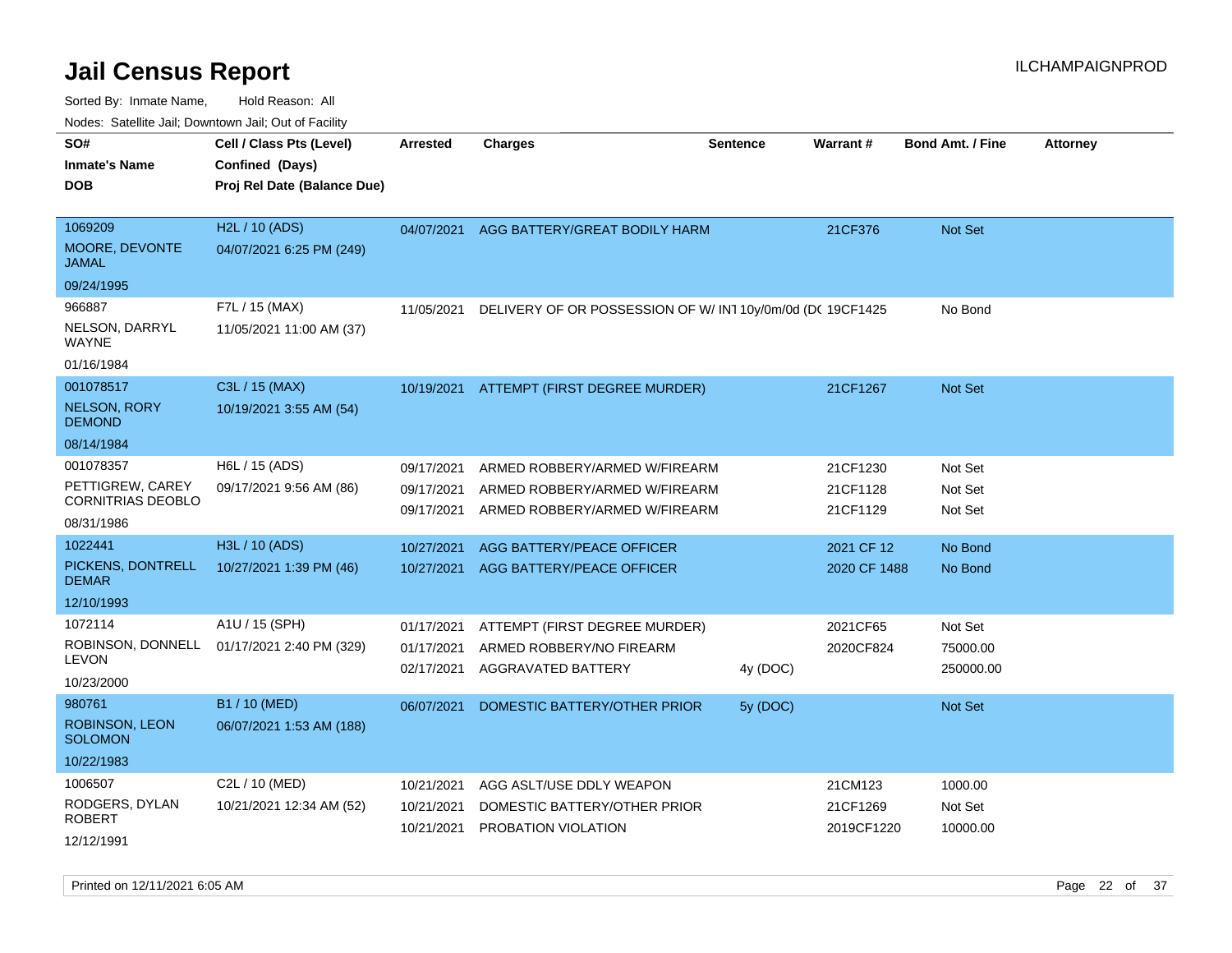Sorted By: Inmate Name, Hold Reason: All Nodes: Satellite Jail; Downtown Jail; Out of Facility

| roacs. Catellite Jall, Downtown Jall, Out of Facility |                                                                            |                 |                                |                 |                 |                         |                 |
|-------------------------------------------------------|----------------------------------------------------------------------------|-----------------|--------------------------------|-----------------|-----------------|-------------------------|-----------------|
| SO#<br><b>Inmate's Name</b><br><b>DOB</b>             | Cell / Class Pts (Level)<br>Confined (Days)<br>Proj Rel Date (Balance Due) | <b>Arrested</b> | <b>Charges</b>                 | <b>Sentence</b> | <b>Warrant#</b> | <b>Bond Amt. / Fine</b> | <b>Attorney</b> |
|                                                       |                                                                            |                 |                                |                 |                 |                         |                 |
| 1068592                                               | C8L / 15 (ADS)                                                             |                 | 11/12/2021 BURGLARY            |                 | 21CF1393        | Not Set                 |                 |
| ROSS, TEVONTAE<br><b>TERRANCE</b>                     | 11/12/2021 8:41 AM (30)                                                    |                 |                                |                 |                 |                         |                 |
| 12/15/1998                                            |                                                                            |                 |                                |                 |                 |                         |                 |
| 1069960                                               | G7L / 5 (MIN)                                                              | 09/28/2021      | IDENTITY THEFT/\$2K-\$10K      |                 | 21CF952         | 10000.00                |                 |
| SHELTON, JOSIAH<br><b>TIMOTHY</b>                     | 09/28/2021 2:04 AM (75)                                                    |                 |                                |                 |                 |                         |                 |
| 02/23/1980                                            |                                                                            |                 |                                |                 |                 |                         |                 |
| 960772                                                | G1L / 5 (MIN)                                                              | 11/11/2021      | POSSESSION OF METH<5 GRAMS     | 3y (DOC)        | 2020CF362       | No Bond                 |                 |
| <b>STARK, FARON</b><br><b>MICHAEL</b>                 | 11/11/2021 10:28 PM (31)                                                   |                 |                                |                 |                 |                         |                 |
| 05/12/1988                                            |                                                                            |                 |                                |                 |                 |                         |                 |
| 1057312                                               | G <sub>2U</sub>                                                            | 11/10/2021      | <b>HOME INVASION/FIREARM</b>   |                 | 21CF1388        | Not Set                 |                 |
| STARKS, RAMEON<br><b>TAHZIER</b>                      | 11/10/2021 9:51 PM (32)                                                    | 11/30/2021      | THEFT                          |                 | 21CF1194        | 100000.00               |                 |
| 12/18/1996                                            |                                                                            |                 |                                |                 |                 |                         |                 |
| 1051104                                               | G1U / 5 (MIN)                                                              | 05/26/2021      | DRIVING ON REVOKED LICENSE     |                 | 21TR4000        | Not Set                 |                 |
| STOVER, ANDREW                                        | 05/27/2021 12:59 AM (199)                                                  | 05/26/2021      | <b>BURGLARY</b>                |                 | 21CF667         | Not Set                 |                 |
| <b>WADE</b>                                           |                                                                            | 05/26/2021      | METH DELIVERY/5<15 GRAMS       |                 | 21CF598         | <b>Not Set</b>          |                 |
| 07/20/1994                                            |                                                                            |                 |                                |                 |                 |                         |                 |
| 1024184                                               | H5L / 10 (ADS)                                                             | 09/08/2021      | AGG ASLT PEACE OFF/FIRE/ER WRK |                 | 20CF1051        | No Bond                 |                 |
| SULLIVAN, CODY<br><b>MICHAEL</b>                      | 09/08/2021 3:28 PM (95)                                                    |                 |                                |                 |                 |                         |                 |
| 08/15/1994                                            |                                                                            |                 |                                |                 |                 |                         |                 |
| 1068839                                               | F8L / 15 (MAX)                                                             | 08/07/2020      | <b>HOMICIDE</b>                |                 | 2020-CF851      | 1000000.00              |                 |
| <b>TAYLOR, LONDON</b><br><b>JAVON</b>                 | 08/07/2020 10:30 AM (492)                                                  |                 |                                |                 |                 |                         |                 |
| 08/16/1999                                            |                                                                            |                 |                                |                 |                 |                         |                 |
| 1004142                                               | F9L / 15 (MAX)                                                             | 10/22/2021      | PAROLE REVOCATION              |                 |                 | Not Set                 |                 |
| TOY, KAYON LARENZ                                     | 10/22/2021 1:01 PM (51)                                                    | 10/27/2021      | POSSESSION OF METH/15<100GRAMS |                 | 2021CF1298      | 1500000.00              |                 |

09/12/1991

Printed on  $12/11/2021$  6:05 AM Page 23 of 37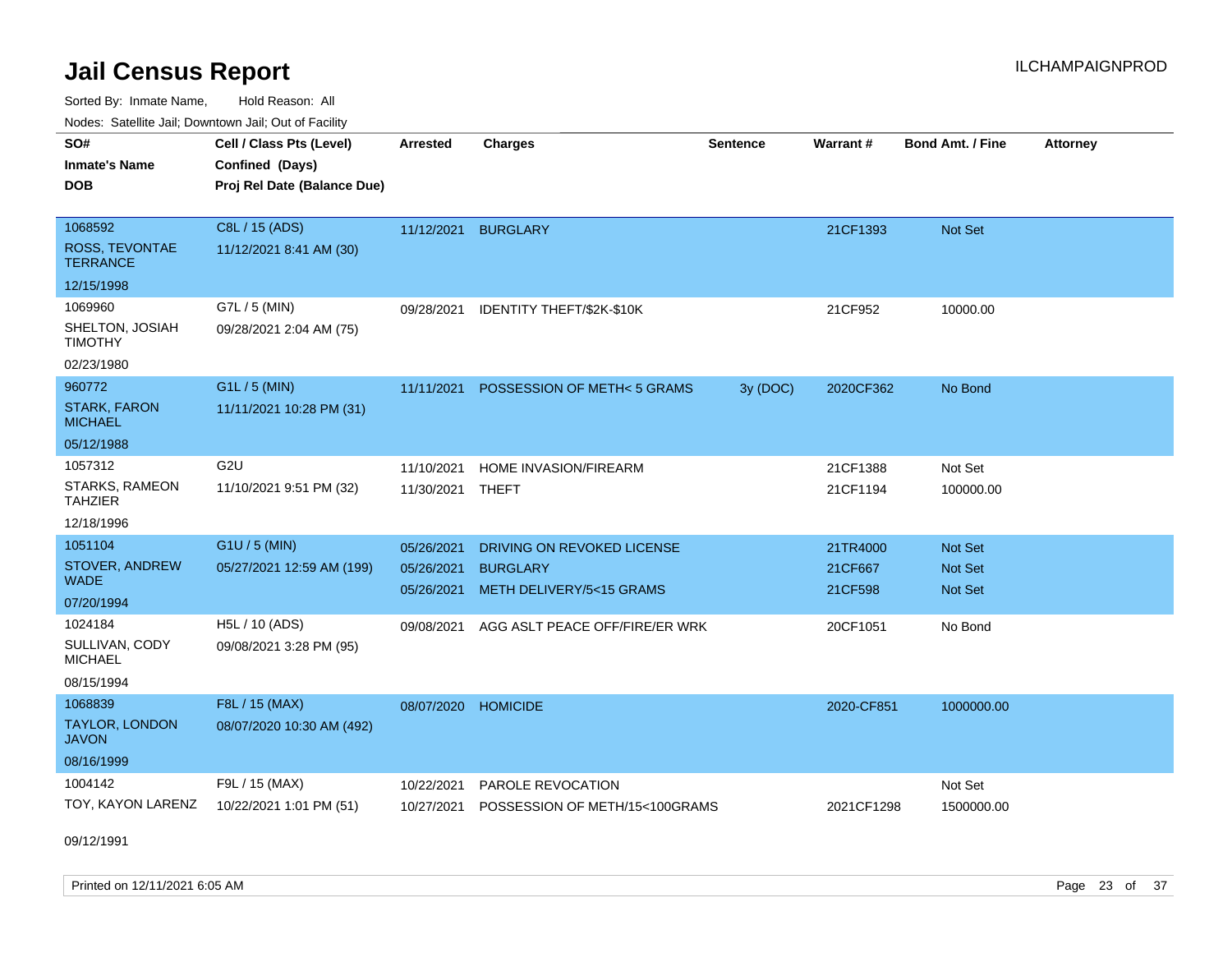| Hougo. Catolino can, Bowmown can, Cat or Fagint<br>SO#<br><b>Inmate's Name</b><br><b>DOB</b> | Cell / Class Pts (Level)<br>Confined (Days)<br>Proj Rel Date (Balance Due) | Arrested        | <b>Charges</b>                      | <b>Sentence</b> | <b>Warrant#</b> | <b>Bond Amt. / Fine</b> | <b>Attorney</b> |
|----------------------------------------------------------------------------------------------|----------------------------------------------------------------------------|-----------------|-------------------------------------|-----------------|-----------------|-------------------------|-----------------|
| 1056971                                                                                      | D6 / 10 (ADS)                                                              | 08/07/2021      | FELON POSS/USE WEAPON/FIREARM       |                 | 21CF948         | No Bond                 |                 |
| <b>TRAVIS, DENZEL</b><br><b>DANTRELL</b>                                                     | 08/07/2021 7:36 AM (127)                                                   |                 | 08/08/2021 AGG BATTERY/PUBLIC PLACE |                 | 2020CF647       | 25000.00                |                 |
| 03/21/1993                                                                                   |                                                                            |                 |                                     |                 |                 |                         |                 |
| 001078250                                                                                    | F2L / 10 (MED)                                                             | 08/07/2021      | FELON POSS WEAPON/BODY ARMOR        |                 | 21CF950         | Not Set                 |                 |
| TRAVIS, JORDAN<br>TESHAUN                                                                    | 08/07/2021 10:27 AM (127)                                                  |                 |                                     |                 |                 |                         |                 |
| 03/03/1996                                                                                   |                                                                            |                 |                                     |                 |                 |                         |                 |
| 969709                                                                                       | D3 / 5 (MIN)                                                               | 10/29/2021      | CRIM DMG TO PROP \$500-10K          |                 |                 | Not Set                 |                 |
| <b>TUFTE, BRYCE</b><br><b>MATTHEW</b>                                                        | 10/29/2021 3:14 PM (44)                                                    | 10/29/2021      | DRIVING ON SUSPENDED LICENSE        |                 | 20TR2181        | 5000.00                 |                 |
| 05/30/1988                                                                                   | 12/20/2021 (0.00)                                                          |                 |                                     |                 |                 |                         |                 |
| 30108                                                                                        | J4L / 15 (ADS)                                                             | 07/30/2021      | <b>MURDER</b>                       |                 | 21CF902         | 2000000.00              |                 |
| VANDYKE, DARYL<br><b>ANTHONY</b>                                                             | 07/30/2021 8:29 PM (135)                                                   |                 |                                     |                 |                 |                         |                 |
| 10/04/1965                                                                                   |                                                                            |                 |                                     |                 |                 |                         |                 |
| 968681                                                                                       | D5 / 15 (ADS)                                                              | 08/27/2021      | AGG CRIM SX AB/VIC 13<18/TRUST      |                 | 2020CF499       | 250000.00               |                 |
| <b>WADE, DEMETRIUS</b><br><b>DARYL</b>                                                       | 08/27/2021 2:25 AM (107)                                                   | 08/27/2021      | <b>INDIRECT CRIMINAL CONTEMPT</b>   | 5y (DOC)        | 2021CC16        | No Bond                 |                 |
| 01/07/1987                                                                                   |                                                                            |                 |                                     |                 |                 |                         |                 |
| 1070904                                                                                      | G7U / 5 (MIN)                                                              | 10/28/2021      | <b>BURGLARY</b>                     |                 | 2021CF321       | 15000.00                |                 |
| WANKEL, JONAH<br>JAMES                                                                       | 10/28/2021 3:42 AM (45)                                                    |                 |                                     |                 |                 |                         |                 |
| 12/15/1993                                                                                   |                                                                            |                 |                                     |                 |                 |                         |                 |
| 44836                                                                                        | E2L / 15 (ADS)                                                             | 11/02/2021      | <b>CRIM TRESPASS TO STATE LAND</b>  |                 | 21118875        | <b>Not Set</b>          |                 |
| <b>WESLEY, FRANK</b><br><b>LADELL</b>                                                        | 11/02/2021 4:08 AM (40)                                                    |                 |                                     |                 |                 |                         |                 |
| 09/17/1977                                                                                   |                                                                            |                 |                                     |                 |                 |                         |                 |
| 001078511                                                                                    | G5U / 5 (MIN)                                                              | 10/18/2021 WRIT |                                     |                 | 20CF1318        | No Bond                 |                 |
| WILLIAMS, KANAAN<br><b>AUBREY</b>                                                            | 10/18/2021 2:21 PM (55)                                                    |                 |                                     |                 |                 |                         |                 |
| 03/17/2000                                                                                   |                                                                            |                 |                                     |                 |                 |                         |                 |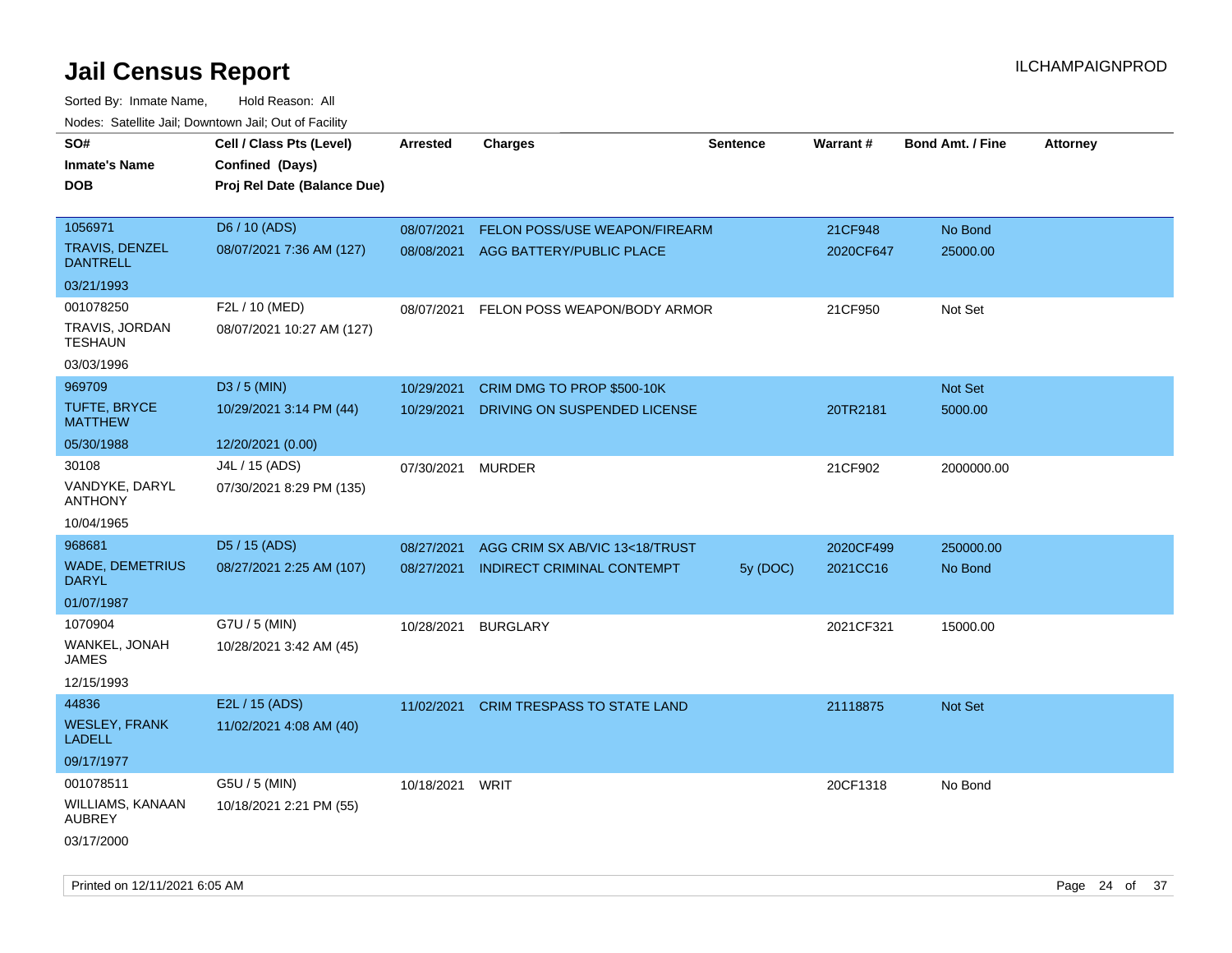| SO#                                        | Cell / Class Pts (Level)    | Arrested   | <b>Charges</b>           | <b>Sentence</b> | Warrant#    | <b>Bond Amt. / Fine</b> | <b>Attorney</b> |
|--------------------------------------------|-----------------------------|------------|--------------------------|-----------------|-------------|-------------------------|-----------------|
| <b>Inmate's Name</b>                       | Confined (Days)             |            |                          |                 |             |                         |                 |
| <b>DOB</b>                                 | Proj Rel Date (Balance Due) |            |                          |                 |             |                         |                 |
|                                            |                             |            |                          |                 |             |                         |                 |
| 1058072                                    | A2U / 15 (SPH)              | 02/25/2021 | ARMED HABITUAL CRIMINAL  |                 |             | Not Set                 |                 |
| <b>WILLIAMS, KENNETH</b><br><b>BERNARD</b> | 02/25/2021 3:24 PM (290)    |            |                          |                 |             |                         |                 |
| 10/04/1985                                 |                             |            |                          |                 |             |                         |                 |
| 53518                                      | $15/15$ (ADS)               | 08/19/2021 | AGGRAVATED BATTERY       |                 | 21CF1014    | Not Set                 |                 |
| <b>WILLIAMS, TORREY</b><br><b>TOSHIBA</b>  | 08/19/2021 10:10 AM (115)   | 09/01/2021 | PROBATION VIOLATION      |                 | 20CF381     | Not Set                 |                 |
| 03/30/1975                                 |                             |            |                          |                 |             |                         |                 |
| 9326                                       | $12/5$ (ADS)                | 06/14/2021 | <b>BURGLARY</b>          |                 | 2020-CF-625 | Not Set                 |                 |
| YOUNG, ANTHONY<br><b>PAUL</b>              | 06/14/2021 12:07 PM (181)   |            |                          |                 |             |                         |                 |
| 03/13/1954                                 |                             |            |                          |                 |             |                         |                 |
| <b>Total Downtown Jail: 66</b>             |                             | Males: 66  | Unknown: 0<br>Females: 0 |                 |             |                         |                 |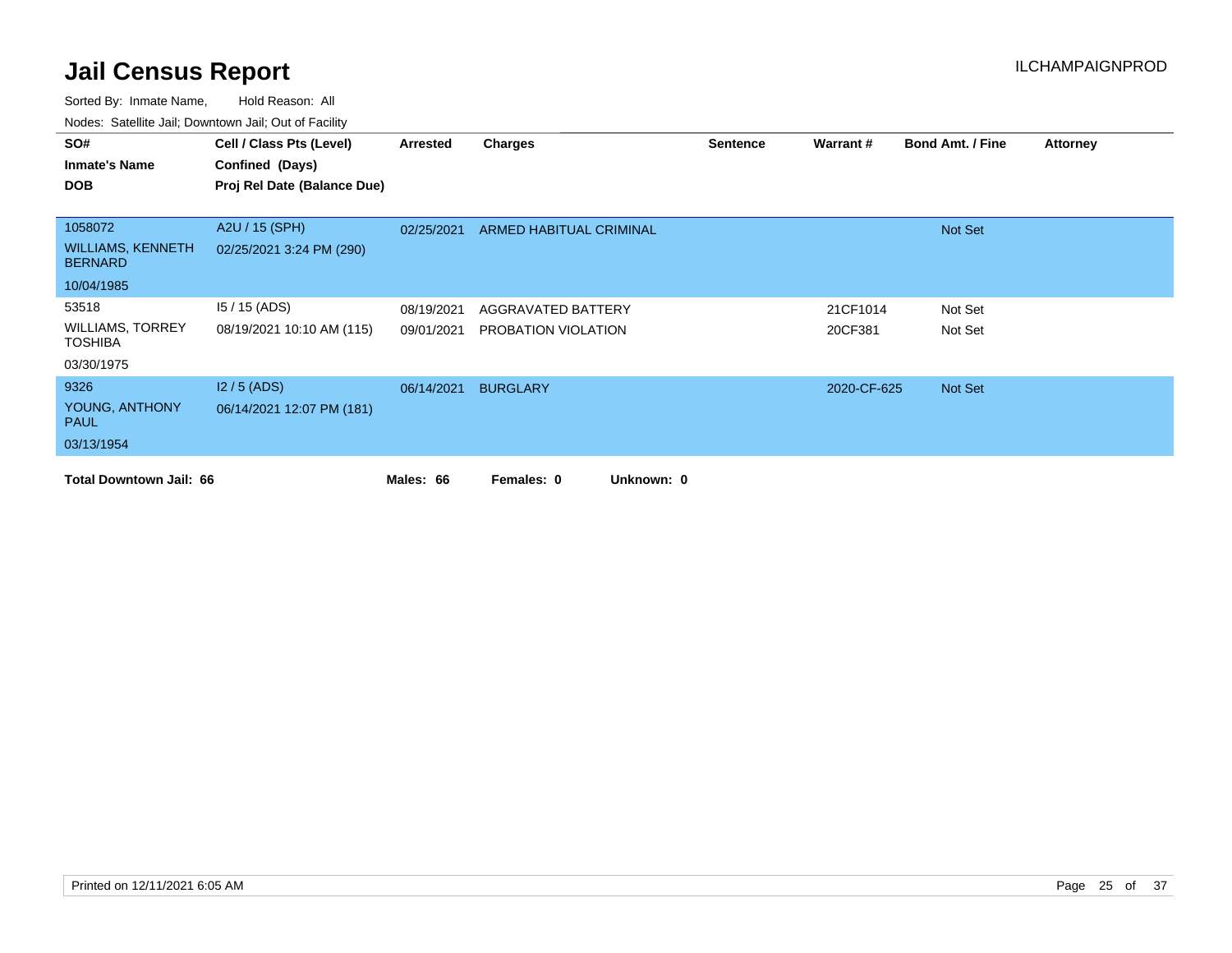|  | <b>Out of Facility</b> |  |
|--|------------------------|--|
|  |                        |  |
|  |                        |  |

| SO#<br><b>Inmate's Name</b>             | Cell / Class Pts (Level)<br>Confined (Days)   | <b>Arrested</b> | <b>Charges</b>                   | <b>Sentence</b> | Warrant#   | <b>Bond Amt. / Fine</b> | <b>Attorney</b> |
|-----------------------------------------|-----------------------------------------------|-----------------|----------------------------------|-----------------|------------|-------------------------|-----------------|
| <b>DOB</b>                              | Proj Rel Date (Balance Due)                   |                 |                                  |                 |            |                         |                 |
| 61095                                   | <b>DEW / 10 (ADS)</b>                         | 05/02/2021      | HOME INVASION/CAUSE INJURY       |                 | 2021CF323  | 100000.00               |                 |
| AMOS, DERRICK<br><b>JAMES</b>           | 05/02/2021 9:02 PM (224)                      |                 |                                  |                 |            |                         |                 |
| 06/12/1985                              |                                               |                 |                                  |                 |            |                         |                 |
| 19971                                   | EHD                                           | 11/09/2021      | DRIVING RVK/SUSP DUI/SSS 4-9     |                 | 2021CF968  | Not Set                 |                 |
| <b>LYNN</b>                             | BARNESKE, RAYMOND 11/09/2021 9:32 AM (33)     |                 |                                  |                 |            |                         |                 |
| 08/17/1961                              | 5/6/2022 (0.00)                               |                 |                                  |                 |            |                         |                 |
| 516062                                  | <b>DEW / 15 (MAX)</b>                         | 02/22/2021      | <b>PHONE HARASSMENT/2+</b>       |                 | 20CF194    | 5000.00                 |                 |
| <b>BENNETT, JOHN</b><br><b>MICHAEL</b>  | 02/22/2021 10:47 AM (293)                     | 02/22/2021      | AGG DISCH FIR/VEH/PC OFF/FRMAN   |                 | 21CF210    | No Bond                 |                 |
| 04/30/1986                              |                                               |                 |                                  |                 |            |                         |                 |
| 976538                                  | EHD                                           | 10/12/2021      | DOMESTIC BATTERY/OTHER PRIOR     |                 | 2020CF1095 | Not Set                 |                 |
|                                         | BLISSIT, WYATT TYRES 10/12/2021 10:05 AM (61) |                 |                                  |                 |            |                         |                 |
| 09/05/1989                              | 1/6/2022 (0.00)                               |                 |                                  |                 |            |                         |                 |
| 974830                                  | <b>EHD</b>                                    | 12/07/2021      | AGG DUI/3                        |                 | 2020CF791  | Not Set                 |                 |
| <b>BOOK, RORY ALAN</b>                  | 12/07/2021 9:37 AM (5)                        |                 |                                  |                 |            |                         |                 |
| 08/13/1988                              | 12/20/2021 (0.00)                             |                 |                                  |                 |            |                         |                 |
| 33993                                   | DEW / 10 (MED)                                | 06/14/2021      | AGGRAVATED DOMESTIC BATTERY      |                 | 21CF688    | Not Set                 |                 |
| <b>BOOKER, STEPHON</b>                  | 06/14/2021 7:42 PM (181)                      | 06/14/2021      | POSSESSING A CONTROLLED SUBSTANC |                 | 21CF657    | Not Set                 |                 |
| <b>MONTELL</b>                          |                                               | 06/14/2021      | PAROLE REVOCATION                |                 | CH2103612  | No Bond                 |                 |
| 06/11/1971                              |                                               |                 |                                  |                 |            |                         |                 |
| 1074315                                 | <b>DEW / 15 (MAX)</b>                         | 07/27/2021      | AGG DISCHARGE FIREARM/VEH/SCH    |                 | 21CF927    | Not Set                 |                 |
| <b>BRIGGS, PATRICK</b><br><b>MONTAY</b> | 08/03/2021 4:56 PM (131)                      |                 |                                  |                 |            |                         |                 |
| 08/05/2001                              |                                               |                 |                                  |                 |            |                         |                 |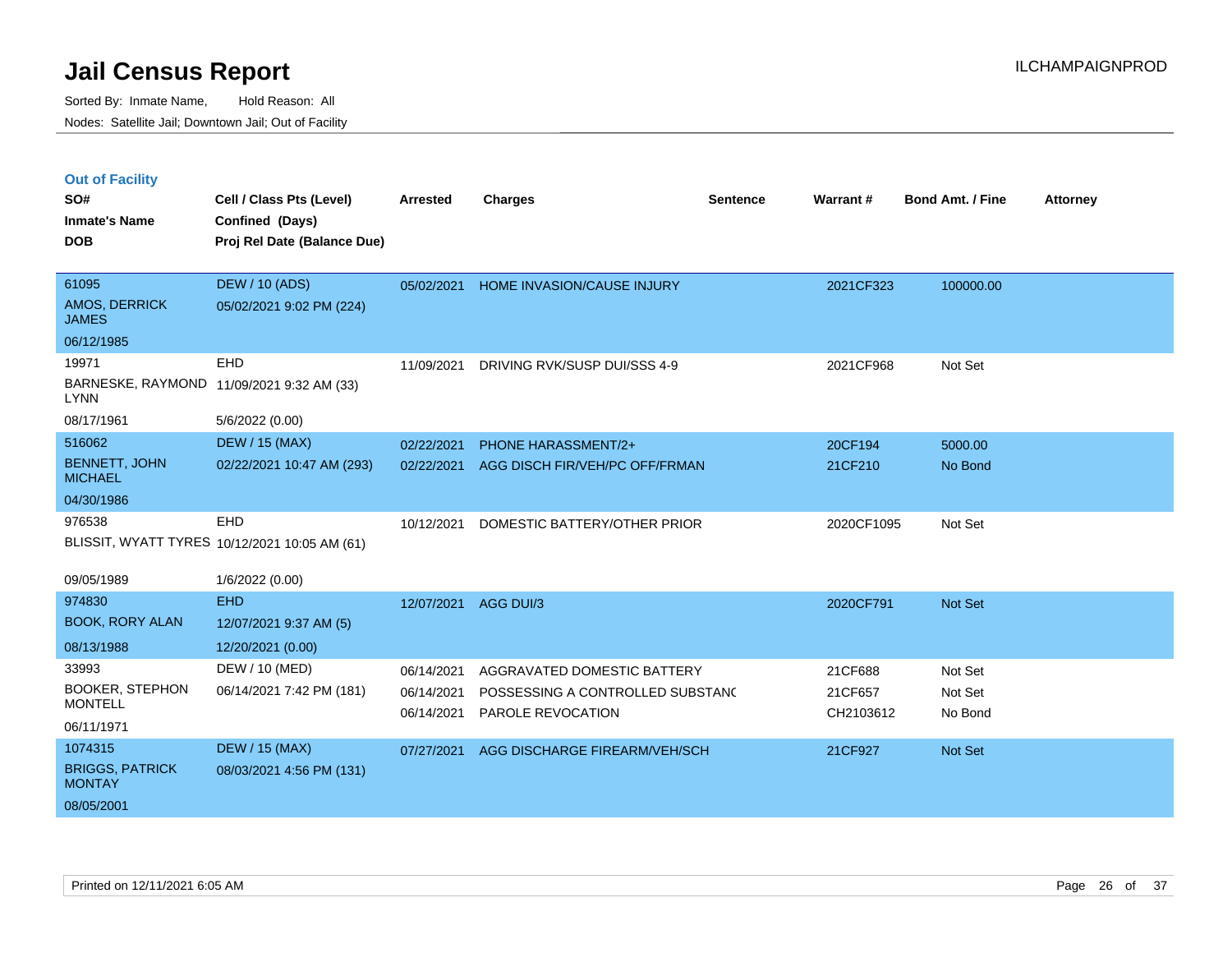| ivouss. Satellite Jall, Downtown Jall, Out of Facility |                             |            |                                          |                 |                 |                         |                 |
|--------------------------------------------------------|-----------------------------|------------|------------------------------------------|-----------------|-----------------|-------------------------|-----------------|
| SO#                                                    | Cell / Class Pts (Level)    | Arrested   | <b>Charges</b>                           | <b>Sentence</b> | <b>Warrant#</b> | <b>Bond Amt. / Fine</b> | <b>Attorney</b> |
| <b>Inmate's Name</b>                                   | Confined (Days)             |            |                                          |                 |                 |                         |                 |
| <b>DOB</b>                                             | Proj Rel Date (Balance Due) |            |                                          |                 |                 |                         |                 |
|                                                        |                             |            |                                          |                 |                 |                         |                 |
| 001078065                                              | <b>KAN / 10 (ADS)</b>       |            | 06/17/2021 AGG BATTERY/DISCHARGE FIREARM |                 | 21CF704         | 1000000.00              |                 |
| <b>BROWN, CHARMAN</b><br><b>LAKEEF</b>                 | 06/17/2021 12:32 PM (178)   |            |                                          |                 |                 |                         |                 |
| 11/30/2002                                             |                             |            |                                          |                 |                 |                         |                 |
| 1038554                                                | KAN / 15 (MAX)              | 08/18/2021 | ARMED HABITUAL CRIMINAL                  |                 | 21CF1162        | Not Set                 |                 |
| <b>BROWN, CORRION</b><br><b>DEVONTAE</b>               | 08/18/2021 5:40 PM (116)    | 08/18/2021 | DELIVERY OF OR POSSESSION OF W/ INT      |                 | 21CF1009        | No Bond                 |                 |
| 04/19/1995                                             |                             |            |                                          |                 |                 |                         |                 |
| 1062585                                                | <b>EHD</b>                  | 11/30/2021 | AGG DUI/LIC SUSP OR REVOKED              |                 | 2020CF1152      | <b>Not Set</b>          |                 |
| <b>BROWN, ERRICK</b><br>LAMONT, Junior                 | 11/30/2021 9:39 AM (12)     |            |                                          |                 |                 |                         |                 |
| 02/12/1994                                             | 12/20/2021 (0.00)           |            |                                          |                 |                 |                         |                 |
| 1071662                                                | KAN / 15 (MAX)              | 12/07/2020 | FELON POSS/USE FIREARM PRIOR             | 7y (DOC)        | 20CF1418        | 250000.00               |                 |
| BROWN, JAWON<br>EDWARD                                 | 12/14/2020 6:02 PM (363)    |            |                                          |                 |                 |                         |                 |
| 04/21/2000                                             |                             |            |                                          |                 |                 |                         |                 |
| 1038579                                                | <b>KAN / 15 (MAX)</b>       | 08/18/2021 | <b>FELON POSS/USE WEAPON/FIREARM</b>     |                 | 21CF1010        | Not Set                 |                 |
| <b>BROWN, MARKEL</b><br><b>RIKKI</b>                   | 08/18/2021 2:05 PM (116)    |            |                                          |                 |                 |                         |                 |
| 01/06/1995                                             |                             |            |                                          |                 |                 |                         |                 |
| 1003006                                                | KAN / 15 (MAX)              | 08/19/2021 | FELON POSS/USE MACHINE GUN               |                 | 21CF1011        | No Bond                 |                 |
| <b>BROWN, ROCKEITH</b><br>JAVONTE                      | 08/19/2021 12:55 AM (115)   |            |                                          |                 |                 |                         |                 |
| 07/23/1991                                             |                             |            |                                          |                 |                 |                         |                 |
| 987334                                                 | <b>DEW / 15 (MAX)</b>       |            | 03/10/2021 ATTEMPT (FIRST DEGREE MURDER) |                 | 19CF689         | <b>Not Set</b>          |                 |
| CAIN, ISAIAH<br><b>DEPRIEST</b>                        | 03/10/2021 2:22 PM (277)    |            |                                          |                 |                 |                         |                 |
| 12/23/1990                                             |                             |            |                                          |                 |                 |                         |                 |
| 992962                                                 | DEW / 15 (ADS)              | 05/25/2021 | MURDER/INTENT TO KILL/INJURE             |                 | 2018CF1045      | 1000000.00              |                 |
| CAMPBELL, KEITH<br><b>KNAQEEB</b>                      | 05/25/2021 1:19 PM (201)    |            |                                          |                 |                 |                         |                 |
| 07/22/1991                                             |                             |            |                                          |                 |                 |                         |                 |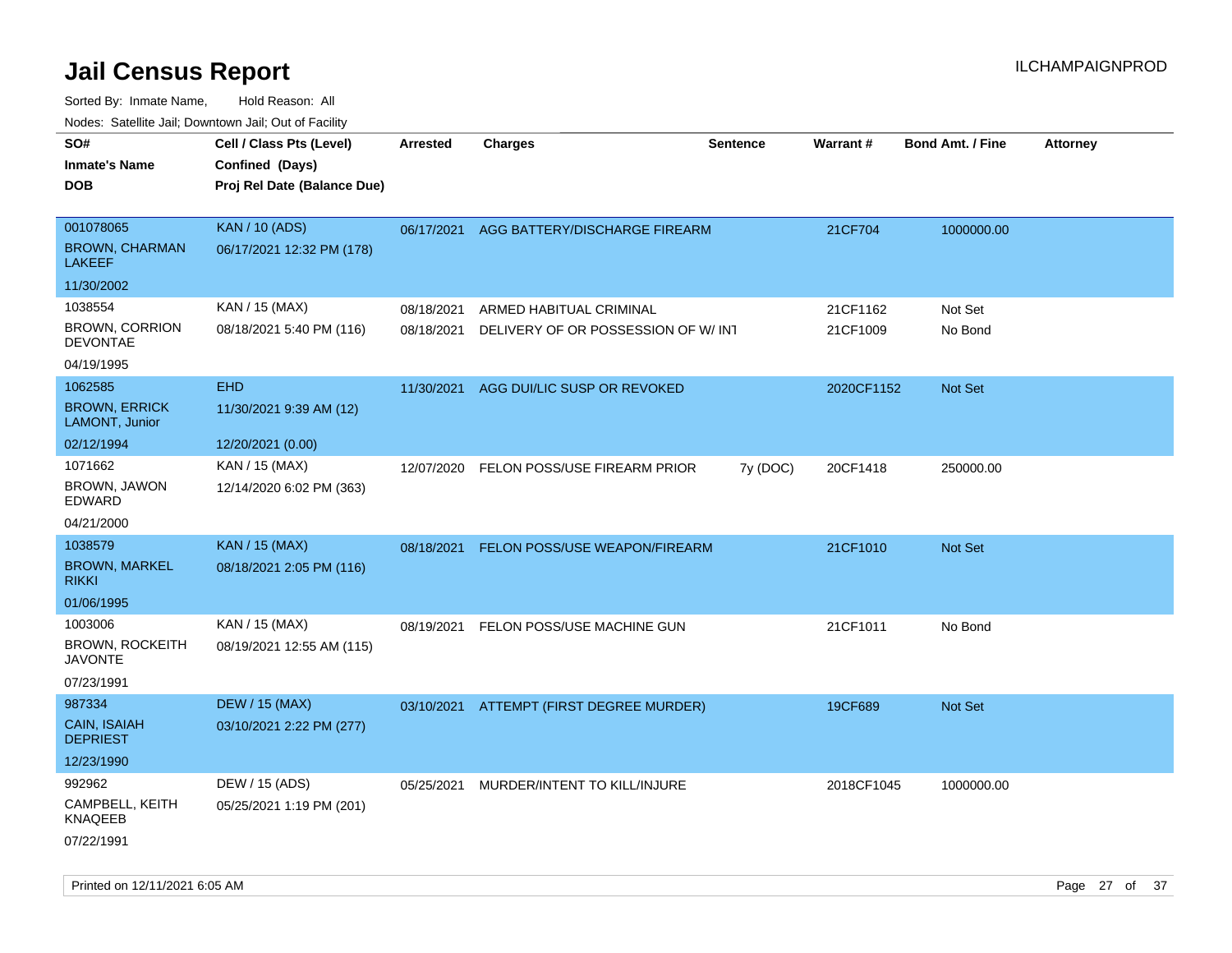Sorted By: Inmate Name, Hold Reason: All

Nodes: Satellite Jail; Downtown Jail; Out of Facility

| SO#                                       | Cell / Class Pts (Level)    | <b>Arrested</b> | <b>Charges</b>                       | <b>Sentence</b> | <b>Warrant#</b> | <b>Bond Amt. / Fine</b> | <b>Attorney</b> |
|-------------------------------------------|-----------------------------|-----------------|--------------------------------------|-----------------|-----------------|-------------------------|-----------------|
| <b>Inmate's Name</b>                      | Confined (Days)             |                 |                                      |                 |                 |                         |                 |
| <b>DOB</b>                                | Proj Rel Date (Balance Due) |                 |                                      |                 |                 |                         |                 |
|                                           |                             |                 |                                      |                 |                 |                         |                 |
| 001078576                                 | <b>KAN / 15 (MAX)</b>       | 11/09/2021      | UNLAWFUL USE OF A WEAPON             |                 | 21CF1383        | <b>Not Set</b>          |                 |
| CARTER, DEMONDRE<br><b>DAVON</b>          | 11/09/2021 6:01 PM (33)     |                 |                                      |                 |                 |                         |                 |
| 05/27/2001                                |                             |                 |                                      |                 |                 |                         |                 |
| 1064992                                   | KAN / 15 (MAX)              | 09/20/2021      | ARMED VIOLENCE/CATEGORY I            |                 | 21CF1137        | Not Set                 |                 |
| CARTER, KEJUAN<br><b>JAVONTE</b>          | 09/20/2021 11:42 PM (83)    |                 |                                      |                 |                 |                         |                 |
| 06/27/1998                                |                             |                 |                                      |                 |                 |                         |                 |
| 959420                                    | <b>EHD</b>                  | 11/16/2021      | AGG DUI/NO VALID DL                  |                 | 2021CF673       | Not Set                 |                 |
| CHAPPLE, RAYMOND<br><b>DEONTE</b>         | 11/16/2021 9:49 AM (26)     |                 |                                      |                 |                 |                         |                 |
| 06/30/1988                                | 12/29/2021 (0.00)           |                 |                                      |                 |                 |                         |                 |
| 1068848                                   | KAN / 15 (MAX)              | 02/06/2020      | MURDER/INTENT TO KILL/INJURE         | 60y (DOC)       | 20CF-156        | No Bond                 |                 |
| CHATMAN, MICHAEL<br><b>DAISEAN</b>        | 02/06/2020 5:22 PM (675)    |                 |                                      |                 |                 |                         |                 |
| 11/12/1999                                |                             |                 |                                      |                 |                 |                         |                 |
| 001078461                                 | <b>KAN / 10 (MED)</b>       | 10/07/2021      | AGG UNLAWFUL USE WEAPON/PERSON       |                 | 2021CF1209      | No Bond                 |                 |
| COLE, ERIC JOSE                           | 10/08/2021 12:25 AM (65)    | 10/07/2021      | AGG DOMESTIC BATTERY/STRANGLE        |                 | 2021CF1208      | <b>Not Set</b>          |                 |
| 01/24/2002                                |                             | 10/08/2021      | <b>HARASS WITNESS/FAMILY MBR/REP</b> |                 | 21CF1218        | <b>Not Set</b>          |                 |
| 57733                                     | KAN / 15 (SPH)              | 02/25/2020      | <b>HOMICIDE</b>                      |                 | 2020-CF250      | 2000000.00              |                 |
| <b>CRAIG, ANTOINE</b>                     | 02/25/2020 4:08 PM (656)    | 02/25/2020      | FELON POSS/USE WEAPON/FIREARM        |                 | 19CF-1827       | 80000.00                |                 |
| DARRELL                                   |                             |                 |                                      |                 |                 |                         |                 |
| 10/09/1982                                |                             |                 |                                      |                 |                 |                         |                 |
| 001077939                                 | <b>DEW / 10 (MED)</b>       | 05/10/2021      | FIREARM/FOID INVALID/NOT ELIG        |                 | 21CF526         | No Bond                 |                 |
| <b>CROSS, PATRICK</b><br><b>DONTRELLE</b> | 05/10/2021 7:31 PM (216)    | 06/02/2021      | POSS STOLEN VEHICLE > \$25,000       |                 | 21CF612         | <b>Not Set</b>          |                 |
| 11/07/2001                                |                             |                 |                                      |                 |                 |                         |                 |
| 1061304                                   | DEW / 15 (MAX)              | 10/11/2021      | ARMED HABITUAL CRIMINAL              |                 | 21CF1226        | No Bond                 |                 |
| DORRIS, KEMION                            | 10/11/2021 7:30 PM (62)     | 10/11/2021      | ARMED HABITUAL CRIMINAL              |                 | 21CF1227        | No Bond                 |                 |
| <b>DAETOCE</b>                            |                             | 10/11/2021      | <b>HOME INVASION/FIREARM</b>         |                 | 21CF1228        | No Bond                 |                 |
| 11/19/1997                                |                             |                 |                                      |                 |                 |                         |                 |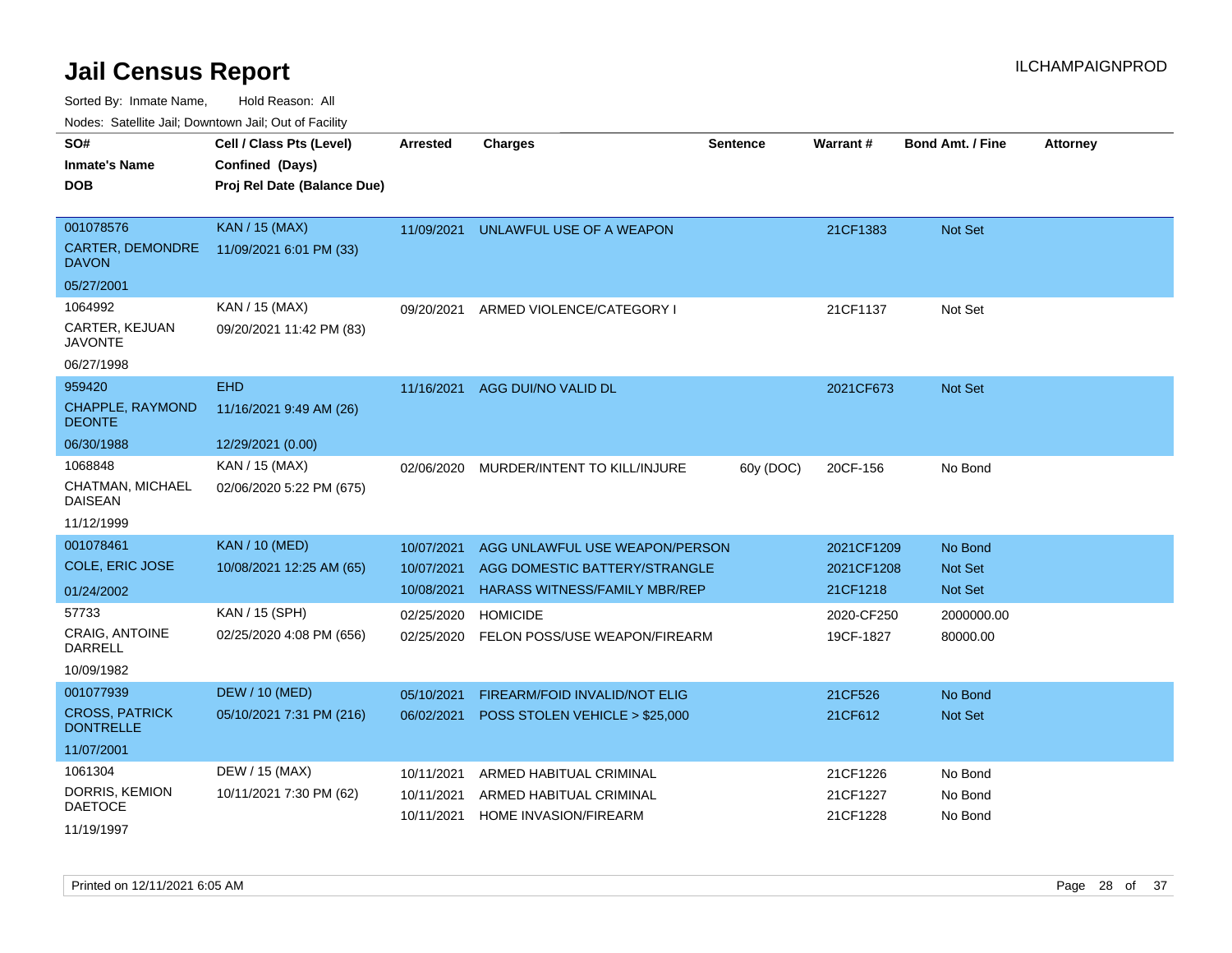Sorted By: Inmate Name, Hold Reason: All Nodes: Satellite Jail; Downtown Jail; Out of Facility

| roaco. Catolino cali, Downtown cali, Out of Fability |                                              |                 |                                    |                 |            |                         |                 |
|------------------------------------------------------|----------------------------------------------|-----------------|------------------------------------|-----------------|------------|-------------------------|-----------------|
| SO#<br><b>Inmate's Name</b>                          | Cell / Class Pts (Level)<br>Confined (Days)  | <b>Arrested</b> | Charges                            | <b>Sentence</b> | Warrant#   | <b>Bond Amt. / Fine</b> | <b>Attorney</b> |
| <b>DOB</b>                                           | Proj Rel Date (Balance Due)                  |                 |                                    |                 |            |                         |                 |
| 1076663                                              | <b>DEW / 15 (MAX)</b>                        | 07/15/2020      | *ARMED HABITUAL CRIMINAL           |                 | 2020-CF783 | 500000.00               |                 |
| DYE, KENNE YAKIEM                                    | 07/15/2020 11:49 AM (515)                    |                 |                                    |                 |            |                         |                 |
| 05/30/1988                                           |                                              |                 |                                    |                 |            |                         |                 |
| 995885                                               | EHD                                          | 11/30/2021      | DRIVING ON SUSPENDED LICENSE       |                 | 2021TR4222 | Not Set                 |                 |
| <b>FINLEY, KENON</b><br><b>MARQUIS</b>               | 11/30/2021 10:33 AM (12)                     |                 |                                    |                 |            |                         |                 |
| 09/13/1991                                           | 12/29/2021 (0.00)                            |                 |                                    |                 |            |                         |                 |
| 27428                                                | <b>EHD</b>                                   | 09/21/2021      | DRIVING RVK/SUSP DUI/SSS 3RD       |                 | 2020CF1368 | <b>Not Set</b>          |                 |
| FRANKLIN, TYRONE<br>Senior                           | 09/21/2021 9:27 AM (82)                      | 09/21/2021      | DRIVING RVK/SUSP DUI/SSS 3RD       |                 | 2021CF435  | <b>Not Set</b>          |                 |
| 09/12/1966                                           | 12/19/2021 (0.00)                            |                 |                                    |                 |            |                         |                 |
| 60154                                                | <b>EHD</b>                                   | 10/20/2021      | AGG DUI/LIC SUSP OR REVOKED        |                 | 2021cf261  | Not Set                 |                 |
| GARCIA-MEZA,<br>CARLOS                               | 10/20/2021 9:23 AM (53)                      |                 |                                    |                 |            |                         |                 |
| 03/06/1983                                           | 1/16/2022 (0.00)                             |                 |                                    |                 |            |                         |                 |
| 001077363                                            | <b>KAN / 25 (SPH)</b>                        | 10/30/2020      | <b>HOME INVASION/FIREARM</b>       |                 | 20CF1202   | 500000.00               |                 |
| <b>GARY, DAKOTA</b><br><b>TREVON</b>                 | 10/30/2020 10:41 AM (408)                    |                 |                                    |                 |            |                         |                 |
| 12/31/2001                                           |                                              |                 |                                    |                 |            |                         |                 |
| 1013012                                              | KAN / 15 (MAX)                               | 07/08/2021      | ATTEMPT (FIRST DEGREE MURDER)      |                 | 2021CF790  | 1000000.00              |                 |
|                                                      | GARY, XAVIER LAMAR  07/08/2021 9:24 AM (157) | 07/08/2021      | FELON POSS/USE FIREARM PRIOR       |                 | 2020CF650  | 25000.00                |                 |
| 12/14/1991                                           |                                              | 07/08/2021      | FELON POSS/USE FIREARM PRIOR       |                 | 21CF798    | Not Set                 |                 |
| 1065946                                              | <b>KAN / 10 (MED)</b>                        | 09/04/2021      | AGG BATTERY/DISCHARGE FIREARM      |                 | 21CF1057   | 750000.00               |                 |
| <b>GODBOLT, DESMOND</b><br><b>DEVONTAE</b>           | 09/04/2021 1:17 AM (99)                      | 09/04/2021      | RESIST/OBSTRUCTING A PEACE OFFICEI |                 | 21CM407    | Not Set                 |                 |
| 11/15/1997                                           |                                              |                 |                                    |                 |            |                         |                 |
| 1070118                                              | KAN / 15 (MAX)                               | 08/31/2021      | AGGRAVATED DOMESTIC BATTERY        |                 | 21CF1049   | No Bond                 |                 |
| <b>GRAHAM, CORTEZ</b><br><b>LAMON</b>                | 08/31/2021 9:32 PM (103)                     | 09/02/2021      | PROBATION VIOLATION                |                 | 21CF55     | Not Set                 |                 |

03/31/1976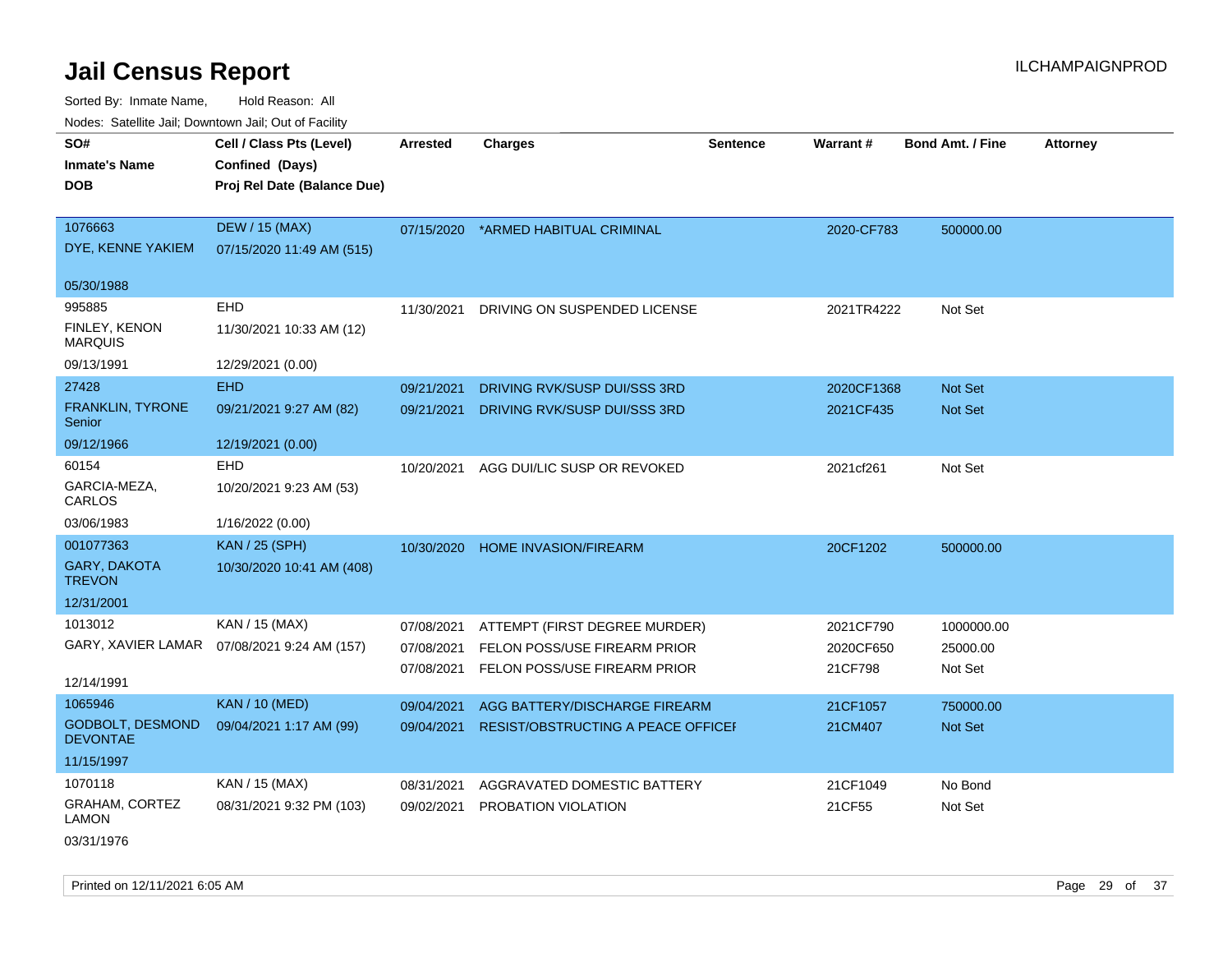| roaco. Catolino dall, Downtown dall, Out of Fability |                                                                            |                          |                                                                 |                 |                    |                                  |                 |
|------------------------------------------------------|----------------------------------------------------------------------------|--------------------------|-----------------------------------------------------------------|-----------------|--------------------|----------------------------------|-----------------|
| SO#<br><b>Inmate's Name</b><br><b>DOB</b>            | Cell / Class Pts (Level)<br>Confined (Days)<br>Proj Rel Date (Balance Due) | Arrested                 | <b>Charges</b>                                                  | <b>Sentence</b> | <b>Warrant#</b>    | <b>Bond Amt. / Fine</b>          | <b>Attorney</b> |
| 1000641<br><b>GRANT, CEDRIC</b><br><b>DYSHAWN</b>    | <b>KAN</b> / 10 (MED)<br>09/14/2021 6:32 PM (89)                           | 09/14/2021               | ARMED HABITUAL CRIMINAL                                         |                 | 21CF1116           | No Bond                          |                 |
| 01/03/1991                                           |                                                                            |                          |                                                                 |                 |                    |                                  |                 |
| 46548                                                | <b>EHD</b>                                                                 | 11/16/2021               | DRIVING RVK/SUSP DUI/SSS 2ND                                    |                 | 2021CF739          | Not Set                          |                 |
| <b>GRAY, DEMARCO</b><br>COTESS                       | 11/16/2021 9:13 AM (26)                                                    |                          |                                                                 |                 |                    |                                  |                 |
| 10/19/1976                                           | 12/15/2021 (0.00)                                                          |                          |                                                                 |                 |                    |                                  |                 |
| 1076506                                              | <b>KAN / 15 (MAX)</b>                                                      | 09/17/2021               | AGG UUW/PERSON/CM THREAT VIOL                                   |                 | 21CF1131           | <b>Not Set</b>                   |                 |
|                                                      | GRAY, JAMARH EMERE 09/17/2021 10:41 AM (86)                                | 09/20/2021               | <b>DOMESTIC BATTERY</b>                                         |                 | 21CM430            | Not Set                          |                 |
| 06/21/2003                                           |                                                                            |                          |                                                                 |                 |                    |                                  |                 |
| 1041176                                              | DEW / 15 (MAX)                                                             | 10/05/2021               | PAROLE REVOCATION                                               |                 |                    | Not Set                          |                 |
| HART, DAVEON<br>LATTEEF                              | 10/05/2021 10:35 AM (68)                                                   | 10/06/2021               | AGGRAVATED DOMESTIC BATTERY                                     |                 |                    | Not Set                          |                 |
| 03/15/1996                                           |                                                                            |                          |                                                                 |                 |                    |                                  |                 |
| 1045186                                              | <b>DEW / 15 (MAX)</b>                                                      | 08/16/2021               | ARMED VIOLENCE/CATEGORY I                                       |                 | 21CF934            | 1000000.00                       |                 |
| <b>HOLBROOK, JOHNNIE</b><br><b>MATHIS</b>            | 08/16/2021 11:07 AM (118)                                                  | 08/16/2021<br>08/16/2021 | FELON POSS/USE WEAPON/FIREARM<br>AGG FLEEING POLICE/21 MPH OVER |                 | 19CF968<br>21CF988 | <b>Not Set</b><br><b>Not Set</b> |                 |
| 07/19/1996                                           |                                                                            | 08/16/2021               | FELON POSS/USE WEAPON/FIREARM                                   |                 | 21CF989            | <b>Not Set</b>                   |                 |
| 001078146                                            | DEW / 15 (MAX)                                                             | 07/09/2021               | AGG BATTERY/DISCHARGE FIREARM                                   |                 | 21CF795            | 1000000.00                       |                 |
| HUNT, TEIGAN<br><b>JAZAIREO</b>                      | 07/09/2021 12:41 PM (156)                                                  | 07/09/2021               | ARMED ROBBERY/ARMED W/FIREARM                                   |                 | 21CF806            | Not Set                          |                 |
| 05/14/2003                                           |                                                                            |                          |                                                                 |                 |                    |                                  |                 |
| 989743                                               | DEW / 15 (ADS)                                                             | 04/13/2021               | AGG DISCHARGE FIREARM/VEH/SCH                                   |                 | 21CF400            | <b>Not Set</b>                   |                 |
| <b>JACKSON, STEVE</b><br>ALLEN                       | 04/13/2021 2:45 AM (243)                                                   | 04/13/2021               | AGGRAVATED DOMESTIC BATTERY                                     |                 | 21CF399            | <b>Not Set</b>                   |                 |
| 06/04/1991                                           |                                                                            |                          |                                                                 |                 |                    |                                  |                 |
| 50495                                                | EHD                                                                        | 08/10/2021               | DRIVING RVK/SUSP DUI/SSS 10-14                                  |                 | 2020CF997          | Not Set                          |                 |
| <b>JENKINS, ARNOLD</b><br><b>FARRIS</b>              | 08/10/2021 9:08 AM (124)                                                   | 08/10/2021               | DRIVING RVK/SUSP DUI/SSS 10-14                                  |                 | 2019CF1363         | Not Set                          |                 |
| 04/19/1962                                           | 2/4/2022 (0.00)                                                            |                          |                                                                 |                 |                    |                                  |                 |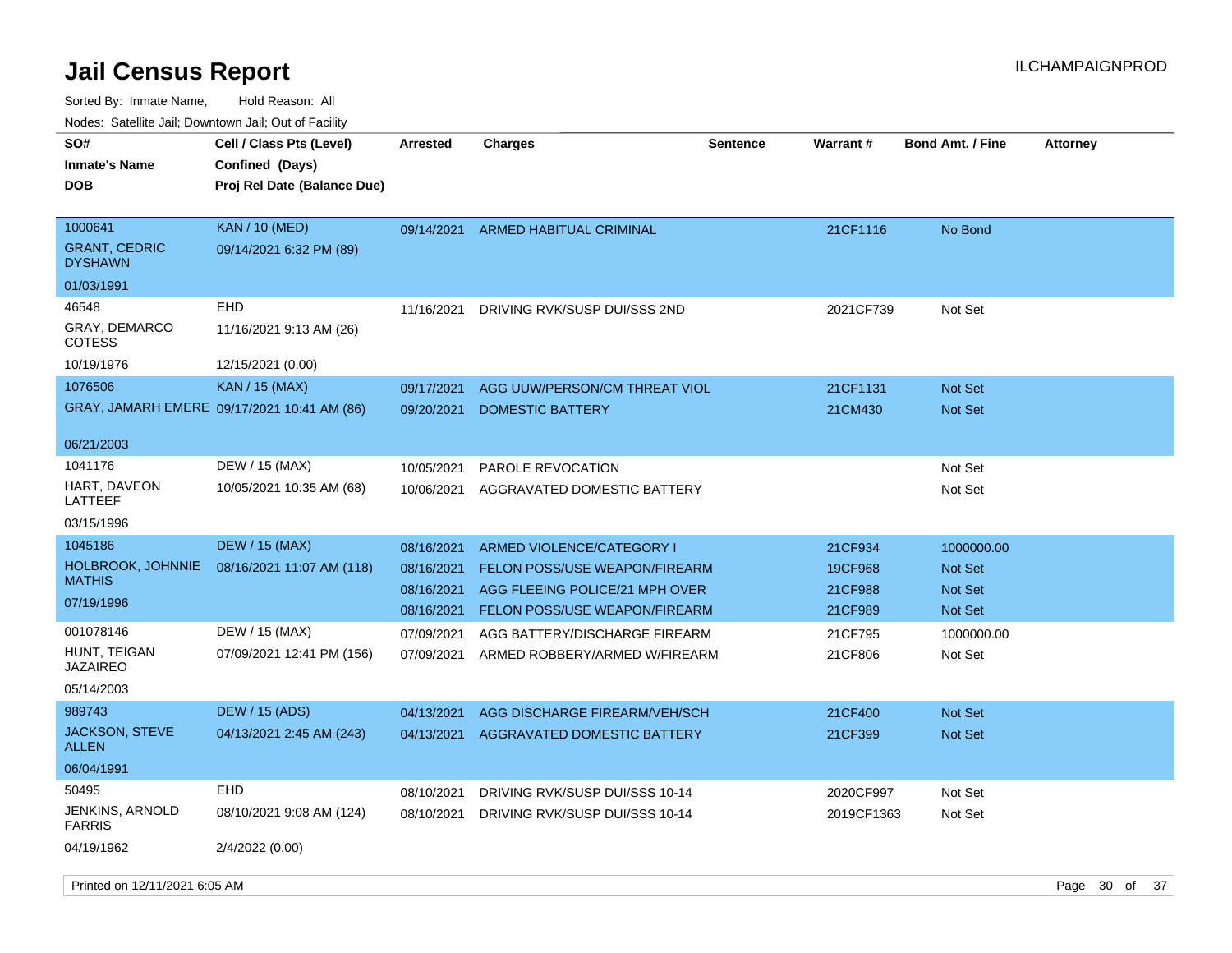Sorted By: Inmate Name, Hold Reason: All

| oonoa Dy: Inimato Ramo,<br>Nodes: Satellite Jail; Downtown Jail; Out of Facility |                             |                 |                                |                 |            |                         |                 |
|----------------------------------------------------------------------------------|-----------------------------|-----------------|--------------------------------|-----------------|------------|-------------------------|-----------------|
| SO#                                                                              | Cell / Class Pts (Level)    | <b>Arrested</b> | <b>Charges</b>                 | <b>Sentence</b> | Warrant#   | <b>Bond Amt. / Fine</b> | <b>Attorney</b> |
| <b>Inmate's Name</b>                                                             | Confined (Days)             |                 |                                |                 |            |                         |                 |
|                                                                                  |                             |                 |                                |                 |            |                         |                 |
| <b>DOB</b>                                                                       | Proj Rel Date (Balance Due) |                 |                                |                 |            |                         |                 |
| 001077709                                                                        | <b>EHD</b>                  |                 |                                |                 |            |                         |                 |
|                                                                                  |                             | 07/06/2021      | DRIVING RVK/SUSP DUI/SSS 4-9   |                 | 2021CF167  | Not Set                 |                 |
| <b>JINKINS, DEWAYNE</b><br><b>ALLEN</b>                                          | 07/06/2021 9:00 AM (159)    |                 |                                |                 |            |                         |                 |
| 01/02/1967                                                                       | 1/1/2022 (0.00)             |                 |                                |                 |            |                         |                 |
| 1076450                                                                          | DEW / 15 (MAX)              | 06/25/2020      | MURDER/INTENT TO KILL/INJURE   |                 | 2020-CF703 | 750000.00               |                 |
| JONES, CARLOS<br><b>ANTONIO</b>                                                  | 06/25/2020 2:13 PM (535)    | 11/02/2020      | <b>HOME INVASION/FIREARM</b>   |                 | 20CF1204   | 500000.00               |                 |
| 11/18/2001                                                                       |                             |                 |                                |                 |            |                         |                 |
| 001077877                                                                        | <b>DEW / 10 (MED)</b>       | 04/24/2021      | AGG DISCHARGE FIREARM/OCC BLDG | 5y (DOC)        |            | Not Set                 |                 |
| <b>JORDAN, PATRICK</b><br><b>RODEL</b>                                           | 04/24/2021 3:53 PM (232)    |                 |                                |                 |            |                         |                 |
| 10/22/2002                                                                       |                             |                 |                                |                 |            |                         |                 |
| 998873                                                                           | EHD                         | 10/12/2021      | DRIVING RVK/SUSP DUI/SSS 3RD   |                 | 2021CF235  | Not Set                 |                 |
| KINCAID, AMANDA<br><b>MICHELLE</b>                                               | 10/12/2021 11:31 AM (61)    |                 |                                |                 |            |                         |                 |
| 01/07/1990                                                                       | 1/9/2022 (0.00)             |                 |                                |                 |            |                         |                 |
| 001078401                                                                        | <b>DEW / 10 (ADS)</b>       | 09/19/2021      | UNLAWFUL VEHICULAR INVASION    |                 | 21CF1134   | <b>Not Set</b>          |                 |
| <b>KNIGHT, ERIC</b>                                                              | 09/19/2021 7:32 PM (84)     | 09/19/2021      | HRSMT/THREATEN PERSON/KILL     |                 | 2021CF561  | 50000.00                |                 |
| 07/11/1991                                                                       |                             | 09/21/2021      | <b>BURGLARY</b>                |                 | 21CF1139   | <b>Not Set</b>          |                 |
| 1064445                                                                          | DEW / 15 (MAX)              | 04/23/2021      | FELON POSS/USE FIREARM/PAROLE  |                 | 21CF899    | Not Set                 |                 |
| LARUE, TERENCE                                                                   | 04/23/2021 11:18 AM (233)   | 04/23/2021      | AGG DISCHARGE FIREARM/OCC VEH  |                 | 2021CF295  | 500000.00               |                 |
| <b>TRAMEL</b>                                                                    |                             | 04/23/2021      | POSSESS 15<100 GRAMS COCAINE   |                 | 19CF1052   | 10000.00                |                 |
| 12/23/1998                                                                       |                             |                 |                                |                 |            |                         |                 |
| 001078237                                                                        | <b>KAN / 15 (ADS)</b>       | 08/03/2021      | AGG DISCHARGE FIREARM/OCC VEH  |                 | 21CF928    | No Bond                 |                 |
| LAWS, TERON<br><b>RAMONTE</b>                                                    | 08/03/2021 6:29 PM (131)    |                 |                                |                 |            |                         |                 |
| 04/03/2001                                                                       |                             |                 |                                |                 |            |                         |                 |
| 001078470                                                                        | DEW / 15 (MAX)              | 10/10/2021      | MURDER/INTENT TO KILL/INJURE   |                 | 21CF1221   | Not Set                 |                 |
| LEE, AMAHRION<br>JA'MERE                                                         | 10/10/2021 1:23 PM (63)     |                 |                                |                 |            |                         |                 |

11/05/2002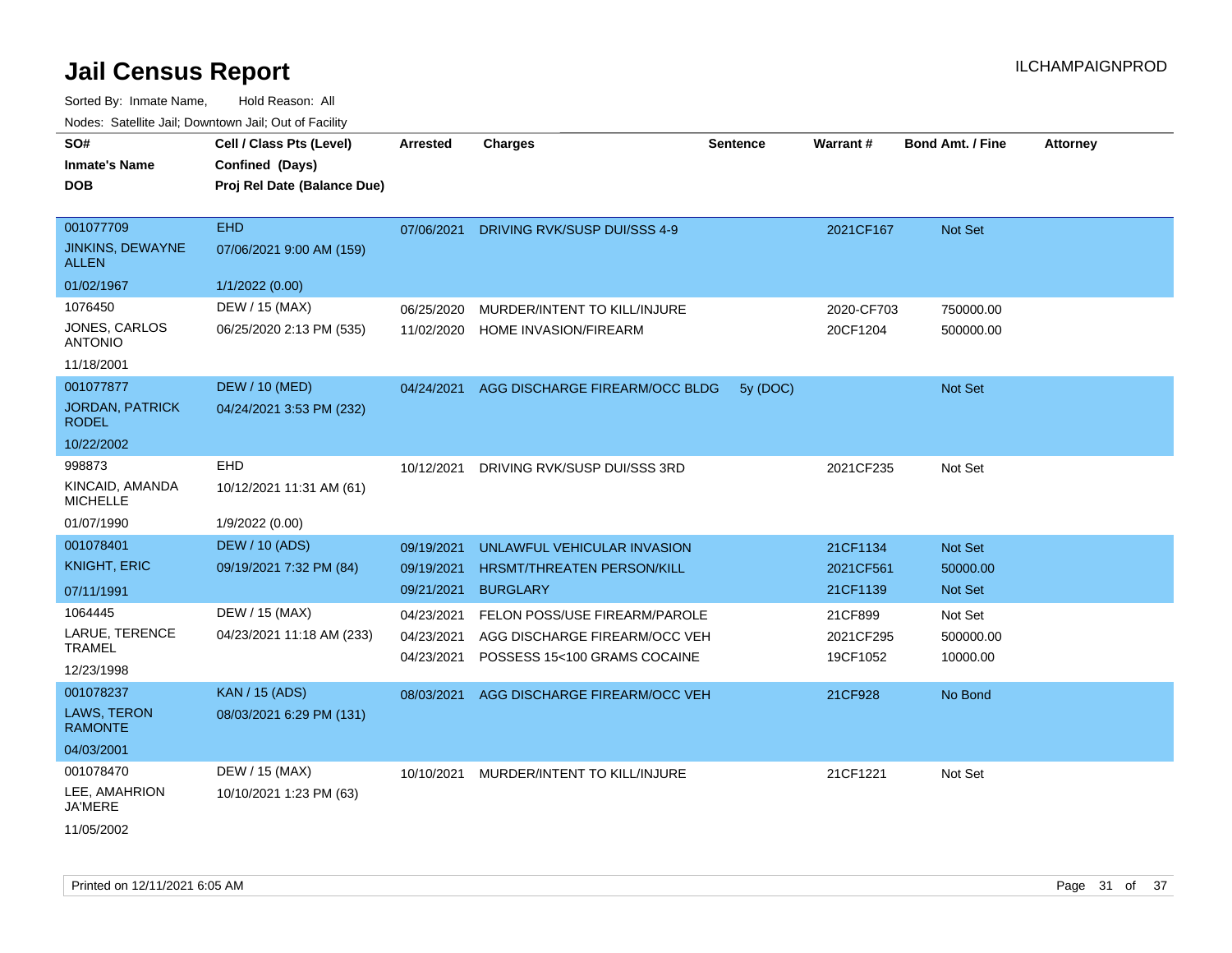| SO#                                             | Cell / Class Pts (Level)    | <b>Arrested</b> | <b>Charges</b>                           | <b>Sentence</b> | Warrant#     | <b>Bond Amt. / Fine</b> | <b>Attorney</b> |
|-------------------------------------------------|-----------------------------|-----------------|------------------------------------------|-----------------|--------------|-------------------------|-----------------|
| <b>Inmate's Name</b>                            | Confined (Days)             |                 |                                          |                 |              |                         |                 |
| <b>DOB</b>                                      | Proj Rel Date (Balance Due) |                 |                                          |                 |              |                         |                 |
|                                                 |                             |                 |                                          |                 |              |                         |                 |
| 001078170                                       | <b>KAN / 10 (MED)</b>       | 09/07/2021      | AGG UNLAWFUL USE OF WEAPON/VEH           |                 | 21CF1060     | Not Set                 |                 |
| LEMONS, DEANGELO<br><b>DEVELLE</b>              | 09/07/2021 12:49 AM (96)    |                 |                                          |                 |              |                         |                 |
| 05/29/2003                                      |                             |                 |                                          |                 |              |                         |                 |
| 56792                                           | DEW / 10 (MED)              | 02/02/2021      | ARMED HABITUAL CRIMINAL                  |                 | 2021CF141    | 500000.00               |                 |
| LILLARD, LAWRENCE<br><b>TYRONE</b>              | 02/02/2021 2:11 PM (313)    | 02/22/2021      | DRIVING ON REVOKED LICENSE               |                 | 21TR426      | 5000.00                 |                 |
| 10/20/1982                                      |                             |                 |                                          |                 |              |                         |                 |
| 001078407                                       | <b>EHD</b>                  | 09/21/2021      | DRIVING ON SUSPENDED LICENSE             |                 | 2019TR16777  | Not Set                 |                 |
| LOVE, BRANDON<br><b>TERRELL</b>                 | 09/21/2021 11:26 AM (82)    |                 |                                          |                 |              |                         |                 |
| 06/13/1994                                      | 12/19/2021 (0.00)           |                 |                                          |                 |              |                         |                 |
| 46837                                           | KAN / 15 (MAX)              | 09/07/2021      | <b>RESIDENTIAL BURGLARY</b>              |                 | 2019-CF-1207 | 25000.00                |                 |
| MARCRUM, JEFFERY<br>LEE.                        | 09/07/2021 11:43 AM (96)    |                 |                                          |                 |              |                         |                 |
| 11/17/1968                                      |                             |                 |                                          |                 |              |                         |                 |
| 1069949                                         | <b>EHD</b>                  | 11/30/2021      | DRIVING ON REVOKED LICENSE               |                 | 2021TR1726   | <b>Not Set</b>          |                 |
| <b>MARSHALL, ERIC</b><br><b>VONTREAL</b>        | 11/30/2021 3:13 PM (12)     |                 |                                          |                 |              |                         |                 |
| 04/28/1997                                      | 12/29/2021 (0.00)           |                 |                                          |                 |              |                         |                 |
| 001078575                                       | KAN / 10 (MED)              | 11/09/2021      | <b>GUNRUNNING</b>                        |                 | 21CF1330     | 750000.00               |                 |
| MCLAURIN, KEYON A                               | 11/09/2021 12:41 PM (33)    |                 |                                          |                 |              |                         |                 |
| 11/19/2002                                      |                             |                 |                                          |                 |              |                         |                 |
| 1011046                                         | <b>KAN</b> / 15 (ADS)       |                 | 04/10/2021 ATTEMPT (FIRST DEGREE MURDER) |                 | 21CF392      | Not Set                 |                 |
| <b>MILES, DARRION</b><br><b>ANTONIO KEVONTA</b> | 04/11/2021 12:46 AM (245)   |                 |                                          |                 |              |                         |                 |
| 03/18/1990                                      |                             |                 |                                          |                 |              |                         |                 |
| 001077278                                       | DEW / 15 (MAX)              | 10/06/2020      | MURDER/INTENT TO KILL/INJURE             |                 | 2020CF146    | 2000000.00              |                 |
| MILLER, D'ANDRE                                 | 10/06/2020 12:49 PM (432)   | 10/06/2020      | AGG FLEEING POLICE/21 MPH OVER           |                 | 2019CF1171   | 50000.00                |                 |
| 09/08/1986                                      |                             |                 |                                          |                 |              |                         |                 |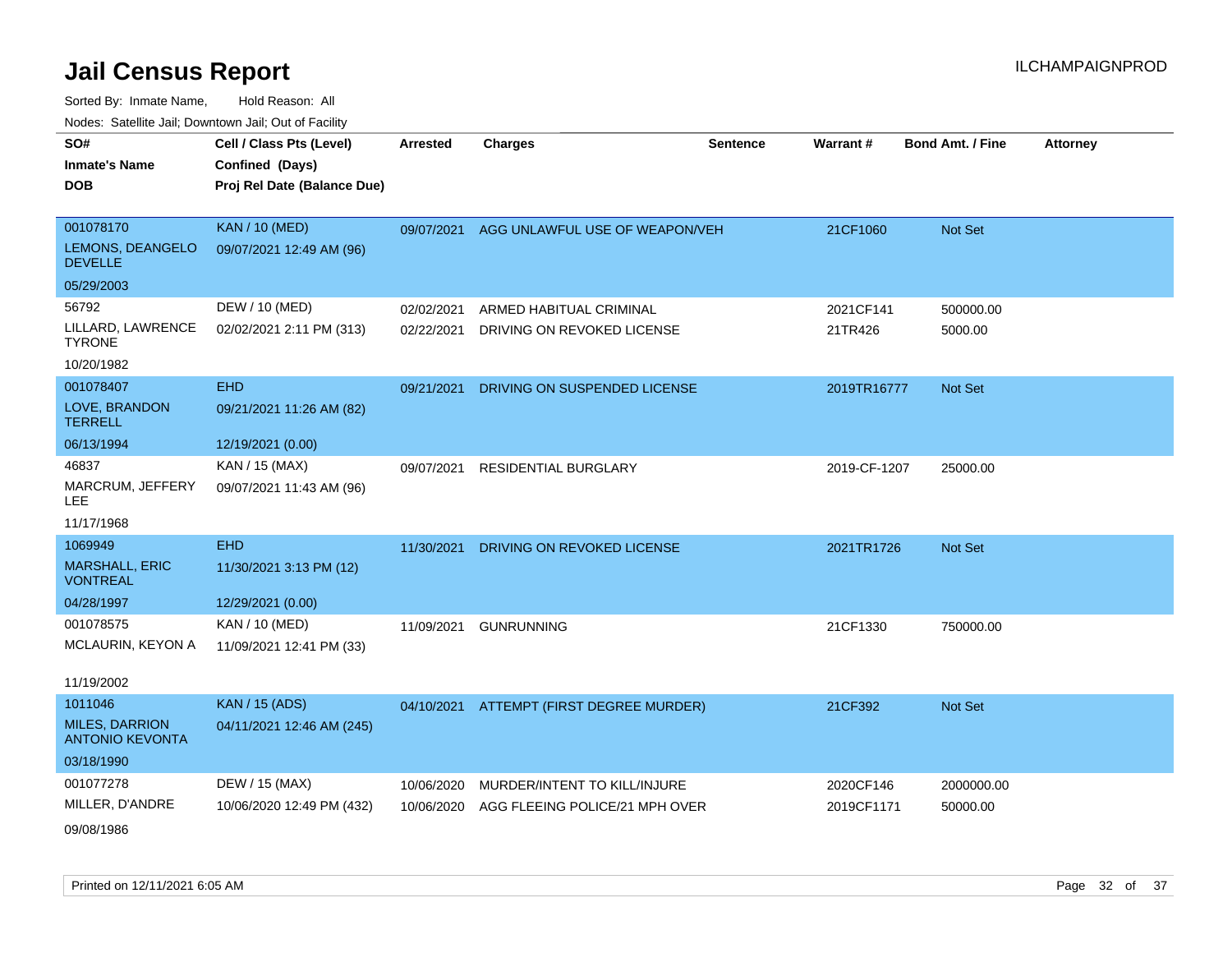| rouco. Calcillo Jali, Downtown Jali, Out of Facility |                                               |                 |                                          |          |             |                         |                 |
|------------------------------------------------------|-----------------------------------------------|-----------------|------------------------------------------|----------|-------------|-------------------------|-----------------|
| SO#<br><b>Inmate's Name</b>                          | Cell / Class Pts (Level)<br>Confined (Days)   | <b>Arrested</b> | <b>Charges</b>                           | Sentence | Warrant#    | <b>Bond Amt. / Fine</b> | <b>Attorney</b> |
| DOB                                                  | Proj Rel Date (Balance Due)                   |                 |                                          |          |             |                         |                 |
|                                                      |                                               |                 |                                          |          |             |                         |                 |
| 1026477                                              | <b>KAN / 15 (ADS)</b>                         | 09/21/2021      | AGG DISCHARGE FIREARM/OCC VEH            |          | 21CF1138    | Not Set                 |                 |
| NEWBILL, DEVONTRE<br><b>LAMONT</b>                   | 09/21/2021 2:27 AM (82)                       | 09/22/2021      | PROBATION VIOLATION                      |          | 20CF577     | Not Set                 |                 |
| 11/22/1993                                           |                                               |                 |                                          |          |             |                         |                 |
| 1072907                                              | KAN                                           | 07/14/2021      | CRIMINAL DAMAGE <\$500/SCHOOL            |          | 2021CF840   | 5000.00                 |                 |
|                                                      | NIKOLAEV, YEVGENIY 07/14/2021 10:10 PM (151)  | 07/14/2021      | ATTEMPT (FIRST DEGREE MURDER)            |          | 2021-CF-832 | 2000000.00              |                 |
| 10/06/1983                                           |                                               |                 |                                          |          |             |                         |                 |
| 001078558                                            | <b>DEW / 10 (MED)</b>                         | 11/03/2021      | UNLAWFUL USE OF A WEAPON                 |          | 21CF1352    | Not Set                 |                 |
| PARRISH, DOMINIC<br><b>WALTER</b>                    | 11/03/2021 1:25 PM (39)                       |                 |                                          |          |             |                         |                 |
| 08/23/2001                                           |                                               |                 |                                          |          |             |                         |                 |
| 58051                                                | <b>EHD</b>                                    | 12/01/2021      | AGG DUI/NO VALID DL                      |          | 2021CF40    | Not Set                 |                 |
| PASLEY, SHAWN<br><b>PATRICK</b>                      | 12/01/2021 9:41 AM (11)                       |                 |                                          |          |             |                         |                 |
| 08/10/1982                                           | 12/13/2021 (0.00)                             |                 |                                          |          |             |                         |                 |
| 001077928                                            | <b>EHD</b>                                    | 09/01/2021      | AGG DOMESTIC BATTERY/STRANGLE            |          | 2021CF515   | Not Set                 |                 |
| PATTON, MICHAEL<br><b>RYAN</b>                       | 09/01/2021 9:43 AM (102)                      |                 |                                          |          |             |                         |                 |
| 08/15/1994                                           | 12/31/2021 (0.00)                             |                 |                                          |          |             |                         |                 |
| 001078063                                            | DEW / 15 (MAX)                                | 06/15/2021      | AGG CRIM SEX ASSAULT/WEAPON              |          | 2021CF678   | 1000000.00              |                 |
|                                                      | PERRY, ROBERT Junior 06/15/2021 4:37 PM (180) | 06/15/2021      | <b>ROBBERY</b>                           |          | 2021CF159   | 25000.00                |                 |
| 12/21/1990                                           |                                               |                 |                                          |          |             |                         |                 |
| 1072761                                              | <b>EHD</b>                                    | 11/03/2021      | DRIVING ON SUSPENDED LICENSE             |          | 2020TR5958  | <b>Not Set</b>          |                 |
| POWELL, KYESHA                                       | 11/03/2021 10:01 AM (39)                      |                 |                                          |          |             |                         |                 |
| <b>MONAE</b>                                         |                                               |                 |                                          |          |             |                         |                 |
| 07/14/2000                                           | 12/17/2021 (0.00)                             |                 |                                          |          |             |                         |                 |
| 001077614                                            | KAN / 15 (MAX)                                |                 | 01/17/2021 ATTEMPT (FIRST DEGREE MURDER) |          | 21CF66      | Not Set                 |                 |
| DEVON                                                | ROBINSON, DONTRELL 01/17/2021 3:08 PM (329)   |                 |                                          |          |             |                         |                 |
| 09/22/2002                                           |                                               |                 |                                          |          |             |                         |                 |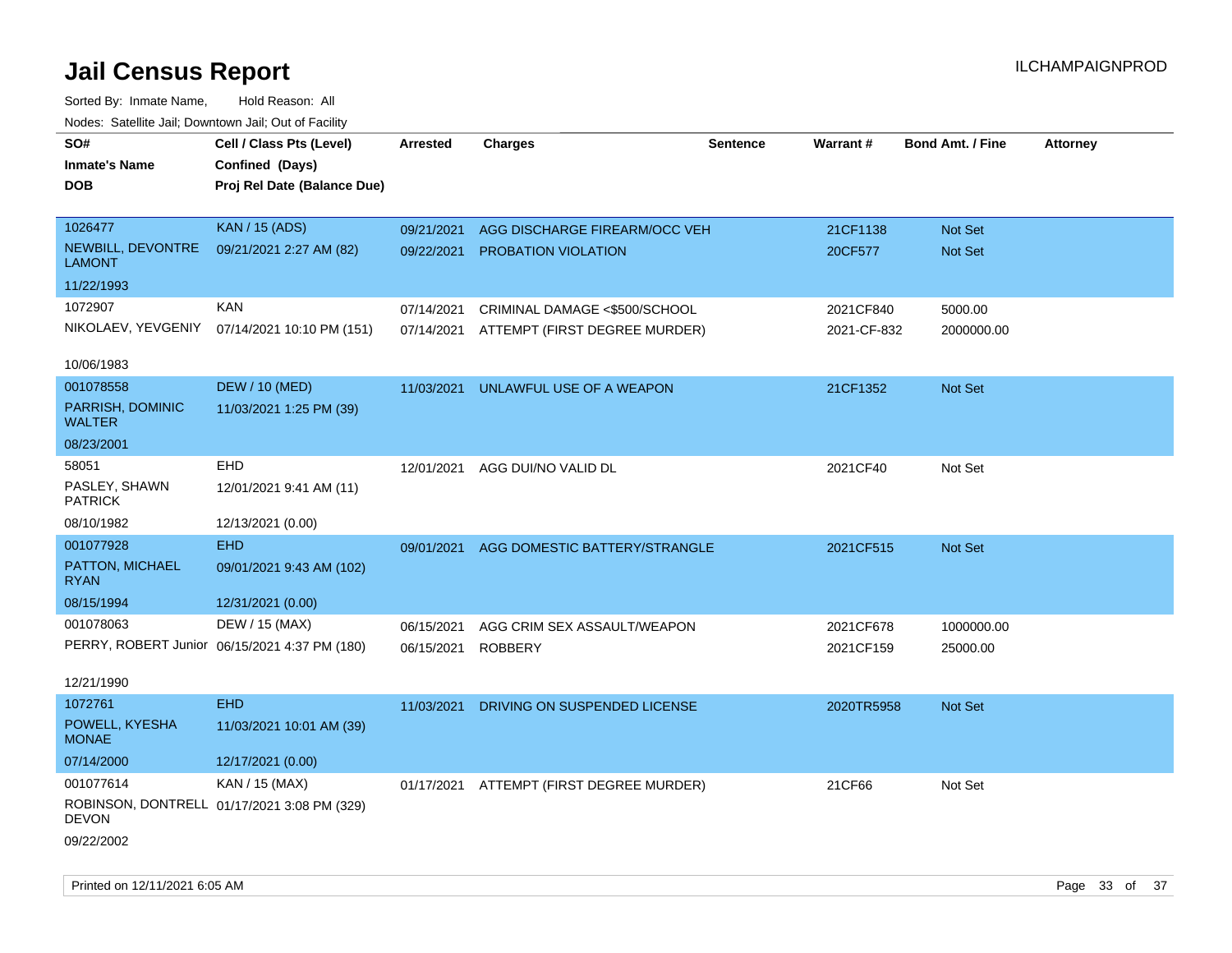| SO#<br><b>Inmate's Name</b><br><b>DOB</b>                        | Cell / Class Pts (Level)<br>Confined (Days)<br>Proj Rel Date (Balance Due) | <b>Arrested</b>                                                    | <b>Charges</b>                                                                                                                              | <b>Sentence</b> | Warrant#                                                            | <b>Bond Amt. / Fine</b>                                      | <b>Attorney</b> |
|------------------------------------------------------------------|----------------------------------------------------------------------------|--------------------------------------------------------------------|---------------------------------------------------------------------------------------------------------------------------------------------|-----------------|---------------------------------------------------------------------|--------------------------------------------------------------|-----------------|
| 1061216<br><b>RUNGE, ANDRE</b><br><b>MARSEAN</b><br>12/05/1997   | <b>KAN / 10 (MED)</b><br>06/22/2021 4:42 PM (173)                          | 06/22/2021                                                         | <b>HOME INVASION/FIREARM</b>                                                                                                                |                 | 21CF727                                                             | Not Set                                                      |                 |
| 650295<br>SANDAGE, JERALD<br><b>EUGENE</b><br>06/07/1971         | PIA / 50 (MAX)<br>04/22/2020 6:30 AM (599)                                 | 04/22/2020<br>04/22/2020<br>04/22/2020<br>04/22/2020<br>04/22/2020 | CRIMINAL SEXUAL ASSAULT<br>CRIMINAL SEXUAL ASSAULT<br><b>CRIMINAL SEXUAL ABUSE</b><br>CRIMINAL SEXUAL ASSAULT<br><b>OFFICIAL MISCONDUCT</b> |                 | 2020-CF407<br>2020-CF408<br>2020-CF409<br>2020-CF410<br>2019-CF1811 | 750000.00<br>750000.00<br>750000.00<br>750000.00<br>25000.00 |                 |
| 1062194<br><b>SIMMONS, MICHAEL</b><br><b>JAMAL</b><br>11/03/1997 | <b>DEW / 15 (MAX)</b><br>02/27/2020 1:11 PM (654)                          | 02/27/2020<br>09/23/2020                                           | MURDER/OTHER FORCIBLE FELONY<br>AGG BATTERY/DISCHARGE FIREARM                                                                               |                 | 20CF-247<br>20CF1061                                                | 1000000.00<br><b>Not Set</b>                                 |                 |
| 001078115<br>SMITH, JAMES<br>NASHAUN, Junior<br>09/18/2000       | KAN / 15 (MAX)<br>07/01/2021 2:44 PM (164)                                 | 07/01/2021<br>07/30/2021                                           | ARMED VIOLENCE/CATEGORY I<br>DRIVING ON SUSPENDED LICENSE                                                                                   |                 | 21CF772<br>21TR5804                                                 | Not Set<br>1500.00                                           |                 |
| 55331<br><b>SMITH, TARRIO</b><br><b>TERRELLE</b><br>04/25/1982   | <b>DEW / 15 (MAX)</b><br>07/31/2021 2:22 AM (134)                          | 07/31/2021                                                         | <b>ARMED HABITUAL CRIMINAL</b>                                                                                                              | 10y/0m/0d (DC   |                                                                     | Not Set                                                      |                 |
| 001077868<br>SPEARMENT.<br><b>KENTRELL</b><br>01/21/2002         | DEW / 15 (MAX)<br>04/21/2021 9:48 PM (235)                                 | 04/21/2021<br>08/19/2021                                           | ARMED ROBBERY/ARMED W/FIREARM<br>FLEEING/ATTEMPT ELUDE OFFICER                                                                              |                 | 21CF445<br>2021TR1053                                               | Not Set<br>1000.00                                           |                 |
| 001077854<br>STUKINS, DANNY RAY<br>07/05/1985                    | <b>EHD</b><br>09/15/2021 10:17 AM (88)<br>3/13/2022 (0.00)                 | 09/15/2021                                                         | DRIVING RVK/SUSP DUI/SSS 4-9                                                                                                                |                 | 2021CF306                                                           | <b>Not Set</b>                                               |                 |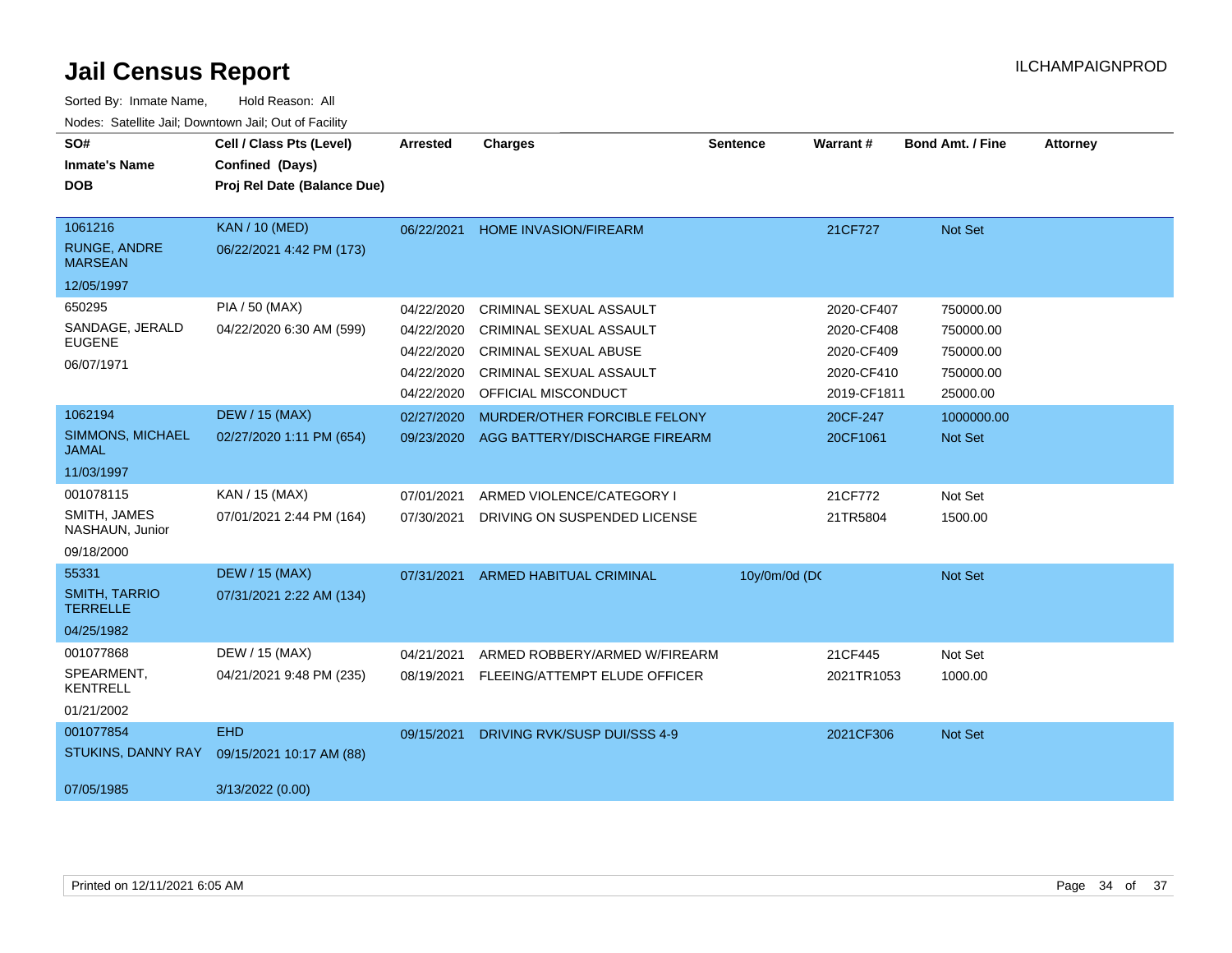| roaco. Oatomto dan, Downtown dan, Oat or Fability |                                                                            |                 |                               |                 |            |                         |                 |
|---------------------------------------------------|----------------------------------------------------------------------------|-----------------|-------------------------------|-----------------|------------|-------------------------|-----------------|
| SO#<br>Inmate's Name<br><b>DOB</b>                | Cell / Class Pts (Level)<br>Confined (Days)<br>Proj Rel Date (Balance Due) | <b>Arrested</b> | <b>Charges</b>                | <b>Sentence</b> | Warrant#   | <b>Bond Amt. / Fine</b> | <b>Attorney</b> |
| 1046632                                           | <b>KAN / 15 (MAX)</b><br>TATE, JAVON MARQUIS 09/14/2021 12:10 PM (89)      | 09/14/2021      | ARMED VIOLENCE/CATEGORY II    |                 | 21CF912    | 750000.00               |                 |
| 08/10/1996                                        |                                                                            |                 |                               |                 |            |                         |                 |
| 949990                                            | DEW / 15 (MAX)                                                             | 07/27/2021      | AGG DISCHARGE FIREARM/OCC VEH |                 | 2021CF829  | 750000.00               |                 |
| THATCH, CALVIN<br><b>ANTHONY</b>                  | 07/27/2021 5:12 PM (138)                                                   | 07/27/2021      | WARRANT OUT OF COUNTY         |                 | 21TR49     | 1500.00                 |                 |
| 07/09/1986                                        |                                                                            |                 |                               |                 |            |                         |                 |
| 001077662                                         | <b>DEW / 15 (MAX)</b>                                                      | 02/03/2021      | ARMED ROBBERY/ARMED W/FIREARM | 12y (DOC)       | 21CF123    | 250000.00               |                 |
| TIPSORD, NOAH LEE                                 | 02/03/2021 4:33 PM (312)                                                   |                 |                               |                 |            |                         |                 |
| 08/14/1998                                        |                                                                            |                 |                               |                 |            |                         |                 |
| 1033031                                           | KAN / 15 (MAX)                                                             | 08/19/2020      | *AGG BATTERY W/FIREARM/PERSON |                 | 2020-CF923 | 500000.00               |                 |
| TOMS, ANDREW<br><b>CHUCKY</b>                     | 08/19/2020 5:59 PM (480)                                                   |                 |                               |                 |            |                         |                 |
| 09/28/1978                                        |                                                                            |                 |                               |                 |            |                         |                 |
| 27007                                             | <b>KAN / 15 (MAX)</b>                                                      | 09/19/2021      | DOMESTIC BATTERY/OTHER PRIOR  |                 | 21CF1133   | No Bond                 |                 |
| <b>TUELL, ROBERT</b><br><b>STEPHEN</b>            | 09/19/2021 9:51 AM (84)                                                    |                 |                               |                 |            |                         |                 |
| 09/25/1967                                        |                                                                            |                 |                               |                 |            |                         |                 |
| 001078263                                         | KAN / 10 (ADS)                                                             | 08/11/2021      | AGG BATTERY/PUBLIC PLACE      |                 | 2020CF420  | 7500.00                 |                 |
| <b>TURK, BRANDON</b><br>LARSHAWN                  | 08/11/2021 6:23 PM (123)                                                   | 08/11/2021      | RECEIVE/POSS/SELL STOLEN VEH  |                 | 2020CF928  | 200000.00               |                 |
| 10/18/1995                                        |                                                                            |                 |                               |                 |            |                         |                 |
| 001078386                                         | <b>KAN / 10 (MED)</b>                                                      | 09/14/2021      | POSSESSION OF STOLEN FIREARM  |                 | 2021CF1099 | 250000.00               |                 |
| <b>TURNER, AMARIO</b>                             | 09/14/2021 11:42 PM (89)                                                   |                 |                               |                 |            |                         |                 |
| 09/23/2002                                        |                                                                            |                 |                               |                 |            |                         |                 |
| 1050636                                           | KAN / 15 (MAX)                                                             | 09/24/2021      | FELON POSS/USE WEAPON/FIREARM | 4y (DOC)        | 21CF1154   | Not Set                 |                 |
| <b>TURNER, TIMOTHY</b><br><b>SEANTEZ</b>          | 09/24/2021 9:18 PM (79)                                                    |                 |                               |                 |            |                         |                 |
| 09/27/1994                                        |                                                                            |                 |                               |                 |            |                         |                 |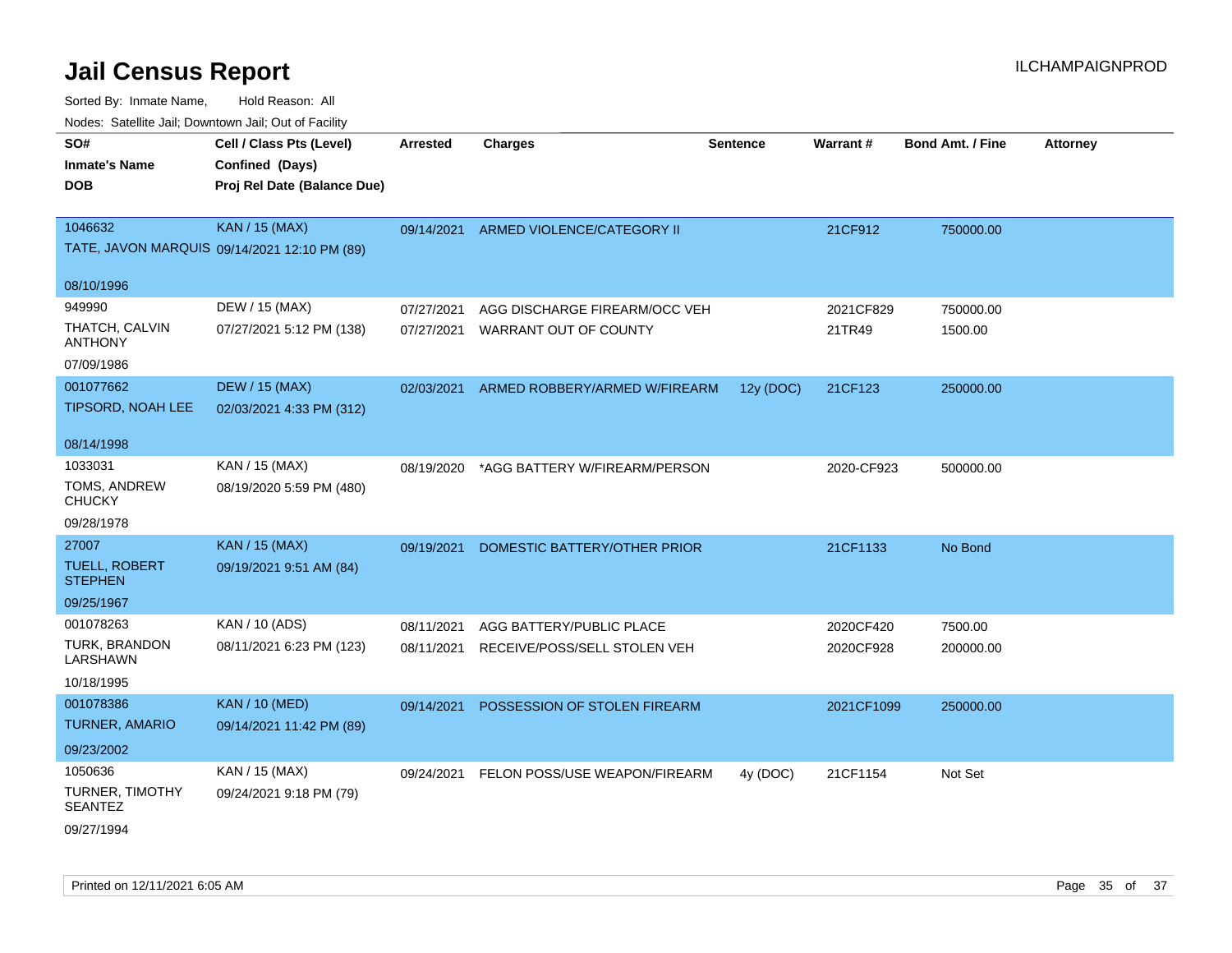| SO#<br><b>Inmate's Name</b>                    | Cell / Class Pts (Level)<br>Confined (Days) | Arrested                 | <b>Charges</b>                                              | <b>Sentence</b> | Warrant #               | <b>Bond Amt. / Fine</b> | <b>Attorney</b> |
|------------------------------------------------|---------------------------------------------|--------------------------|-------------------------------------------------------------|-----------------|-------------------------|-------------------------|-----------------|
| <b>DOB</b>                                     | Proj Rel Date (Balance Due)                 |                          |                                                             |                 |                         |                         |                 |
|                                                |                                             |                          |                                                             |                 |                         |                         |                 |
| 1040925                                        | <b>KAN / 10 (MED)</b>                       | 10/05/2021               | AGG BATTERY/DISCHARGE FIREARM                               |                 | 2021CF1105              | 1000000.00              |                 |
| <b>WEATHERALL.</b><br><b>JOHNNY EARL JAMES</b> | 10/05/2021 4:17 PM (68)                     |                          |                                                             |                 |                         |                         |                 |
| 04/29/1994                                     |                                             |                          |                                                             |                 |                         |                         |                 |
| 1062558                                        | DEW / 10 (MED)                              | 10/02/2021               | FELON POSS/USE WEAPON/FIREARM                               |                 | 21CF1185                | Not Set                 |                 |
| <b>WELLS, JIAMANTE</b><br><b>AMORE</b>         | 10/02/2021 8:29 PM (71)                     |                          |                                                             |                 |                         |                         |                 |
| 09/02/1995                                     |                                             |                          |                                                             |                 |                         |                         |                 |
| 1002033                                        | <b>KAN / 15 (MAX)</b>                       | 09/08/2021               | DRIVING ON SUSPENDED LICENSE                                |                 | 2019-TR-11944           | 5000.00                 |                 |
| <b>WEST, ANTONIO</b><br><b>DEONTA</b>          | 09/08/2021 11:01 PM (95)                    | 09/08/2021               | ARMED ROBBERY/ARMED W/FIREARM                               |                 | 2020-CF-1406            | 500000.00               |                 |
|                                                |                                             | 09/08/2021               | AGG UNLAWFUL USE OF WEAPON/VEH                              |                 | 2021-CF-AWOW            | <b>Not Set</b>          |                 |
| 04/15/1992                                     |                                             | 09/08/2021               | OBSTRCT JUSTICE/LEAVE STATE                                 |                 | 2021-CF-AWOW            | <b>Not Set</b>          |                 |
|                                                |                                             | 09/08/2021               | ARMED VIOLENCE/CATEGORY I                                   |                 | 2021-CF-AWOW            | Not Set                 |                 |
| 1022068                                        | DEW / 15 (ADS)                              | 10/10/2021               | FELON POSS/USE WEAPON/FIREARM                               |                 | 21CF1212                | Not Set                 |                 |
| WILKINS, MICHAEL<br>CARL                       | 10/10/2021 5:07 AM (63)                     |                          |                                                             |                 |                         |                         |                 |
| 07/10/1992                                     |                                             |                          |                                                             |                 |                         |                         |                 |
| 001077508                                      | <b>DEW / 15 (ADS)</b>                       | 12/10/2020               | MURDER/STRONG PROB KILL/INJURE                              | 55y (DOC)       | 2020CF1293              | No Bond                 |                 |
| <b>WILLIAMS, CALVIN</b><br><b>TIMOTHY</b>      | 12/10/2020 8:55 PM (367)                    |                          |                                                             |                 |                         |                         |                 |
| 10/23/2002                                     |                                             |                          |                                                             |                 |                         |                         |                 |
| 539662                                         | KAN / 10 (MED)                              | 08/14/2021               | AGGRAVATED BATTERY                                          |                 | 21CF979                 | No Bond                 |                 |
| WILLIAMS, JAVONTAE<br><b>DEMAR</b>             | 08/14/2021 1:28 AM (120)                    | 08/14/2021<br>08/14/2021 | AGGRAVATED DOMESTIC BATTERY<br>DOM BTRY/CONTACT/1-2 PRECONV |                 | 2020CF1098<br>2021CF770 | 25000.00<br>250000.00   |                 |
| 07/28/1991                                     |                                             | 08/14/2021               | <b>CITY OV ARREST</b>                                       |                 | 2017OV893               | 1000.00                 |                 |
| 1037579                                        | <b>KAN / 10 (MED)</b>                       | 08/17/2021               | FELON POSS/USE WEAPON/FIREARM                               |                 | 2019CF73                | No Bond                 |                 |
| <b>WILLIAMS, STEVEN</b><br>PATRICK, Second     | 08/17/2021 8:16 PM (117)                    |                          |                                                             |                 |                         |                         |                 |
| 11/25/1994                                     |                                             |                          |                                                             |                 |                         |                         |                 |